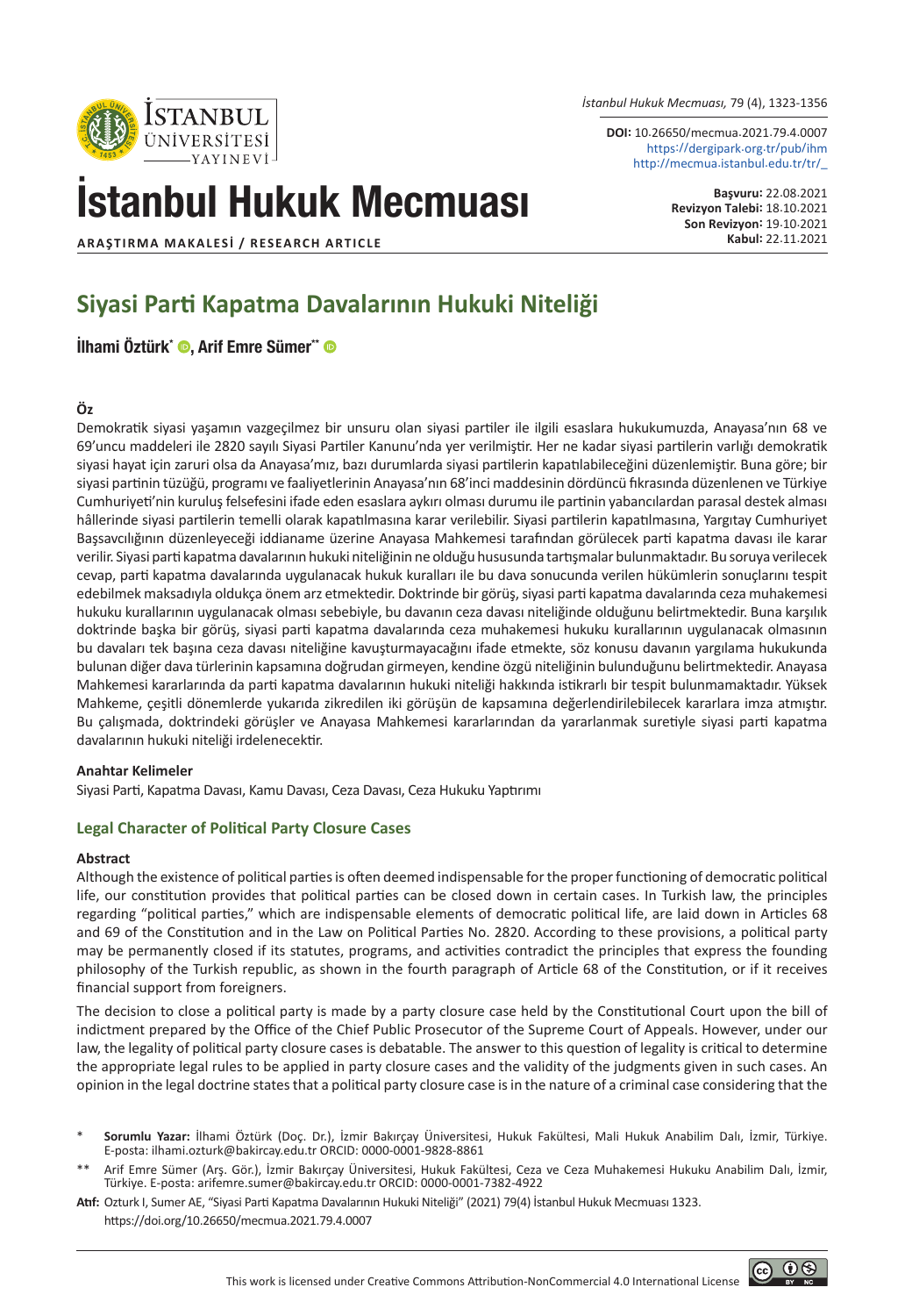rules of criminal procedure will also be applied in case of the closure of a political party. Another view in the existing body of law argues that the application of the rules of criminal procedure law in political party closure cases does not, in itself, convert these cases to criminal cases. There is no consistent determination regarding the legal nature of party closure cases in the decisions of the Constitutional Court. The Constitutional Court has signed decisions that can be considered within the scope of both or either of these views at various times. There is no consistency in the decisions of the Constitutional Court as to what the legal nature of such cases is. In our study, we will try to determine the legal nature of political party closure cases in the light of the views in the doctrine and the decisions of the Constitutional Court.

#### **Keywords**

Political Party, Closure Case, Public Case, Criminal Case, Criminal Law Sanction

#### *Extended Summary*

The vital importance of political parties to democratic political life does not mean that they are permitted to exercise their right to engage in political activity under any and all circumstances. In the presence of certain circumstances, the mandatory closure of political parties and the termination of their legal personality do not mean that their right to engage in political activity has been denied. Rather, in some cases, it is legitimately possible to close down a political party in Turkey. In the case of the occurrence of one or more of these circumstances, a lawsuit will be filed before the Constitutional Court by the Office of the Chief Public Prosecutor of the Court of Cassation for the closure of the political party. As a consequence of this lawsuit, if the court is convinced that there is at least one circumstance supporting the closure, the political party may be closed down or partially or completely deprived of state aid. If, however, the Court determines that there exists no reason for closure, the request for closure will be rejected.

There are different opinions in the doctrine about the legal nature of political party closure cases. There is no consistency in the decisions taken by the Constitutional Court regarding this issue. These different opinions generally focus on the question of whether political party closure cases are criminal cases or specific cases. According to one opinion in the doctrine, primarily based on the provision in Article 52 of the Law on the Establishment and Judicial Procedures of the Constitutional Court No. 6216, which states that the provisions of the Criminal Procedure Code appropriate to the nature of the case will be applied in party closure cases, these cases have a criminal character. Another view states that political party closure cases and the sanctions imposed as a result of these lawsuits differ from the classical criminal prosecutions. Hence, these cases have their own distinctive character. The Constitutional Court has long held in its decisions that these cases are criminal cases and recently has overruled the case law stating that the legal nature of these cases has a unique character.

When the opinions in the doctrine and the decisions of the Constitutional Court are taken together, we conclude that the political party closure cases are peculiar forms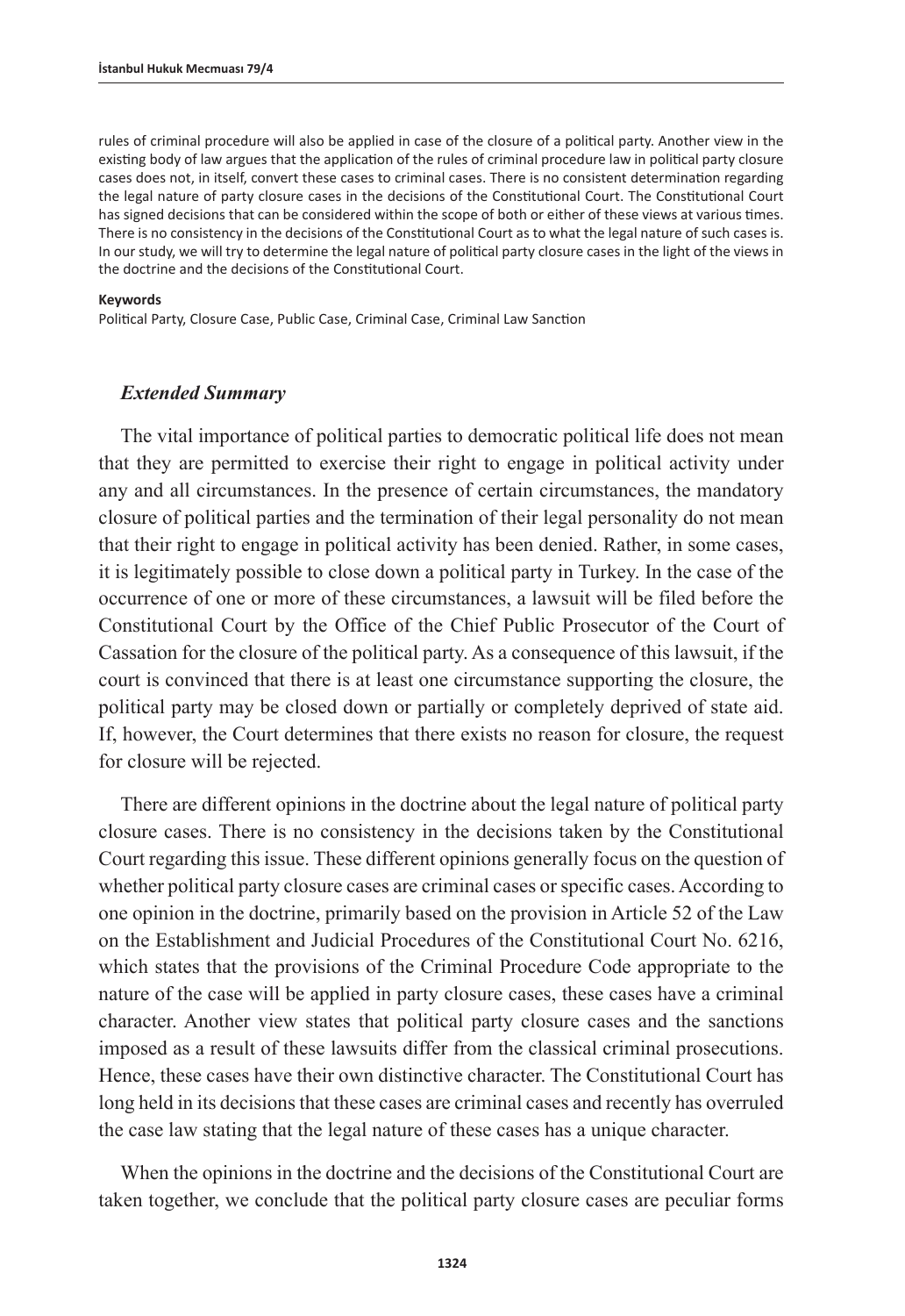of "criminal cases." Two main points support this conclusion. First, the sanctions imposed as a result of party closure cases are similar to two types of sanctions in the Turkish Criminal Law system.

In the Turkish Criminal Law system, although the existence of an intentional crime is usually accepted by rule in order to impose security measures, this rule is not always valid. For example, in the fourth paragraph of Article 54, which regulates the confiscation of goods constituting one of the security measures of the Turkish Penal Code, it is regulated that "goods whose production, possession, use, transportation, purchase, and sale constitute a crime" will be confiscated. As can be seen here, even when there is no crime and no criminal yet, it is possible to order security measures. The aim here is to prevent crimes that may be committed in the future by seizing certain substances that are deemed to pose a danger to public security, even when there is no crime yet. The sanctions imposed in the case of political party closure are also security measures imposed for similar reasons. Here too, the aim is to prevent political parties from committing and inciting people to commit crimes, especially by using their power of influence over the masses.

The second primary pillar of our argument is that because the sanctions imposed as a result of these cases are severe, it would be more appropriate to impose them only when subject to strict rules of reason such as are found in criminal proceedings. The principle of being used as a last resort applies in criminal law. If the alleged violations can be remedied with any other sanctions of the law, the criminal law will not be applied. When working with the criminal law, it is essential to adhere to a very strict procedure because the sanctions imposed as a result of criminal actions are so severe.

The sanctions imposed in political party closure cases are also highly severe sanctions imposed against political parties, which are of great importance to the nation's democratic political life. When the provision in Article 52 of the Law on the Establishment and Trial Procedures of the Constitutional Court is evaluated in the context of these reasons, it is understood that political party closure cases are criminal cases. Therefore, accepting these sanctions as criminal law sanctions and mandating that the rules of criminal procedure are valid in order to impose these sanctions reveal that party closure cases are appropriately defined as criminal cases.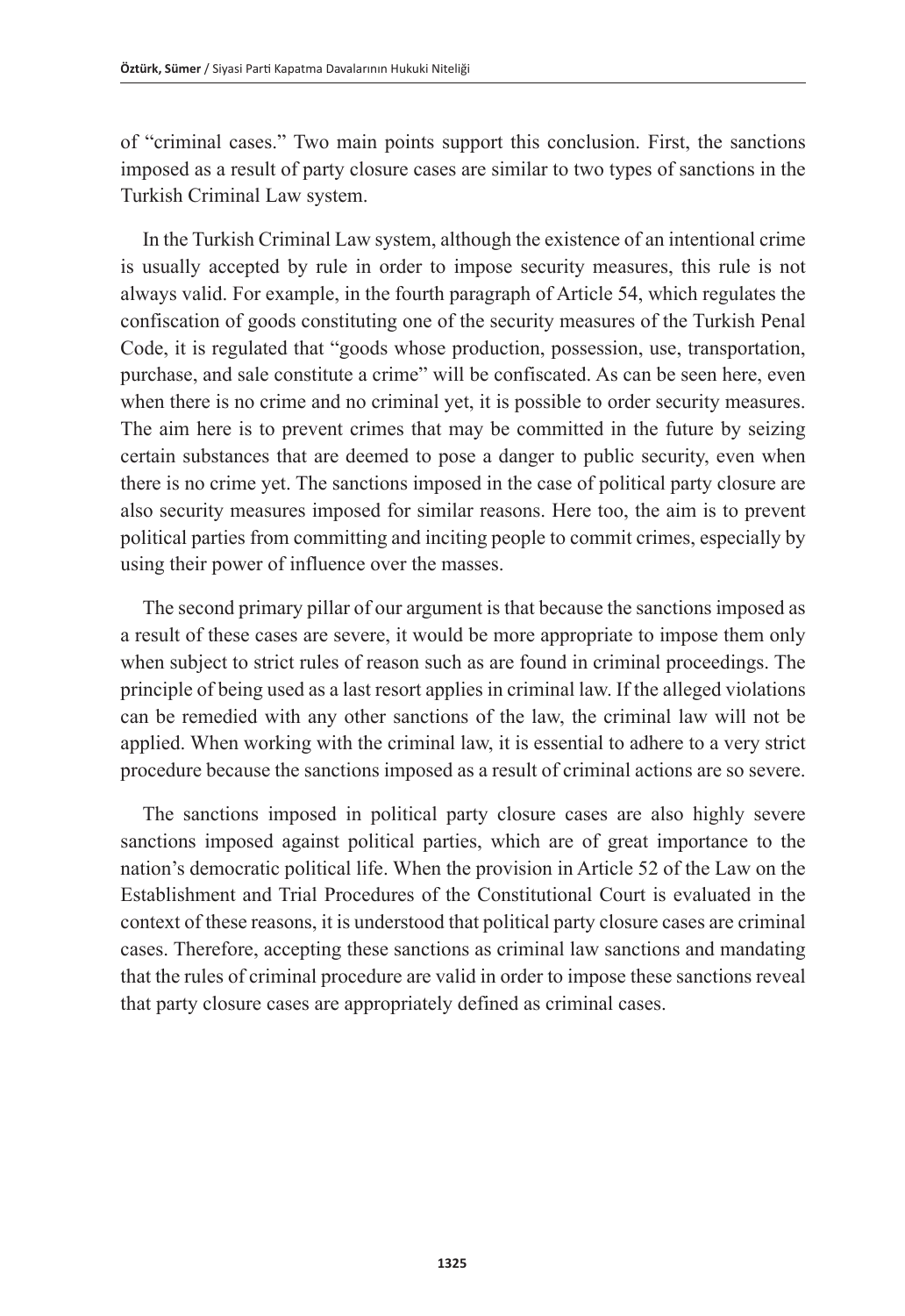### **Siyasi Parti Kapatma Davalarının Hukuki Niteliği**

#### **Giriş**

Siyasi partiler demokratik yaşamın vazgeçilmez unsurlarıdırlar. Bu sebeple, bir ülkede demokratik bir yönetimden bahsedilebilmesi için o ülke yönetim sisteminde mutlaka siyasi partilere yer verilmesi ve siyasi partilerin hak ve yükümlülüklerinin demokrasi ilkesine uygun olarak düzenlenip güvenceye kavuşturulması gerekmektedir. Bu esaslardan hareketle, ülkemizde de siyasi partilerin varlığı ve demokrasi açısından önemi kabul edilmiştir. Siyasi partiler ile ilgili esaslara Anayasa'nın 68 ve 69'uncu maddeleri ile Siyasi Partiler Kanunu'nda yer verilmiştir. Her ne kadar siyasi partilerin varlığı demokratik bir yaşam için zaruri de olsa, Anayasa'mız, bazı durumlarda siyasi partilerin kapatılabileceğini düzenlemiştir. Buna göre, bir siyasi parti tüzüğünün, programının ve faaliyetlerinin Anayasa'nın 68'inci maddesinin dördüncü fıkrasında düzenlenen ve Türkiye Cumhuriyeti'nin kuruluş felsefesini ifade eden esaslara aykırı olması hâlinde, siyasi partilerin temelli kapatılmasına karar verilebilir. Bir siyasi partinin eylemlerinden dolayı kapatılabilmesi için, partinin bu fiillerin işlendiği bir odak noktası hâline gelmesi gerekmektedir.

Hukukumuzda siyasi parti kapatma davalarının hukuki niteliğinin ne olduğu hususunda tartışmalar bulunmaktadır. Anayasa'nın 69'uncu maddesine göre siyasi parti kapatma davaları, Yargıtay Cumhuriyet Başsavcılığının hazırladığı iddianame üzerine Anayasa Mahkemesinde görülmektedir. 6216 sayılı Anayasa Mahkemesinin Kuruluşu ve Yargılama Usulleri Hakkında Kanun'a göre bu davada uygun düştüğü ölçüde 5271 sayılı Ceza Muhakemesi Kanunu (CMK) hükümleri uygulanır. Tüm bu hususlar siyasi parti kapatma davalarının ceza davası niteliğinde olduğu izlenimini uyandırmaktadır. Bu davanın hukuki niteliğinin ne olduğu konusunda Anayasa Mahkemesi kararlarında da istikrar bulunmamaktadır. Çalışmamızda, konunun daha iyi anlaşılabilmesi için ilk olarak hukukumuzda siyasi partiler ile siyasi partilerin kapatılma rejimi hakkında genel bilgilere yer verilecek, ardından doktrindeki görüşler ve Anayasa Mahkemesi kararları ışığında siyasi parti kapatma davalarının hukuki niteliği incelenecektir.

## **I. Siyasi Partiler İle İlgili Genel Esaslar**

Bir ülkede demokratik yönetimin varlığından bahsedilebilmesi için; siyasal iktidara muhalefet etmenin bir hak olarak tanınmış olması, farklı toplumsal kesimlerin bir arada yaşayabilmesi ve iktidarda olmayanların da haklarının güvence altına alınmış olması gerekmektedir.<sup>1</sup> Bahsedilen tüm bu unsurların hayata geçirilmesi sonucunda demokratik bir yönetimin sağlanmasının yolu, *"demokratik hayatın vazgeçilmez unsuru"* olarak kabul edilen siyasi partilere yönetim sisteminde yer verilip haklarının

<sup>1</sup> Hasan Tahsin Fendoğlu, *Anayasa Hukuku* (3. Baskı, Yetkin 2015) 592.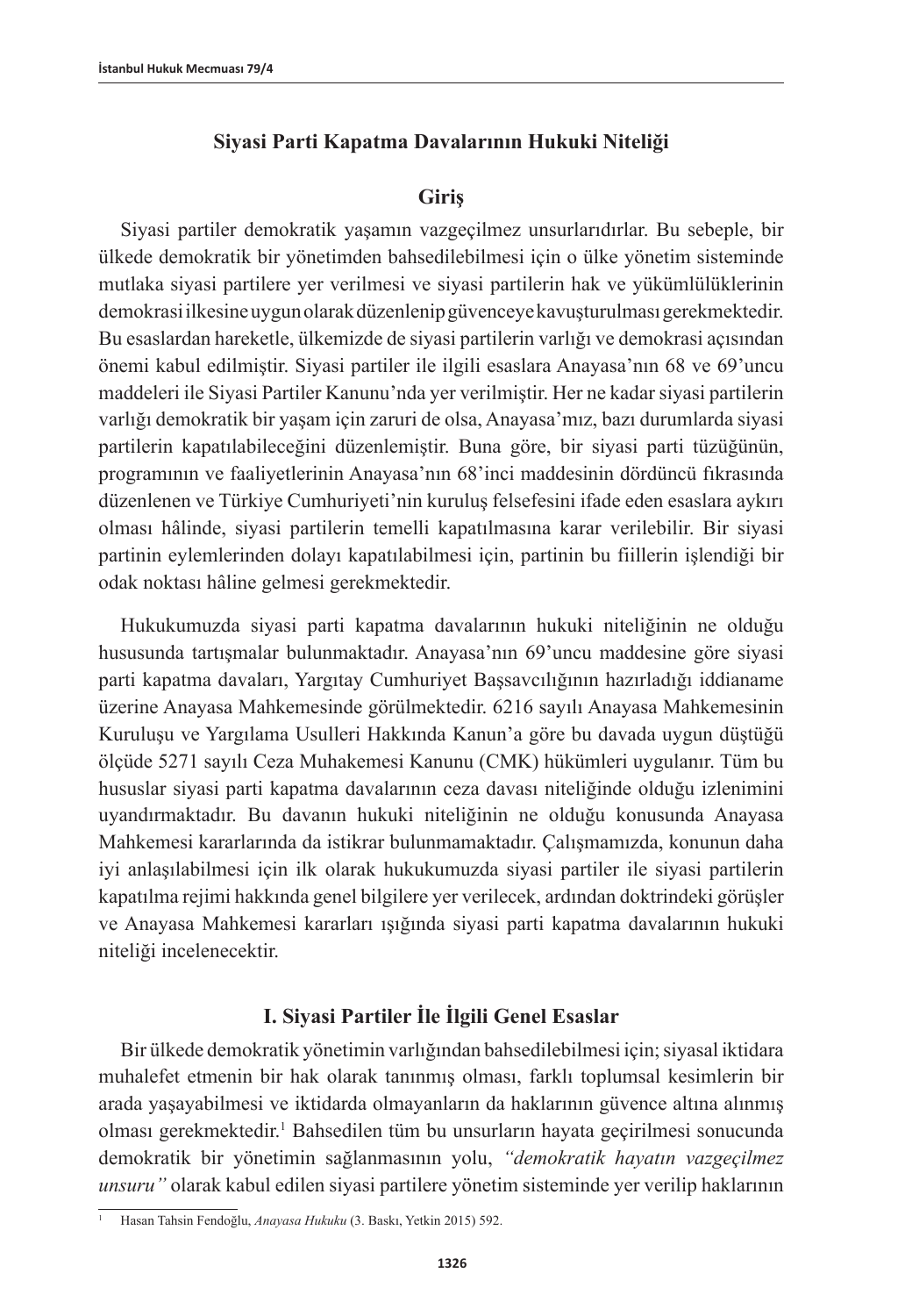güvence altına alınmasından geçer.2 Demokratik bir siyasi hayatta toplumun farklı kesimlerini temsil eden siyasi partiler seçimler aracılığıyla ülke yönetimine ortak olacak, bu şekilde yönetimde çok seslilik sağlanarak demokrasi ilkesinin gereği yerine getirilmiş olacaktır.<sup>3</sup> Günümüzde artık, siyasi partilerin serbestçe kurularak iktidarı elde etme yarışına katılmadıkları bir düzenin demokrasi olarak nitelendirilemeyeceği yönündeki görüş genel kabul görmektedir.4

Parti kelimesi sözlükte; *"Ortak düşünce ve görüşteki kişilerin oluşturdukları siyasal topluluk, fırka"* şeklinde tanımlanmaktadır.5 Siyasi partiler doktrinde en genel anlamıyla; *"Halkın desteğini sağlayarak siyasi iktidarı ele geçirmeye çalışan, sürekli ve istikrarlı bir örgüte sahip kuruluşlar"* şeklinde tanımlanmaktadır.6 Siyasi partiler ayrıca, Siyasi Partiler Kanunu'nun (SPK) 3'üncü maddesinde; *"Anayasa ve kanunlara uygun olarak; Cumhurbaşkanı, milletvekili ve mahalli idareler seçimleri yoluyla, tüzük ve programlarında belirlenen görüşleri doğrultusunda çalışmaları ve açık propagandaları ile milli iradenin oluşmasını sağlayarak demokratik bir Devlet ve toplum düzeni içinde ülkenin çağdaş medeniyet seviyesine ulaşması amacını güden ve ülke çapında faaliyet göstermek üzere teşkilatlanan tüzel kişiliğe sahip kuruluşlardır"* şeklinde tanımlanmıştır.

Hukukumuzda 1961 Anayasasına kadar siyasi partiler "dernek" statüsünde faaliyetlerini yürütmüşlerdir.7 1961 Anayasası ile ilk kez "siyasi partiler" derneklerden ayrı bir anayasal statü kazanmış, ayrıca siyasi partiler ile ilgili esasları düzenleyen 13/07/1965 tarihli ve 648 sayılı "Siyasi Partiler Kanunu" çıkarılmıştır.<sup>8</sup> Bu statü 1982 Anayasası ile de korunmuştur.9 Bu dönemde de siyasi partiler ile ilgili esasları düzenlemek maksadıyla 22/04/1983 tarihli ve 2820 sayılı Siyasi Partiler Kanunu kabul edilerek yürürlüğe koyulmuştur. Siyasi partiler anayasal statüye sahip tüzel

<sup>2</sup> Yavuz Atar, *Türk Anayasa Hukuku* (13. Baskı, Seçkin 2019) 88; Abdurrahman Eren, *Anayasa Hukuku Dersleri*, (2. Baskı, Seçkin 2020) 310-311; Hasan Tunç, *Anayasa Hukuku Genel Esaslar* (2. Baskı, Gazi 2019) 72; Ergin Ergül, *Anayasa Hukukuna Başlangıç* (1. Baskı, Adalet 2020) 137.

<sup>3</sup> Şeref İba, *Siyasi Partiler ve Seçim Hukuku* (4. Baskı, Seçkin 2020) 23; Tunç (n 2) 69-71; Bülent Tanör ve Necmi Yüzbaşıoğlu, *1982 Anayasasına Göre Türk Anayasa Hukuku* (19. Bası, Beta 2019) 206.

<sup>4</sup> Oktay Uygun, 'Siyasi Partilerin Kapatılması Rejiminin Avrupa İnsan Hakları Sözleşmesi Çerçevesinde Değerlendirilmesi' (2000) (17) Anayasa Yargısı Dergisi 256; Recai Akyel, 'Türkiye'de Siyasi Partilerin Hukuksal Konumları ve Denetimleri' (2018), 6(12) Uyuşmazlık Mahkemesi Dergisi 115,117.

<sup>5</sup> TDK Sözlüğü, [https://sozluk.gov.tr/,](https://sozluk.gov.tr/) Erişim tarihi 6 Nisan 2021.

<sup>6</sup> Namık Kemal Öztürk, *Anayasa Hukuku* (2. Baskı, Seçkin 2019) 335; Siyasi parti kavramı doktrinde *Teziç* tarafından *"halkın siyasi düşünce ve inançlarının oluşmasında birer araç olan siyasi kuruluşlar"* şeklinde tanımlanmaktadır. Bkz Erdoğan Teziç, *Anayasa Hukuku* (22. Baskı, Beta 2018) 139. Başka bir tanım için bkz Burhan Kuzu, '1961 ve 1982 Anayasalarında ve Bunlara İlişkin Siyasi Partiler Kanunlarında Siyasi Parti Kavramı, Kuruluşu ve Kapatma Rejimi (Karşılaştırmalı Bir İnceleme)' (1987) 52(1-4) İstanbul Üniversitesi Hukuk Fakültesi Mecmuası 145, 146: "Belli bir program üzerinde birleşmiş kişilerin, bu programı normal seçim yolu ile gerçekleştirmek amacını güderek kurmuş oldukları topluluklar." Ayrıca siyasi parti kavramının hukuk sözlüğündeki tanımı için bkz Ejder Yılmaz, *Hukuk Sözlüğü* (10. Baskı, Yetkin 2011) 1238: "Aynı siyasal kanıları taşıyan kimselerin oluşturduğu topluluk."

<sup>7</sup> Fendoğlu (n 1) 598; Eren (n 2) 313; Rıfat Karakoç, '1982 Anayasası'nın Siyasi Partilere İlişkin Düzenlemeleri Üzerine Bir Değerlendirme' (2013) 3(2) Çankırı Karatekin Üniversitesi İİBF Dergisi 55, 59.

<sup>8</sup> Eren (n 2) 313; Karakoç (n 7) 59.

<sup>9</sup> Doktrinde *Akyel* siyasi partilerin anayasal bir statüye kavuşturulmasını demokrasiye anayasal bir güvence sağlama çabalarının bir sonucu olarak görmektedir. Bkz Akyel (n 4) 126.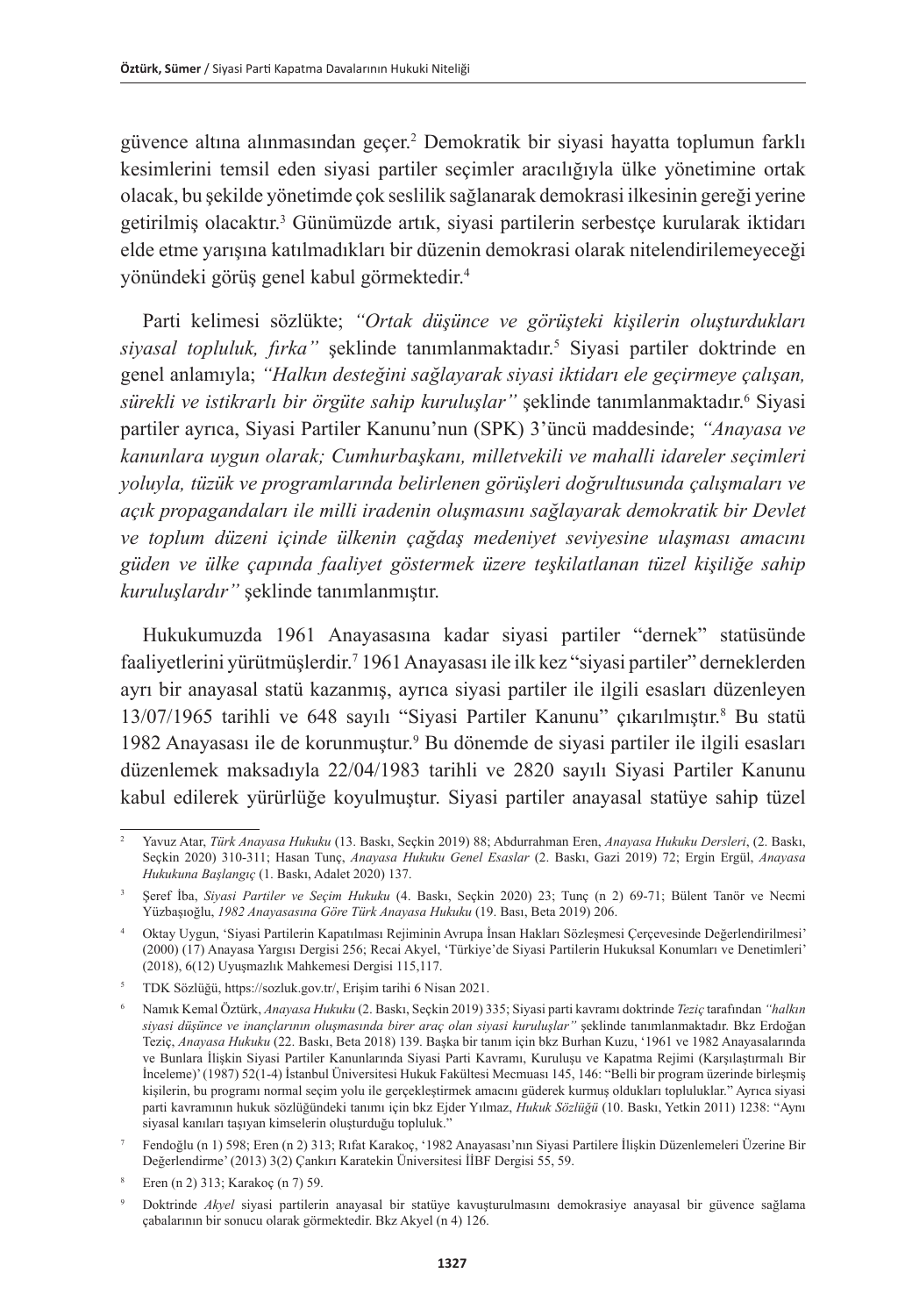kişiler10 olmakla beraber, bunların ne tür bir tüzel kişiliğe sahip bulunduğu hususu Türk Hukukunda tartışmalıdır.11

Siyasi parti kurma, bu partilere katılma ve partilerden ayrılma hakkı Anayasa'nın *"Temel Haklar ve Ödevler"* başlıklı ikinci kısmının *"Siyasi Haklar ve Ödevler*" başlıklı dördüncü bölümünde düzenlenmiştir. Anayasa'nın 67'nci maddesinde vatandaşların kanunda gösterilen şartlara uygun olarak seçme ve seçilme haklarına sahip olmalarının yanında, bağımsız olarak ya da bir siyasi parti içinde siyasi faaliyette bulunma haklarının varlığı da hükme bağlanmıştır. Bu düzenlemeden anlaşılacağı üzere bir vatandaş, bağımsız olarak siyasi faaliyette bulunma hakkına sahip olduğu gibi bu hakkını bir siyasi parti bünyesinde de kullanabilir. Anayasa'nın bu hükmünden hareketle, siyasi partilerin temelinde vatandaşın siyasi faaliyette bulunma hakkının olduğu ifade edilmektedir.12 Siyasi faaliyette bulunma hakkının sınırlandırılması, diğer tüm temel hak ve hürriyetlerde olduğu gibi ancak Anayasa'da belirtilen usule uygun olmak şartıyla mümkündür.13

Siyasi parti kurma, bu partilere katılma ve partilerden ayrılma hakkı Anayasa'nın 68'inci maddesinde anayasal bir güvenceye kavuşturulmuş bulunmaktadır. Maddenin ikinci fıkrasında siyasi partilerin önemini ifade eden ve Anayasa Mahkemesinin de siyasi partilerle ilgili tüm kararlarında sıklıkla atıf yaptığı *"Siyasi partiler, demokratik siyasi hayatın vazgeçilmez unsurlarıdır"* hükmüne yer verilerek siyasi partilerle

<sup>10</sup> "Tüzel kişilik" başlığını taşıyan Türk Medeni Kanunu'nun 47'nci maddesinde tüzel kişiler hakkında genel esaslara yer verildikten sonra 55'inci maddede, kamu tüzel kişileri ile ticaret şirketleri hakkındaki kanun hükümlerinin saklı tutulduğu düzenleme altına alınmıştır. Tüzel kişiler, kamu hukuku tüzel kişileri ve özel hukuk tüzel kişileri olmak üzere iki gruba ayrılırlar. Bkz İlhami Öztürk, '6102 Sayılı Türk Ticaret Kanunu'nun Yürürlüğe Girmesiyle Anonim Şirket Yönetim Kurulu Üyeliğine Seçilmeleri Mümkün Olan Tüzel Kişilere Yönetim Kurulu Üyesi Sıfatıyla Ödenen Kar Paylarının Vergilendirilmesi' (2016) 2(1) Başkent Üniversitesi Hukuk Fakültesi Dergisi 93, 97-100.

<sup>11</sup> Siyasi partiler anayasal statüye sahip tüzel kişiler olmakla beraber, bunların ne tür bir tüzel kişiliğe sahip bulunduğu hususu Türk Hukukunda tartışmalıdır. Siyasi Partiler Kanunu'nun dördüncü maddesinde *"Siyasi partilerin vazgeçilmezliği ve niteliği"* başlıklı bir hükme yer verilse de madde metninde siyasi partilerin hukuki niteliği ile ilgili bir tespite yer verilmemiştir. Aynı şekilde siyasi partilerin tanımının yapıldığı Siyasi Partiler Kanunu'nun 3'üncü maddesinde de siyasi partilerin tüzel kişiliğe sahip olduğu vurgulanmış ancak bunun ne tür bir tüzel kişilik olduğu hakkında bir belirlemeye yer verilmemiştir. Anayasa Mahkemesi çeşitli kararlarında siyasi partilerin kamu veya özel hukuk tüzel kişisi olmadığını bunların kendine özgü kurumlar olduğunu ifade etmiştir. Ancak son dönemlerde Anayasa Mahkemesi'nin bireysel başvuru kararlarında, siyasi partilerin özel hukuk kişisi olarak nitelendirildiği ve başvurularının kabul edildiği ifade edilmektedir. Bkz Eren (n 2) 317-318; Siyasi partilerin kendine özgü bir kuruluş niteliğinde olduğunu ifade eden bir görüş için bkz İba (n 3) 52 vd. Siyasi partilerin "serbest kuruluşlar" olduğunu ifade eden görüş için bkz Kuzu (n 6) 153, Akyel (n 4) 128; Anayasada, mahalli idareler (il özel idareleri, belediye ve köy idareleri) (m.127), üniversiteler (m.130), Devletçe kurulan tek radyo ve televizyon kurumu (m.133), Atatürk Kültür, Dil ve Tarih Yüksek Kurumu (m.134) ve kamu kurumu niteliğindeki meslek kuruluşları (m.135) gibi doğrudan kamu tüzel kişisi olarak nitelendirilen kurumlar arasında siyasi partilere yer verilmemiştir. Anayasanın 123'üncü maddesinin üçüncü fıkrasında yer alan *"Kamu tüzelkişiliği, kanunla veya Cumhurbaşkanlığı kararnamesiyle kurulur"* hükmü de kanunla kamu tüzel kişiliği verilmemiş olan siyasi partilerin kamu tüzel kişisi olmadıkları yönündeki kanaati güçlendirmektedir. Siyasi partiler Anayasa'nın 69'uncu maddesi uyarınca ticari faaliyetlere girişemeyeceklerdir. Benzer şekilde Siyasi Partiler Kanunu'nun 67'nci maddesinde de siyasi partilerin ticari faaliyette bulunamayacakları hükme bağlanmıştır. Öte yandan Siyasi Partiler Kanunu'nun 121'inci maddesinde Türk Medeni Kanunu ile Dernekler Kanunu'nun ve dernekler hakkında uygulanan diğer kanunların Siyasi Partiler Kanunu'na aykırı olmayan hükümlerinin siyasi partiler hakkında da uygulanacağı hükme bağlanmış, 5520 sayılı Kurumlar Vergisi Kanunu'nun 2'nci maddesinin gerekçesinde de siyasi partilerin kurumlar vergisi mükellefi olmadığı ancak bu kuruluşların işletmelerinin bulunması hâlinde bunların her koşulda kurumlar vergisine tabi olduğu açıklamasına yer verilmiştir.

<sup>12</sup> Kemal Gözler, *Türk Anayasa Hukuku Dersleri* (16. Baskı, Ekin 2014) 160.

<sup>13</sup> Uğur Yiğit, 'Siyasi Partilerin Temelli Kapatılması İle Kapatılması Arasındaki Farklar ve Kapatılan Partilerin Yeniden Açılması' (2008) (75) Türkiye Barolar Birliği Dergisi 165, 173.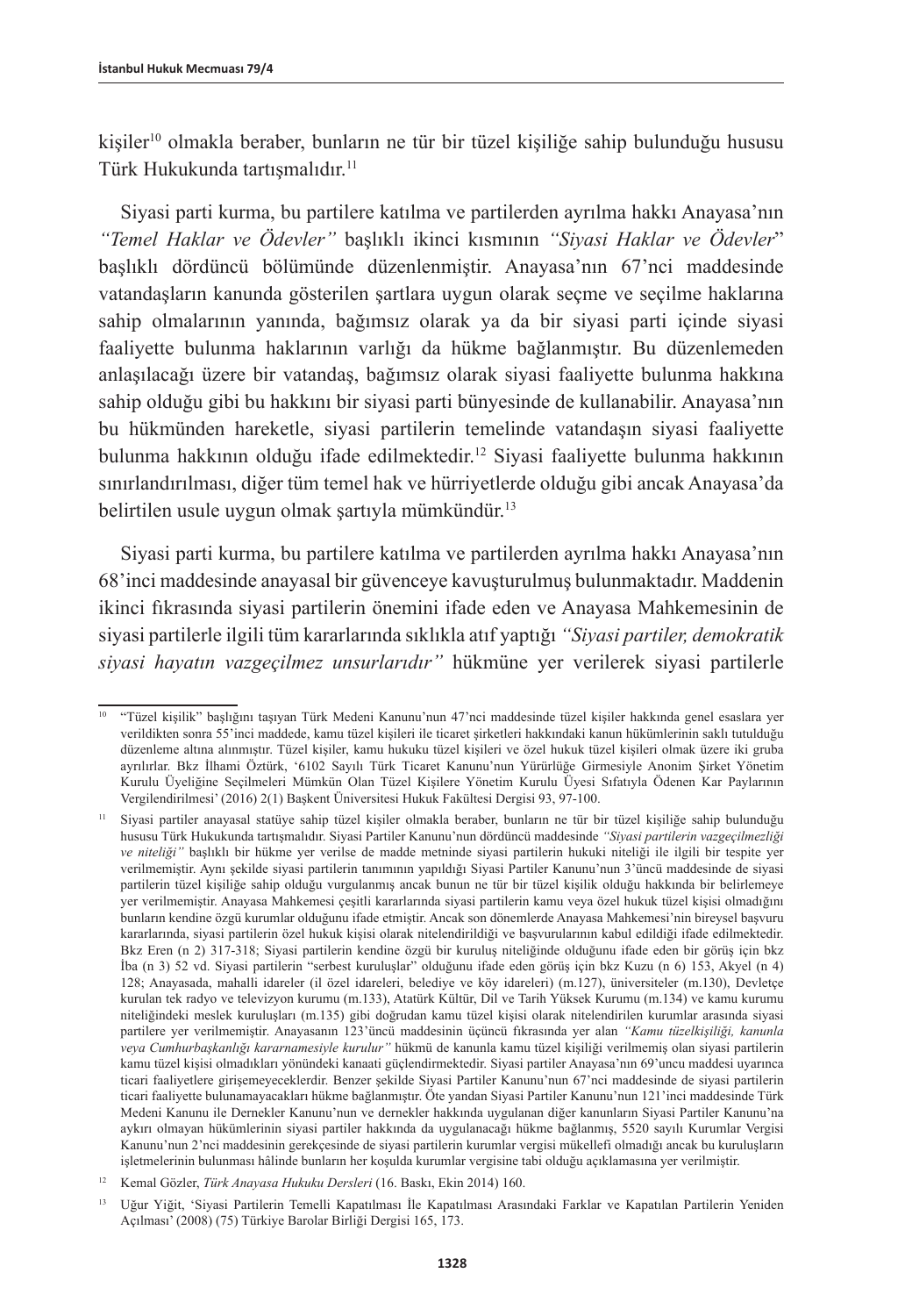ilgili temel ilke ortaya koyulmuş, siyasi partiler olmaksızın demokratik bir yönetimin söz konusu olamayacağı deklare edilmiştir. Maddenin ilk fıkrasında vatandaşların usulüne uygun olarak siyasi parti kurma, siyasi partilere katılma ve siyasi partilerden ayrılma hakkının bulunduğu hükme bağlanmıştır. Demokratik bir yönetimin gereği olarak siyasi parti kurma hakkı herhangi bir kişi veya makamın iznine tabi değildir.14 Bu husus ise aynı maddenin üçüncü fıkrasında hüküm altına alınmıştır.

Anayasa'nın 68'inci maddesinin ilk fıkrasında on sekiz yaşını dolduran herkesin siyasi partilere üye olabileceğine ilişkin genel kural ortaya koyulduktan sonra; beş, altı ve yedinci fıkralarda, yerine getirdikleri faaliyetler sebebiyle siyasi partilere üye olamayacak kişi veya gruplar tek tek sayılmış, diğer bazı kimselerin ise siyasi partilere hangi hâl ve şartlar altında üye olabileceklerine ilişkin özel düzenlemelere yer verilmiştir.15 Maddenin sekizinci ve son fıkrasında ise siyasi partilere Devlet tarafından mali yardım yapılacağı düzenlenmiştir.<sup>16</sup> Türkiye'de siyasi partilere hazineden yardım yapılması ilk kez 1965 yılında yürürlüğe giren bir kanun ile uygulanmaya başlanmış ise de ilgili kanun Anayasa'ya aykırı görülerek Anayasa Mahkemesi tarafından iptal edilmiş, ardında hazine yardımı 30/06/1971 tarihli ve 1421 sayılı Kanun ile 1961 Anayasasına eklenen hüküm ile anayasal güvenceye kavuşturulmuştur.17

Anayasa'nın 69'uncu maddesinde siyasi partilerin uyması gereken bazı esaslara yer verilmiştir.18 Buna göre, siyasi partilerin parti içi düzenlemeleri ve çalışmalarının demokratik ilkelere uygun olması gerekmektedir (m.69/1). Siyasi partilerin ticari faaliyetlerde bulunmaları yasaklanmıştır (m.69/2). Siyasi partilerin gelir ve giderlerinin parti amaçlarına ve kanunun öngördüğü kurallara uygun olması gerekmektedir (m.69/3).

<sup>14</sup> Eren (n 2) 318; Ergun Özbudun, *Türk Anayasa Hukuku* (15. Baskı, Yetkin 2014) 95; Kuzu (n 6) 154.

<sup>15</sup> Bkz Anayasa 68/5-7.

<sup>16</sup> Anayasa m.68/8: "Siyasi partilere, Devlet, yeterli düzeyde ve hakça mali yardım yapar. Partilere yapılacak yardımın, alacakları üye aidatının ve bağışların tabi olduğu esaslar kanunla düzenlenir."

<sup>17</sup> Fendoğlu (n 1) 598; Özbudun (n 14) 108; AYM, T. 2.2.1971, E. 1970/12, K. 1971/13, R.G. 9.7.1971/13890, Erişim tarihi 1 Mayıs 2021.

<sup>18</sup> 23/08/1995 tarihli ve 4121 sayılı Kanun değişikliğinden önce bu maddede; siyasi partilerin amaçlarına, çalışmalarına ve örgütlenmelerine ilişkin pek çok yasağa daha yer verilmekteydi. Örneğin; siyasi partilerin yurtdışı teşkilatı kurmaları, kadın ve gençlik teşkilatı oluşturmaları ile vakıf kurmaları yasaktı. Bu yasaklar sözü edilen kanun değişikliği ile Anayasa'dan çıkarılmıştır. Bkz Gözler (n 12) 164; Özbudun (n 14) 99.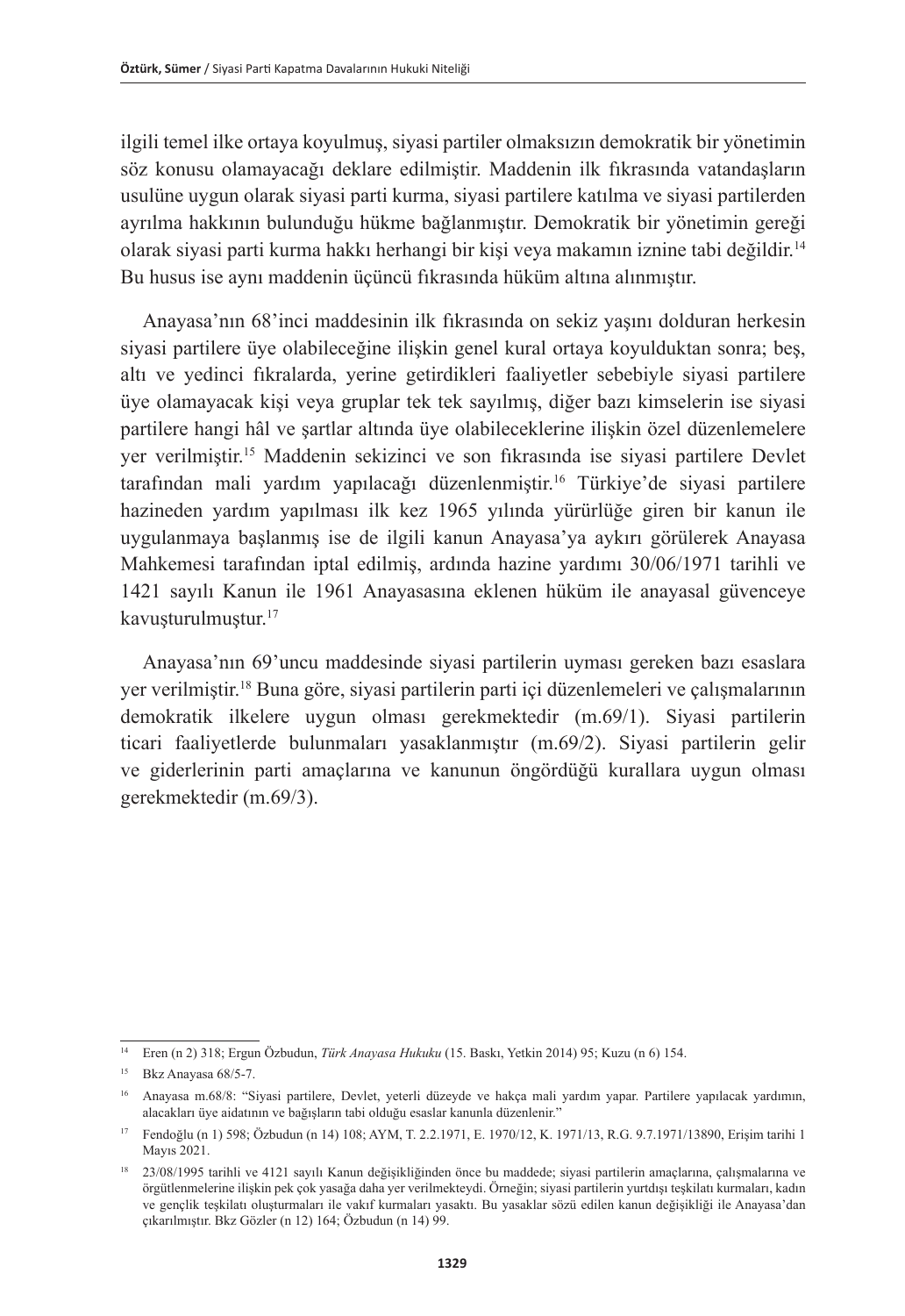Anayasa ile birlikte SPK19 ve 298 sayılı Seçimlerin Temel Hükümleri ve Seçmen Kütükleri Hakkında Kanun<sup>20</sup> ile de siyasi partiler bakımından geçerli olmak üzere bazı yasaklar ile siyasi partilerin demokratik siyasi yaşam bakımından arz ettiği önem doğrultusunda bazı görev ve haklara yer verilmiştir.

Anayasa'nın 68'inci maddesinin dördüncü fıkrasında siyasi partilerin amaçlarıyla ilgili sınırlayıcı bir hükme yer verilmiştir.21 İlgili fıkra şu şekildedir: *"Siyasi partilerin tüzük ve programları ile eylemleri, Devletin bağımsızlığına, ülkesi ve milletiyle bölünmez bütünlüğüne, insan haklarına, eşitlik ve hukuk devleti ilkelerine, millet egemenliğine, demokratik ve laik Cumhuriyet ilkelerine aykırı olamaz; sınıf veya zümre diktatörlüğünü veya herhangi bir tür diktatörlüğü savunmayı ve yerleştirmeyi amaçlayamaz; suç işlenmesini teşvik edemez."* Görüleceği üzere bu hüküm ile siyasi partilerin, Türkiye Cumhuriyeti'nin kuruluş felsefesine, bölünmez bütünlüğüne ve milli egemenlik ilkesine aykırı eylemlerde bulunamayacağı ve bu doğrultudaki amaçlara tüzük ve programlarında dahi yer veremeyecekleri kurala bağlanmıştır.22 Aşağıda da değinileceği üzere bu fıkradaki esaslara aykırı hareket eden siyasi partilerin kapatılması gündeme gelebilecektir.

## **II. Türk Hukukunda Siyasi Partilerin Kapatılması**

## **A. Siyasi Parti Kapatma Sebepleri**

Siyasi partilerin varlığının demokratik siyasi yaşantının vazgeçilmez bir unsuru olması, bunların her ne pahasına olursa olsun siyasi faaliyetlerine devam edebilecekleri anlamına gelmemektedir. Siyasi partiler aracılığıyla bazı hak ve hürriyetlerin

<sup>19</sup> Bkz SPK m.81-83 ve m. 96; Doktrinde *Özbudun*'a göre Siyasi Partiler Kanunu ile getirilen bu yasaklar Anayasa'da yer alan "devletin ülkesi ve milletiyle bölünmez bütünlüğü"ne aykırı hareket etme yasağını aşmaktadır. Siyasi Partiler Kanunu Anayasa'da yer verilen yasakları genişletici hükümlere yer verememekle birlikte ancak bu yasakları somutlaştırıcı açıklamalar içerebilir. Dolayısıyla Kanun ile getirilen bu yasaklar Anayasa'ya aykırıdır. Bkz Özbudun (n 14) 96.

<sup>20</sup> 298 sayılı Seçimlerin Temel Hükümleri ve Seçmen Kütükleri Hakkında Kanun'un 17'nci maddesine göre son milletvekili genel ve ara seçimlerinde kendi listesinden yasama meclisine seçilmiş en az bir üyeye sahip olan veya tüzüklerine göre ilk genel kongresini yapmış olup, illerin en az yarısında ve en az altı ay evvel il ve ilçe teşkilatını kurmuş bulunan ve adları Yüksek Seçim Kurulu tarafından ilçe seçim kurullarının yeniden kurulması için öngörülen ayların ikinci haftasında tespit ve ilan edilen siyasi partilerden o il ve ilçede teşkilatı bulunanlar, il ve ilçe seçim kurullarında birer temsilci bulundururlar. Bu temsilciler ilçe seçim kurulunun bütün çalışmalarına ve görüşmelerine katılırlar ancak oy kullanamazlar. Görüşülen iş hakkında siyasi parti temsilcileri görüşlerini bildirirlerse, il ve ilçe seçim kurulu bunları da dinledikten sonra, kendi arasında işi görüşerek karar verir ve kararı temsilcilere bildirir. Siyasi parti temsilcilerinin toplantılara katılmamaları işlerin görüşülmesini durdurmaz. Bkz Uğur Yiğit ve İlhami Öztürk, Yargı Hukuku (1. Baskı, Adalet 2020) 205-209. Siyasi parti temsilcilerine il ve ilçe seçim kurullarında yer alma hakkı verilmek suretiyle seçimlerin yürütülmesi ile ilgili alınan kararlara katılımlarının sağlanması seçimlerin adil bir şekilde yapılabilmesi için oldukça önemlidir. Zira, birçok rejimde seçimler yapılsa da demokrasileri diğerlerinden ayıran seçimlerin adil ve demokratik ilkelere uygun bir şekilde yapılmasıdır. Burada "mala zarar verme suçu"nun siyasi partilerin mallarına karşı işlenmesi hâlinde ortaya çıkacak ceza sorumluluğu ve bunun siyasi partiler bakımından arz ettiği öneme de değinmek gerekecektir. TCK'nın 152'nci maddesinin birinci fıkrasının (f) bendinde mala zarar verme suçunun siyasi partilerin mallarına karşı işlenmesi daha fazla cezayı gerektiren nitelikli hâl olarak düzenlenmiştir. Bu düzenleme de siyasi partilerin demokratik siyasi hayat bakımından arz ettiği önem doğrultusunda sevk edilen hükümlere örnek niteliğindedir.

<sup>21</sup> Gözler (n 12) 163; Selcen Altınbaş, 'Türkiye'de Parti Yasaklarının Parti Kapatma Davaları Üzerinden Okunması' (2019) 7(1) Nişantaşı Üniversitesi Sosyal Bilimler Dergisi 44, 48.

<sup>22</sup> Özbudun (n 14) 95-96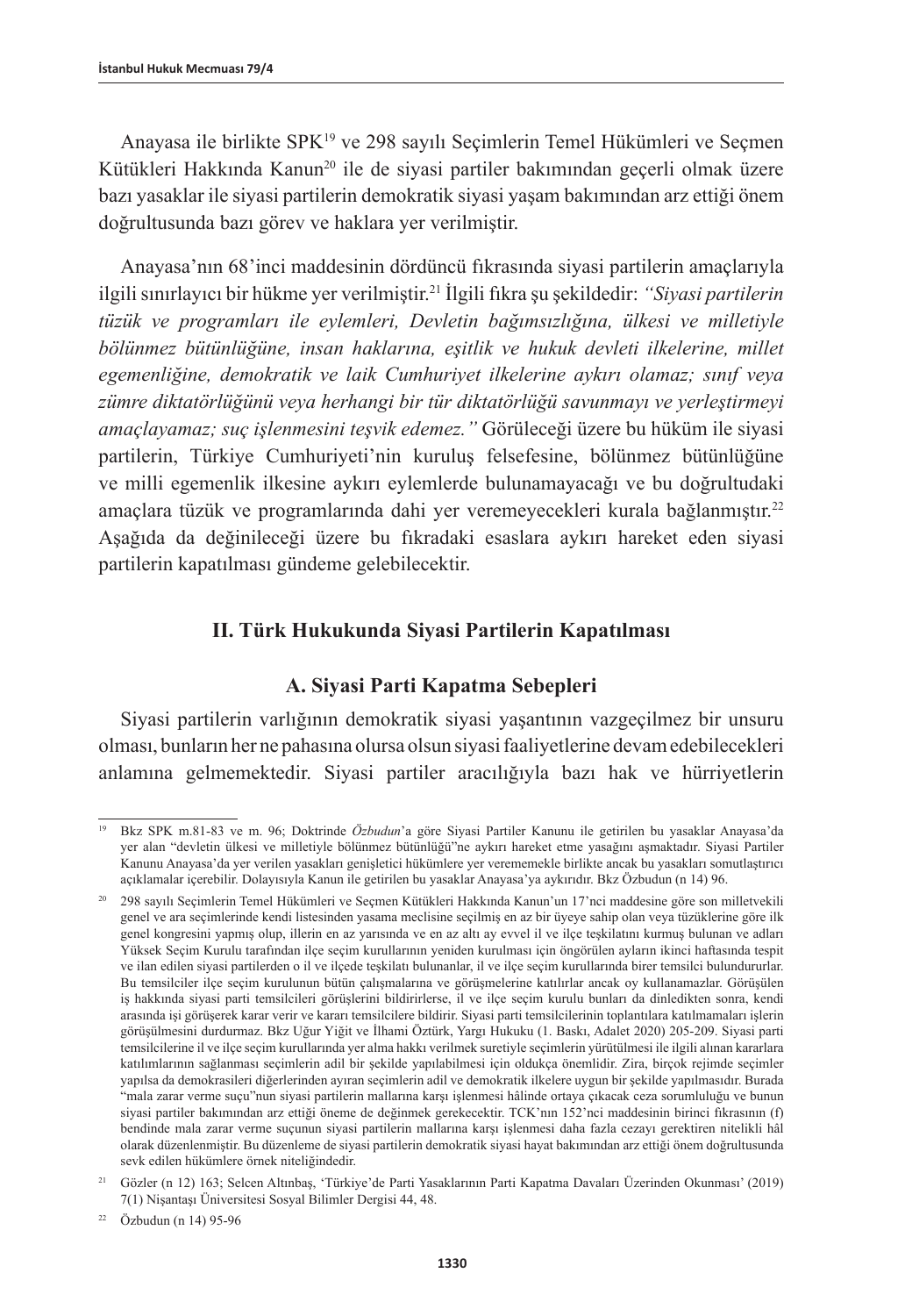kötüye kullanılmasına hukuk düzeni tarafından izin verilmesi beklenemez.<sup>23</sup> Yukarıda da ifade edildiği gibi Anayasa ve SPK siyasi partiler ile ilgili bazı yasaklar öngörmüştür. Bu yasaklara uymamanın esas yaptırımı<sup>24</sup> ise siyasi partilerin temelli olarak kapatılmasıdır.<sup>25</sup> Siyasi partilerin, verdiği yetkilerin kötüye kullanılması sonucunda ve ancak zorunlu hâllerde partilerin kapatılması siyasi faaliyette bulunma hakkını ihlal etmez.26 Nitekim Avrupa İnsan Hakları Sözleşmesi de (AİHS) zorunlu bazı hâllerde siyasi partilerin kapatılmasına cevaz vermektedir.<sup>27</sup> Avrupa İnsan Hakları Mahkemesi (AİHM) siyasi partiler aracılığıyla siyasi faaliyette bulunma hakkını AİHS'in 11'inci maddesi çerçevesinde değerlendirmektedir.<sup>28</sup> Mahkemeye göre siyasi partilerin kapatılmasının AİHS'e aykırılık taşımaması için; kapatma sebebinin Anayasa veya kanunda öngörülmesi, parti kapatmanın 11'inci maddenin

 $\frac{23}{23}$  Karakoç (n 7) 59; Kuzu (n 6) 155.

<sup>24</sup> Siyasi Partiler Kanunu'nun 104'üncü maddesinde kapatma sebepleri dışında siyasi partilerin Kanun'a aykırı faaliyetlerde bulunmaları hâlinde kendilerine "ihtar" verilmesi usulü düzenlenmiştir. Söz konusu düzenlemeye göre, siyasi partinin SPK'nın 101'inci maddesi dışında kalan emredici hükümlerine aykırılık taşıması hâlinde Cumhuriyet Başsavcılığının yazılı başvuru üzerine Anayasa Mahkemesi ilgili siyasi partiye söz konusu aykırılığın giderilmesine ilişkin ihtar verir.

<sup>25</sup> Anayasa, siyasi partilerin kapatılması ile ilgili düzenlemelerinde *"temelli kapatma"* ibresini kullanırken, Siyasi Partiler Kanunu *"kapatma"* kavramına yer vermektedir. Doktrinin çoğunluğu bu iki kavramının aynı anlama geldiğini ifade etmektedir. Ancak doktrinde *Yiğit*, temelli kapatma ile kapatma kavramlarının farklı anlamlara geldiğini, Anayasa ve Siyasi Partiler Kanunu arasında böyle bir ayrım yaratılmasının bilinçli bir tercih olduğunu ifade etmektedir. Yazara göre Anayasa'da sayılan sebepler siyasi partilerin temelli kapatılma sebepleri iken, Siyasi Partiler Kanunu'nda sayılan sebepler kapatma sebepleridir. Zira Anayasa'nın 69'uncu maddesinin son fıkrasında yer verilen *"siyasi partilerin kapatılmaları yukarıdaki esaslar çerçevesinde kanunla düzenlenir"* hükmünün, siyasi partilerin kapatılması sebeplerinin belirlenmesi noktasında kanun koyucuya yetki verdiği savunulabilir. Ancak Siyasi Partiler Kanunu'nda yer verilen parti kapatma sebepleri Anayasa Mahkemesi'nin çeşitli iptal kararlarından sonra yürürlükten kaldırılmış ve Anayasa ile Kanun arasında ilerisi için bir paralellik sağlanmıştır. Yazara göre, Anayasa ve Siyasi Partiler Kanunu ile getirilen temelli kapatma-kapatma ayrımı lüzumsuz bir ayrım değildir, geleceğe etki doğurmaktadır. Temelli kapatılan partiler başka bir isim altında yeniden kurulamayacak iken, kapatılan partiler bakımından böyle bir durum söz konusu değildir. Dolayısıyla Anayasa'nın 69'uncu maddesinin sekizinci fıkrasında yer verilen *"Temelli kapatılan bir parti bir başka ad altında kurulamaz"* hükmünün, geçmişte Siyasi Partiler Kanunu'na dayanılarak kapatılan siyasi partiler bakımından uygulanma kabiliyeti söz konusu değildir. Bkz Yiğit (n 13) 171-173.

<sup>26</sup> Siyasi partilerin zorunlu bazı hâllerde kapatılması bugün için demokratik ilkelere uygun olsa da; siyasi partilerin demokratik siyasi hayat bakımından arz ettiği önem de göz önünde bulundurularak partilerin kapatılması yerine, kapatılmaya sebebiyet veren eylemleri işleyen kişiler hakkında belirli süre için siyasetten menetme ya da siyasi partilere üye olamama gibi yaptırımların uygulanması düşünülebilir. Kapatılmaya sebebiyet veren eylemlerin, siyasi partilerin başta yönetim organlarında bulunan kişiler olmak üzere geniş bir kesim tarafından işlenmesi hâllerinde ise parti hakkında belli bir süre seçimlere katılamama gibi yaptırımlar uygulanabilir. Parti kapatma yerine böylesi sınırlı yaptırımların uygulanmasının demokratik ilkelere daha uygun olabileceği savunulabilir. Ayrıca, özellikle partinin yürütme organlarında yer alan ve kapatmaya sebebiyet veren eylemlere sessiz kalan ve bu eylemleri engelleme ya da zayıflatma imkânı olmasına rağmen bunu yapmayan siyasi partinin temelli kapatılmasına beyan veya faaliyetleriyle sebep olanlar dışındaki parti üyelerine de belirli bir süre siyasi faaliyette bulunamama sonucunu doğuracak yaptırımların uygulanması düşünülebilir. Bunun sonucunda, siyasi partilere katılan kişiler, partinin yasak eylemlerine sessiz kalmaları hâlinde kendilerine bir yaptırım uygulanma ihtimalini göz önünde bulundurarak mensubu oldukları siyasi partinin eylemlerinin denetlenmesi ve mümkün ise yasak eylemlerin hukuki yollar dahilinde engellenmesi yönünde çaba sarf edecek ve bu yolla siyasi partilere üye olan kişilerin daha duyarlı davranmaları sağlanarak parti içinde bir oto-denetim sistemi getirilmiş olacaktır. Nitekim, Anayasa'nın 69'uncu maddesinin altıncı fıkrası uyarınca bir siyasi partinin kapatılmasına neden olarak sayılan fiillerin parti kapatılmasına sebebiyet vermesi için, Anayasa'nın 68'inci maddesinin dördüncü fıkrasına aykırı fiillerin bireysel eylemler olmaktan çıkıp, siyasi partinin bu nitelikteki eylemlerin yoğun şekilde işlendiği bir "odak" hâline gelmesi gerekmektedir. Bu durumda siyasi parti üyelerinin tamamına bir sorumluluk yüklendiğini söylemek mümkündür. Siyasi partinin kapatılması durumunda bu parti üyelerinin tamamı için -siyasi partinin temelli kapatılmasına beyan veya faaliyetleriyle sebep olan üyeler dışındakiler de dahil olmak üzere- belli bir süre siyasi partiye üye olamama gibi bir müeyyide uygulanması bu sorumluluğun gereği olarak isabetli olacaktır.

<sup>27</sup> Avrupa İnsan Hakları Sözleşmesi ile siyasi parti kapatma davaları arasındaki ilişki hakkında detaylı bilgi için bkz Mehmet Turhan, 'Avrupa İnsan Hakları Sözleşmesi ve Siyasi Parti Kapatma Davaları' (2000) 57(3) Ankara Üniversitesi SBF Dergisi, 129-150.

AİHM, United Communist Party of Turkey, 1998: par. 25.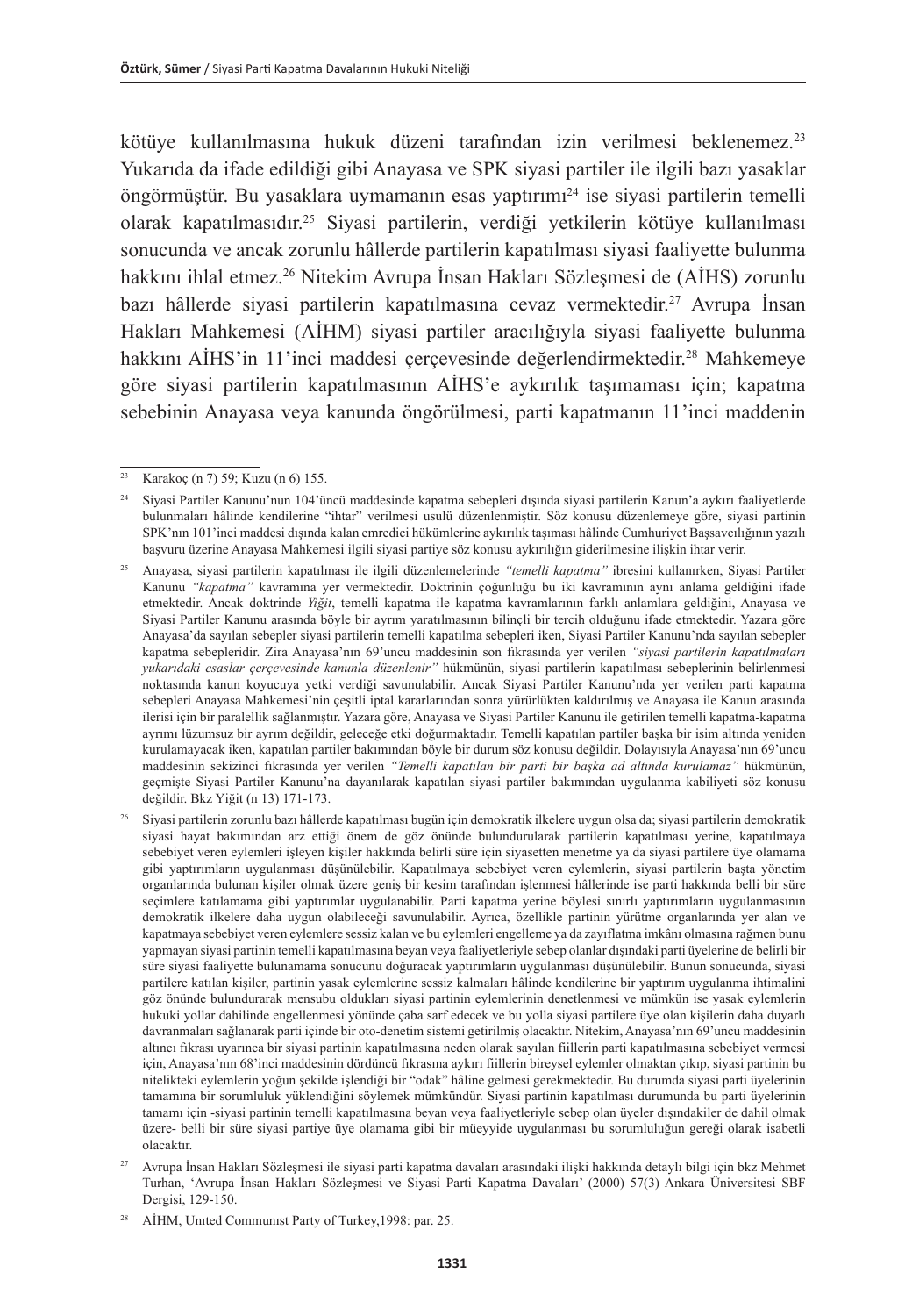ikinci fikrasında yer verilen mesru amaçlardan birine dayanması<sup>29</sup> ve müdahalenin demokratik toplumlarda zorunluluk arz etmesi gerekir.<sup>30</sup>

Anayasa Mahkemesi de siyasi parti kapatma davalarında verdiği bazı kararlarında siyasi faaliyetlerde bulunma özgürlüğü ile bu yetkinin kötüye kullanılması suretiyle siyasi partilerin kapatılması arasındaki ilişkiyi, hiçbir özgürlüğün Devletin temel ilkelerini ortadan kaldırma amacıyla kullanamayacağını ifade ederek açıklamaktadır*.* 31

Anayasa'nın 69'uncu maddesinin yedinci fıkrasına 3/10/2001 tarihli ve 4709 sayılı Kanun ile eklenen hüküm uyarınca, fiilin ağırlığına göre siyasi partinin kapatılması yerine Devlet yardımından kısmen veya tamamen yoksun bırakılmasına karar verilebilmesi hususunda Anayasa Mahkemesine bir takdir yetkisi tanınmıştır.<sup>32</sup> Bu hüküm, siyasi partilerin kapatılmasının zorlaştırılması ve yapılan eylemler ile uygulanan yaptırım arasında orantılılık olması gerektiğinden hareketle Anayasa'ya eklenmiştir.33

Anayasa'nın 69'uncu maddesine göre, siyasi partilerin kapatılması, Yargıtay Cumhuriyet Başsavcılığının bir iddianame ile açacağı dava üzerine Anayasa Mahkemesi tarafından kesin olarak karara bağlanır.34 Doktrinde bu hükmün siyasi partiler bakımından bir güvence sağladığı ifade edilmektedir. Zira Anayasa, siyasi parti kapatma davalarına bakma görevini alelade bir mahkemeye vermemiş, bu konuda Anayasa'nın üstünlüğünü korumakla görevli Anayasa Mahkemesi'ni yetkili

<sup>29</sup> AİHS'in 11'inci maddesinde yer verilen ve siyasi faaliyette bulunma özgürlüğünün sınırlandırılmasına cevaz verilen nedenler; ulusal güvenliğin ve kamusal güvenliğin korunması, kamu düzeninin sağlanması, suç işlenmesinin önlenmesi, başkalarının hakları ile toplum sağlığının ve ahlakının korunmasıdır. AİHS metni için bkz [https://www.echr.coe.int/](https://www.echr.coe.int/documents/convention_tur.pdf) [documents/convention\\_tur.pdf,](https://www.echr.coe.int/documents/convention_tur.pdf) Erişim tarihi 28 Nisan 2021.

<sup>30</sup> Uygun (n 4) 263-264; Mahkemeye göre, siyasi partinin Devlet rejimine aykırı programa sahip olması ve rejimin diyalog yoluyla değiştirilmesinin savunulması, rejimin değiştirilmesi için şiddet çağrısı yapılmadığı sürece demokrasiye aykırılık teşkil etmemektedir. Bkz AİHM, Case of the Socialist Party and Others v. Turkey, par.46 ve 47/3, Uygun (n 4) 263'ten naklen; AİHM aynı yönde belirlemelere Türkiye Birleşik Komünist Partisi kararında da yer vermiştir. Bkz AİHM, Unıted Communıst Party of Turkey,1998: par. 43-44 vd.; AİHM ilk kez Refah Partisi kararı ile Türkiye'de kapatılan bir siyasi parti hakkında 11'inci maddenin ihlal edilmediğine karar vermiştir (Refah Partisi (The Welfare Party) And Others V. Turkey). Bu karar ile AİHM parti kapatma davalarındaki içtihadının değişip değişmediği tartışmalı hâle gelmiştir. Bkz Turhan (n 27) 142.

<sup>31</sup> AYM, (Fazilet Partisi Kapatma Davası), T. 22.06.2001, E. 1999/2, K. 2001/2, R.G.: 05.01.2002-24631, Erişim tarihi 10 Nisan 2021.

<sup>32</sup> İlgili madde "yukarıdaki fıkralara" göndermede bulunduğundan bir siyasi partinin yabancılardan parasal yardım alması hâlinde kapatma yerine Devlet yardımından yoksun bırakma kararının verilmesi mümkün değildir. Ayrıca siyasi partilerin Devlet yardımı alabilmesi son genel seçimde ülke çapında geçerli oyların en az yüzde yedisini alma şartına tabii olduğundan, Devlet yardımı almayan bir parti hakkında bu kararının verilmesi de mümkün değildir. Bkz Gözler (n 12) 167, İba (n 3) 106-107.

<sup>33</sup> Fendoğlu (n 1) 603; İba (n 3) 106: Yazara göre ilgili düzenleme parti kapatılmasını zorlaştırdığı için reformist bir gelişmedir; Doktrinde *Akyazan* ise Devlet yardımından yoksun bırakma tedbirinin Anayasa'nın 68'inci maddesinin dördüncü fıkrasındaki esaslara aykırı nitelikteki eylemler ile orantılı olmadığını ve bu durumdaki partinin demokratik düzene karşı ortaya çıkardığı tehlikenin finansal bir yaptırım ile önlenemeyeceğini belirtmektedir. Bkz Emrah Akyazan, '1982 Anayasası'na Göre Siyasi Partilerin Kapatılması' (2006) (65) Türkiye Barolar Birliği Dergisi 247, 260.

<sup>34</sup> Doktrindeki ekseriyete göre siyasi partiler ancak Anayasa'da belirtilen sebeplere dayanılarak kapatılabilirler. Siyasi Partiler Kanunu ya da diğer kanunlarla siyasi parti kapatma nedenleri öngörülemez. Nitekim Anayasa Mahkemesi de Siyasi Partiler Kanunu'nda düzenlenen bir parti kapatma sebebinin iptali için açılan davada verdiği kararında aynı sonuca ulaşmıştır. AYM, T. 01.04.2003, E. 2003/21, K. 2003/13, AYM Kararlar Bilgi Bankası, Erişim tarihi 08 Nisan 2021.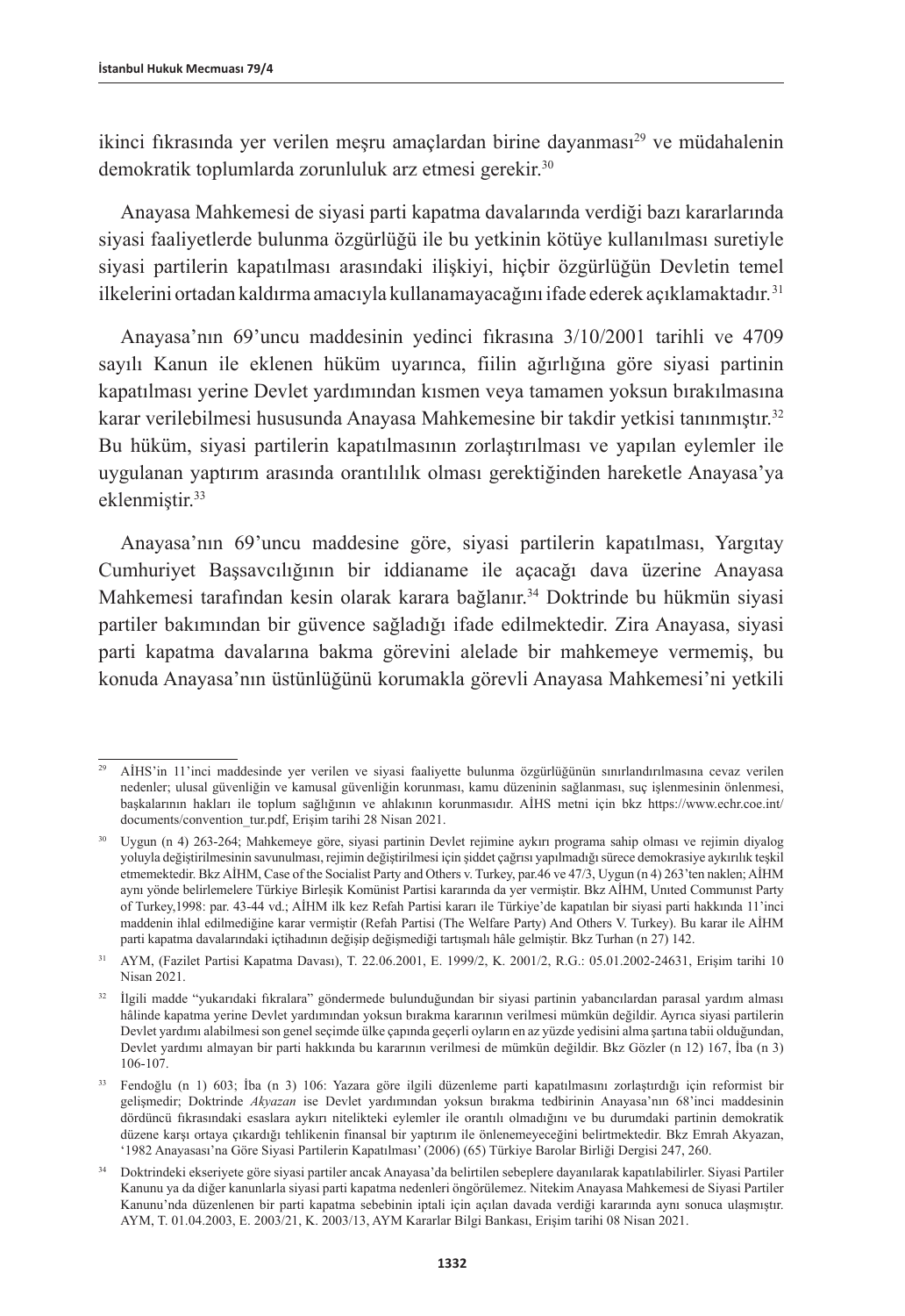kılmıştır.35 Türkiye'de bugüne kadar 6'sı 1961 Anayasası döneminde, 19'u 1982 Anayasası döneminde olmak üzere, Anayasa Mahkemesi tarafından toplam 25 siyasi parti kapatılmıştır.36 Bu partilerin on tanesi herhangi bir eylemi olmadan, parti tüzüğü ve programları sebebiyle kapatılmıştır.<sup>37</sup> Bu çalışmanın kaleme alındığı sıralarda bir siyasi parti hakkında kapatılma istemiyle Yargıtay Cumhuriyet Başsavcılığı tarafından iddianame tanzim edilmiştir.

Anayasa'nın 69'uncu maddesi, siyasi partilerin kapatılması sonucunu doğuracak üç sebebe yer vermiştir. Bunlardan ilki; siyasi parti tüzük ve programlarının Anayasa'nın 68'inci maddesinin dördüncü fıkrasına aykırı olması iken, diğeri parti eylemlerinin aynı hükme aykırılık teşkil etmesidir. Siyasi partilerin birinci sebepten ötürü kapatılması kolay iken, ikinci sebepten dolayı kapatılması daha zordur.38 Zira, siyasi partilerin program ve tüzüklerinden dolayı kapatılması için bunların içeriğinin Anayasa'nın 68'inci maddesinin dördüncü fıkrasına aykırı olması yeterli iken, eylemlerinden dolayı kapatılması için, siyasi partinin bu hükme aykırı nitelikte fiillerin işlendiği bir odak hâline gelmesi gerekmektedir.<sup>39</sup> Siyasi partilerin kapatılması sonucunu doğuracak üçüncü sebep ise siyasi partinin yabancı devletlerden, uluslararası kurum ve kuruluşlar ile yabancı gerçek ve tüzel kişilerden parasal yardım almasıdır. Siyasi partilerin kapatılabilmesi için bu üç sebebin kanıtlanmış olması gerekir. Bu sebepler dışındaki başka bir duruma dayanılarak siyasi partilerin kapatılması mümkün değildir.<sup>40</sup> Anayasa Mahkemesi de SPK ile öngörülen birçok parti kapatma sebebini zamanla Anayasa'ya aykırı bularak iptal etmiş, siyasi partilerin ancak Anayasa'da düzenlenen sebepler ile kapatılabileceğine hükmetmiştir. Bu iptal kararlarından hareketle kanun koyucu, SPK ile sevk edilen parti kapatma sebeplerini yürürlükten kaldırarak Anayasa ile SPK arasında bir uyum sağlamıştır. Şimdi parti kapatma sebepleri kısaca incelenecektir.

## **1. Siyasi Partilerin Tüzük ve Programlarının Anayasa m. 68/4'e Aykırı Olması**

Siyasi partilerin kapatılması sebeplerinden ilki, partinin tüzük ve programlarının Anayasa'nın 68'inci maddesinin dördüncü fıkrasına aykırı olmasıdır. Bu kapatma sebebi için başka bir şart aranmamaktadır. Anayasa Mahkemesi yapacağı inceleme sonucunda partinin tüzüğünün veya programlarının bu hükümle ortaya koyulan

<sup>35</sup> Özbudun (n 14) 101; Ali Fuat Gökçe ve Elif Dölek 'Anayasa Yargısı ve Demokrasi' (2018) 5(6) Avrasya Sosyal ve Ekonomi Araştırmaları Dergisi 118, 134; İba (n 3) 100.

<sup>36</sup> Özbudun (n 14) 102; Akyel (n 4) 144.

<sup>37</sup> Fendoğlu (n 1) 606; Doktrinde, siyasi partilerle ilgili kapatma davalarının sayısının fazla olmasının sebeplerinden biri olarak, kapatılan partilerin isim değiştirerek benzer tüzük ve programlarla yeniden kurulması gösterilmektedir. Bkz Yılmaz Aliefendioğlu, Anayasa Yargısı (1. Baskı, Yetkin 1997) 345.

<sup>38</sup> Gözler (n 12) 164; Tanör ve Yüzbaşıoğlu (n 3) 212.

<sup>39</sup> Fendoğlu (n 1) 602; Akyel (n 4) 142-143; Mehmet Sercan Ercan, 'Anayasa Mahkemesi Kararları Işığında Siyasal Parti Yasakları' (2016) 3(1) İstanbul Medipol Üniversitesi Hukuk Fakültesi Dergisi, 49, 51.

<sup>40</sup> Akyazan (n 33) 264; Yiğit (n 13) 167.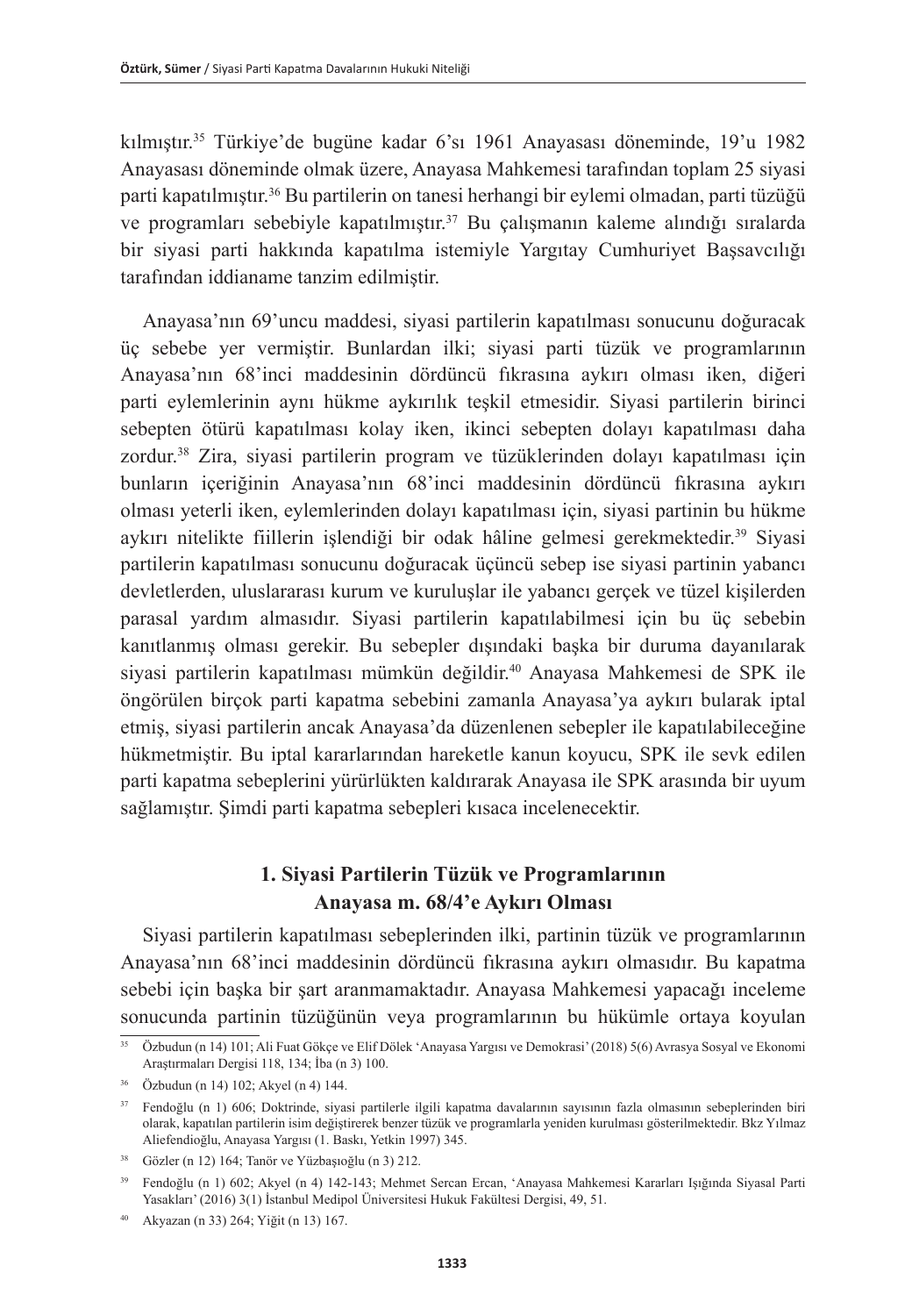esaslara aykırılık teşkil ettiği kanısına varırsa parti hakkında temelli kapatma kararı verecektir.41 Anayasa'nın söz konusu hükmünde Türkiye Cumhuriyeti'nin temel nitelikleri ortaya koyulmaktadır. Bu nitelikler; bağımsızlık ve bölünmez bütünlük, insan haklarına dayanan eşitlikçi bir hukuk devleti, demokratik ve laik cumhuriyet, herhangi bir sınıf veya zümre diktatörlüğünün reddedilmesi suretiyle egemenliğin mutlak olarak millete ait olması şeklinde ifade edilebilir. Hükümde ayrıca siyasi partilerin suç işlenmesini teşvik edemeyecekleri de düzenlenmiştir. Dolayısıyla, siyasi partilerin tüzük ve programları bu niteliklere aykırı olamaz. Örneğin, bir siyasi parti tüzüğünde millet egemenliğini reddederek bir zümrenin iktidarını savunamaz. Aynı şekilde bir siyasi parti laiklik ilkesine karşı olamayacağı gibi bu ilkeye aykırı hususlara parti tüzüğü ve programında da yer veremez. Bu yönde açıklamalara parti tüzüğünde ve programlarında yer verilmesi siyasi partilerin temelli olarak kapatılması sebebidir. Siyasi partilerin tüzüğündeki aykırılığın düzeltilmesi hususunda ilgili siyasi partinin uyarılması ve uygun bir süre verilerek bu aykırılığı düzeltmesinin istenmesi yerine bu aykırılığın kapatma sebebi olarak öngörülmüş olması dikkat çekicidir.

## **2. Siyasi Partilerin Eylemlerinin Anayasa m. 68/4'e Aykırı Olması**

Siyasi partilerin kapatılması sebeplerinden ikincisi, parti eylemlerinin Anayasa'nın 68'inci maddesinin dördüncü fıkrasında belirtilen yasaklara aykırılık teşkil etmesidir. Anayasa'nın 68'inci maddesinin dördüncü fıkrasında belirtilen hususlara yukarıda değinilmiştir. Siyasi partilerin tüzük ve programlarından dolayı kapatılmasından farklı olarak burada, ilgili siyasi partinin Anayasa'nın 68'inci maddesinin dördüncü fıkrasına aykırı eylemlerin işlendiği bir odak hâline gelmesi şartı aranmaktadır.<sup>42</sup> Odak olma şartı Anayasa'ya ilk kez 23/7/1995 tarihli ve 4121 sayılı Kanun değişikliği ile eklenmiştir. Ancak odak olma şartının ne anlama geldiği Anayasa'da açıklanmamış, dolaylı olarak parti kapatma davalarına bakacak makam olan Anayasa Mahkemesi'ne bir takdir yetkisi verilmiştir.<sup>43</sup> 3/10/2001 tarihli ve 4709 sayılı Kanun ile odak olma şartının ne anlama geldiğine Anayasa'da açıkça yer verilmiş, Anayasa Mahkemesi'nin bu konudaki takdir yetkisi sınırlandırılmıştır. Odak olma kavramı Anayasa'nın 69'uncu maddesinin altıncı fıkrasında şu şekilde tanımlanmıştır: *"Bir siyasî parti, bu nitelikteki fiiller o partinin üyelerince yoğun bir şekilde işlendiği ve bu durum o partinin büyük kongre veya genel başkan veya merkez karar veya yönetim organları veya Türkiye Büyük Millet Meclisindeki grup genel kurulu veya* 

<sup>41</sup> Gözler (n 12) 164; Karakoç (n 7) 65; Anayasa'nın 68'inci maddesinin dördüncü fıkrasında düzenlenen ve siyasi partilerin tüzük ve programlarının uygun olması gerektiği bu esaslar Türkiye Cumhuriyeti'nin temel niteliklerini ortaya koymaktır. Dolayısıyla bu esaslara uyması gereken yalnızca siyasi partiler değil toplumdaki tüm kişi ve gruplardır. Kamu makamları da bu esaslara uymak mecburiyetindedirler. Anayasanın "Başlangıç" kısmında da içerisinde bu nitelikleri barındıran bir açıklamaya yer verilmiştir. Görüleceği üzere Anayasa'nın 68'inci maddesinin dördüncü fıkrasındaki bu esasların Türkiye Cumhuriyeti'nin kuruluş felsefesini yansıttığına şüphe bulunmamaktadır.

<sup>42</sup> Tanör ve Yüzbaşıoğlu (n 3) 212; Özbudun (n 14) 102; Fendoğlu (n 1) 602; Ferhat Uslu, Anayasa Yargısı (2. Baskı, Adalet 2018) 174; Akyel (n 4) 267.

<sup>43</sup> Fendoğlu (n 1) 602; Ercan (n 39) 51-52.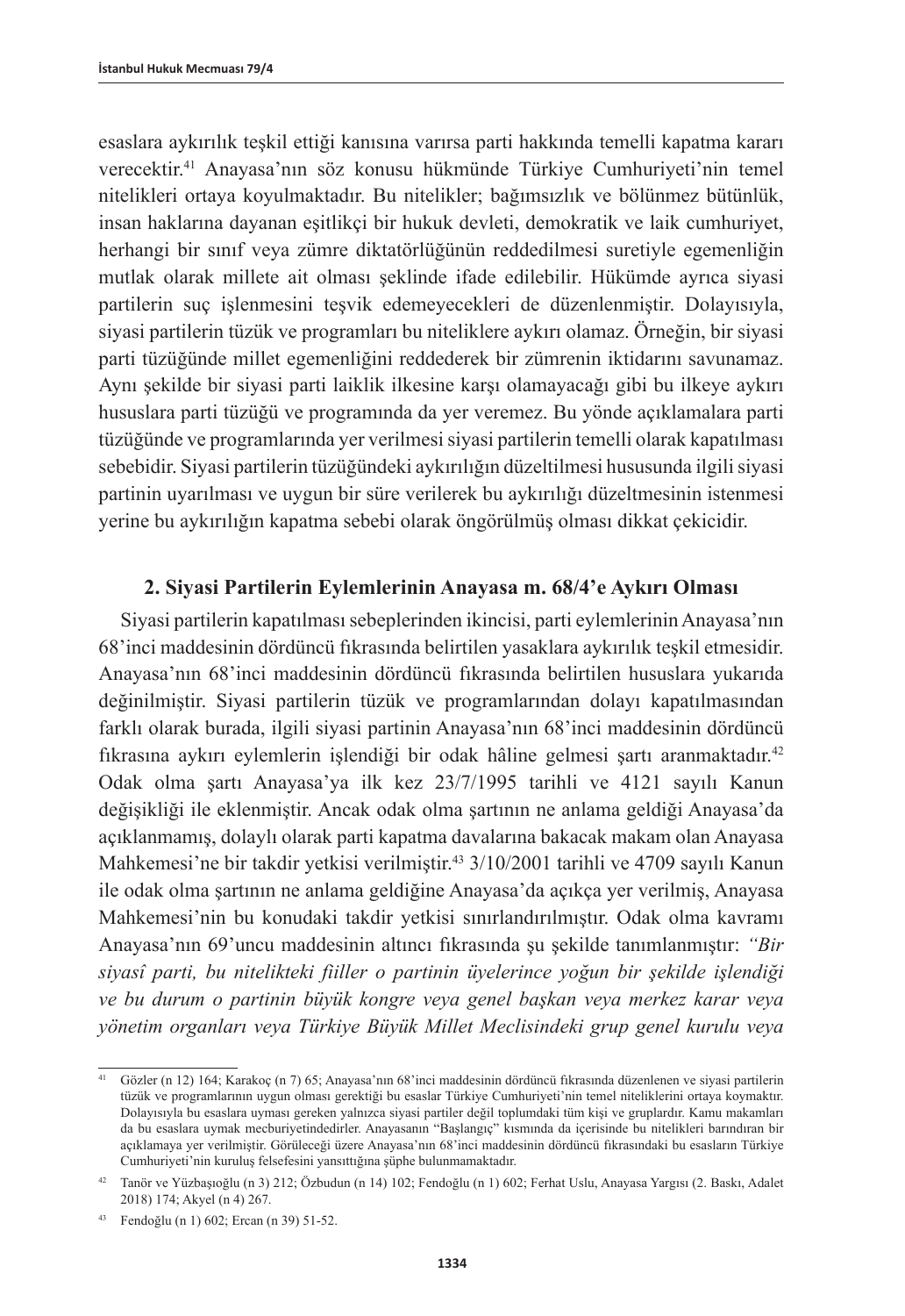*grup yönetim kurulunca zımnen veya açıkça benimsendiği yahut bu fiiller doğrudan doğruya anılan parti organlarınca kararlılık içinde işlendiği takdirde, söz konusu fiillerin odağı haline gelmiş sayılır."*44 Görüleceği üzere bu hüküm ile siyasi partilerin eylemlerinden ötürü kapatılabilmeleri için, Anayasa'nın 68'inci maddesinin dördüncü fıkrasına aykırı fiillerin bireysel eylemler olmaktan çıkıp, siyasi partinin bu nitelikteki eylemlerin yoğun şekilde işlendiği bir odak hâline gelmesi gerekmektedir. 45

Anayasa'nın ilgili hükmüne göre bir siyasi partinin bu nitelikteki eylemlerin işlendiği odak hâline gelmesi iki şekilde mümkün olabilir. İlki bu nitelikteki eylemlerin parti üyeleri tarafından işlenmesi iken, ikincisi bu eylemlerin parti organlarınca işlenmesidir. Buna göre, parti üyelerinin işlediği eylemler sonucunda siyasi partinin odak hâline gelmesi için; Anayasa'nın 68'inci maddesinin dördüncü fıkrasına aykırı eylemlerin parti üyeleri tarafından yoğun şekilde işlenmesi ve bu durumun o partinin büyük kongre veya genel başkan veya merkez karar veya yönetim organları veya Türkiye Büyük Millet Meclisindeki grup genel kurulu veya grup yönetim kurulunca örtülü veya açıkça benimsenmesi gerekmektedir.46 Siyasi partinin organları tarafından işlenen fiiller sonucunda odak hâline gelmesi için ise; Anayasa'nın 68'inci maddesinin dördüncü fıkrasında belirtilen yasaklara aykırı eylemlerin, partinin büyük kongre veya genel başkan veya merkez karar veya yönetim organları veya Türkiye Büyük Millet Meclisi'ndeki grup genel kurulu veya grup yönetim kurulunca yoğun bir şekilde işlenmesi gerekmektedir.<sup>47</sup> Anayasa Mahkemesi ayrıca, iki durumda da Anayasa'nın 68'inci maddesinin dördüncü fıkrasına aykırı fiillerin "kararlılık" içinde islenmesi sartını aramaktadır.<sup>48</sup>

## **3. Siyasi Partilerin Yabancılardan Parasal Yardım Alması**

Siyasi partilerin kapatılması sonucunu doğuracak üçüncü ve son sebep; siyasi partilerin yabancı devletlerden, uluslararası kurum ve kuruluşlar ile yabancı gerçek ve tüzel kişilerden parasal destek almasıdır.49 Bu durumda da ilgili siyasi parti Yargıtay Cumhuriyet

<sup>44</sup> Odak hâli ile ilgili Anayasa'da yapılan tanımın aynısına Siyasi Partiler Kanunu'nun 104'üncü maddesinin ikinci fıkrasında da yer verilmiştir.

<sup>45</sup> Gözler (n 12) 164; Özbudun (n 14) 102; Bu şartın Anayasa Mahkemesi'nin bazı kararlarında nasıl uygulandığı hakkında bilgi için bkz Tanör ve Yüzbaşıoğlu (n 3) 212; Yoğunlaşmadan söz edilebilmesi için, yasak eylemlerin partinin farklı üyeleri tarafından değişik zamanlarda sıklıkla işlenmesi ve bu eylemlerin anayasal bakımdan ağır ihlaller olması gerekmektedir. Bkz AYM, (Fazilet Partisi Kapatma Davası), T. 22.06.2001, E. 1999/2, K. 2001/2, R.G.: 05.01.2002-24631, Erişim tarihi 10 Nisan 2021.

<sup>46</sup> Gözler (n 12) 165.

<sup>47</sup> Özbudun (n 14) 103; Uslu (n 42) 117.

<sup>48</sup> Kararlılık ; yasak eylemlerin işlenme iradesindeki sarsılmazlığı ve bu eylemleri işleme tutumundan caymamayı ifade eder. Dolayısıyla, yasak eyleme karşı parti içinden veya dışından gelen tepki ve eleştirilere rağmen, bu eylemlerin işlenmesine devam ediliyorsa kararlılık söz konusudur. "Siyasi partilerin yasaklanmış eylemlerin odağı hâline gelebilmesi için: 1- Anayasaya aykırı fiillerin bir partinin üyelerince 'yoğun' bir şekilde işlenmesi ve bu durumun o partinin yetkili organlarınca zımnen veya açıkça benimsenmesi. 2- Anayasaya aykırı fiillerin doğrudan doğruya bir partinin yetkili organlarınca 'kararlılık' içinde işlenmesi gerekmektedir", AYM, T. 30.07.2008, E. 2008/1, K. 2008/2, AYM Kararlar Bilgi Bankası, Erişim tarihi 08 Nisan 2021; Ayrıca bkz AYM, (Fazilet Partisi Kapatma Davası), T. 22.06.2001, E. 1999/2, K. 2001/2, R.G.: 05.01.2002-24631, Erişim tarihi 10 Nisan 2021.

<sup>49</sup> Ercan (n 39) 62; Karakoç (n 7) 66; Akyazan (n 33) 263; Gözler (n 12) 165; Fendoğlu (n 1) 603.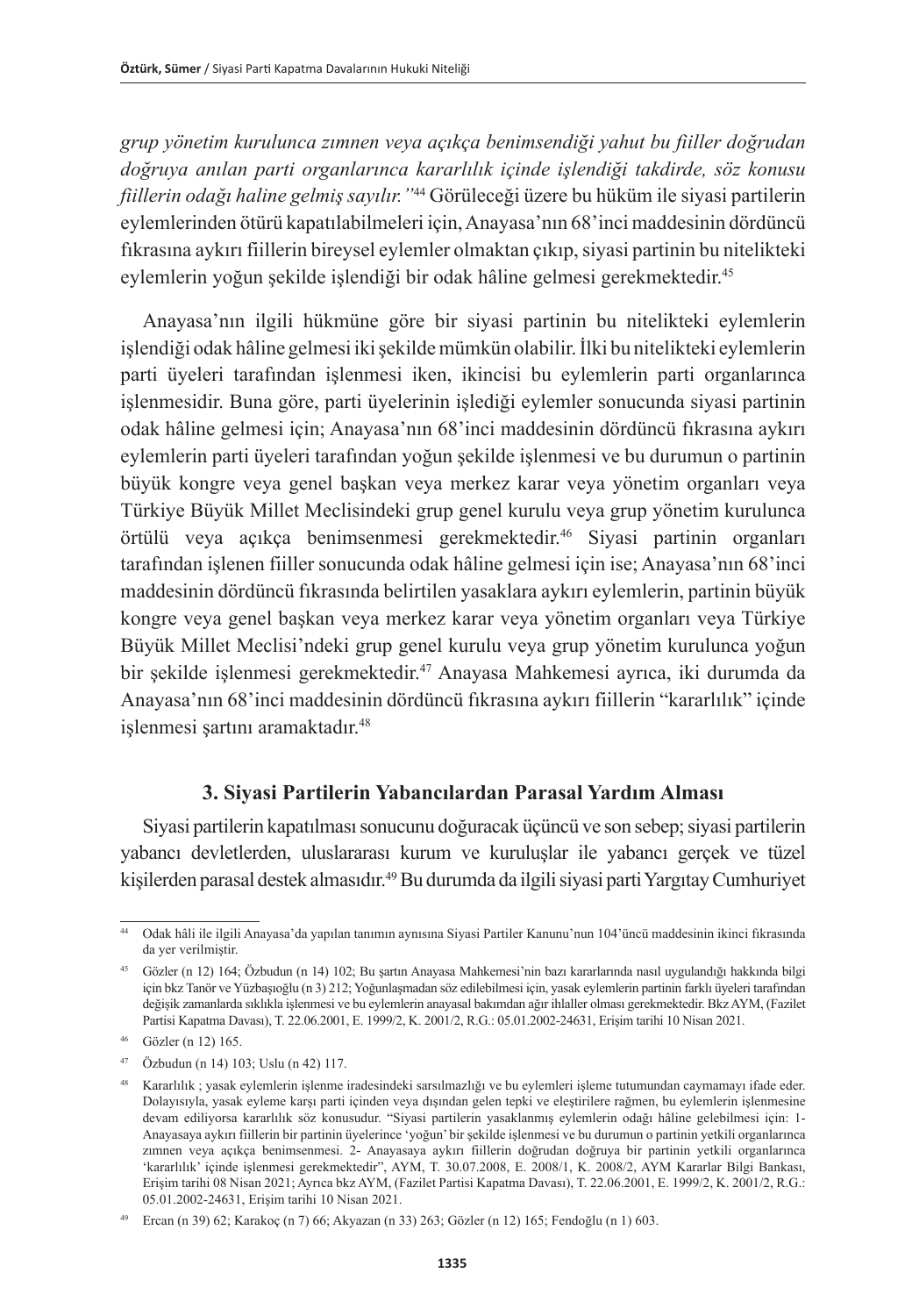Başsavcılığının açacağı dava üzerine Anayasa Mahkemesi tarafından kapatılabilecektir. Bu husus Anayasa'nın 69'uncu maddesinin onuncu fıkrasında şu şekilde ifade edilmiştir: *"Yabancı devletlerden, uluslararası kuruluşlardan ve Türk uyrukluğunda olmayan gerçek ve tüzel kişilerden maddi yardım alan siyasi partiler temelli olarak kapatılır."*

## **B. Siyasi Partilerin Kapatılması Usulü**

Anayasa'nın 69'uncu maddesinin dördüncü fıkrası uyarınca siyasi parti kapatma davaları Yargıtay Cumhuriyet Başsavcılığı50 tarafından tanzim edilecek bir iddianame üzerine yapılacak yargılama sonucunda Anayasa Mahkemesi tarafından kesin karara bağlanacaktır. Anayasa, parti kapatma davaları ile ilgili bu genel esası ortaya koymuş, bu dava ile ilgili diğer hususların düzenlenmesini 69'uncu maddesinin son fıkrasında yer verilen hüküm uyarınca kanuna bırakmıştır.

Anayasa'nın 69'uncu maddesinin son fıkrası uyarınca siyasi parti kapatma davalarının görülme usulü, SPK ile 6216 sayılı Anayasa Mahkemesinin Kuruluşu ve Yargılama Usulleri Hakkında Kanun'da düzenlenmiştir.51 Anayasa Mahkemesinin Kuruluşu ve Yargılama Usulleri Hakkında Kanun'un 52'nci maddesinin ikinci fıkrasına göre, siyasi parti kapatma davaları Genel Kurulca dosya üzerinden incelenerek karara bağlanır. Aynı maddeye göre siyasi parti kapatma davalarına CMK'nın bu davanın niteliğine uygun hükümleri uygulanacaktır.52 Buna göre bu davalarda CMK'da yer verilen; "sanığın savunma delillerinin toplanması istemi (CMK 177)", "suçun niteliğinin değişmesi (CMK 226)" gibi hükümler ile hukuka aykırı delillerinin yargılamada kullanılamaması (Anayasa 38, CMK 217) gibi ceza muhakemesi hukuku ilkeleri parti kapatma davaları bakımından da uygulanma kabiliyetini haizdir. Ancak, "iddianamenin iadesi (CMK 174)"53 müessesesinin siyasi parti kapatma davalarında uygulanabilirliği hususu tartışmaya açıktır.

<sup>50</sup> Bkz SPK m.100.

<sup>51</sup> Anayasa Mahkemesinin Kuruluşu ve Yargılama Usulleri Hakkında Kanun, Kanun No: 6216, T. 30/3/2011, R.G.: 3/4/2011/27894

<sup>52</sup> Yiğit ve Öztürk (n 22) 440-441; Gözler (n 12) 165; Akyazan (n 33) 256.

<sup>53</sup> Bu çalışmanın kaleme alındığı sıralarda Anayasa Mahkemesi, bir siyasi partinin kapatılması talebiyle tanzim edilen iddianameyi CMK hükümlerine aykırı olduğu gerekçesiyle Yargıtay Cumhuriyet Başsavcılığına iade etmiştir. Mahkemenin iade kararına konu olan temel aykırılıklar; haklarında yasaklılık kararı verilmesi istenilen ya da istenilmeyen kişilerin kimliklerine ve eylemlerine iddianamede açıkça yer verilmemesi ve partiye isnad edilen eylemler ile partinin bu eylemlerin işlendiği bir odak noktası hâline gelmesi arasındaki ilişkinin kurulmamasıdır. Karar için bkz AYM, (Siyasi Parti Kapatma), T. 31.3.2021, E. 2021/1, K. 2021/1, <https://www.anayasa.gov.tr/tr/kararlar-bilgi-bankasi/>, Erişim tarihi 01 Mayıs 2021. Anayasa Mahkemesinin Kuruluşu ve Yargılama Usulleri Hakkında Kanun'un 52'nci maddesindeki siyasi parti kapatma davalarına niteliğine uygun düştüğü ölçüde CMK hükümlerinin uygulanacağı hükmüne rağmen 67'nci maddede; Mahkemenin Yüce Divan sıfatıyla baktığı davalar ile siyasi parti kapatma davalarında verdiği kararlara karşı yargılamanın yenilenmesinin 5271 sayılı Kanun hükümlerine göre istenebileceği hükme bağlanmıştır. Bu itibarla, siyasi parti kapatma davalarına niteliğine uygun düştüğü ölçüde CMK hükümlerinin uygulanacağı yönündeki düzenlemenin, CMK hükümlerinin tümünün uygulanmasını mümkün kılmadığını, siyasi parti kapatma davalarının niteliğine uygunluğu gözetilerek, CMK hükümlerinin bir kısmının bu davalarda uygulanmasının ancak açıkça kanunda belirtilmesi suretiyle mümkün olacağını, iddianamenin iadesi hükmünün de getiriliş amacı ve içeriği itibarıyla bu kapsamda değerlendirilebileceğini söylemek mümkündür. Nitekim, CMK'da düzenlenen iddianame müessesesinin gerçek kişi 'şüpheli'yi (m.2, 13, 14, 22, 25, 45, 50, 52, 58, 66, 74, 75, 81, 84, 85, 86, 91, 95, 96, 98, 100, 101, 109, 146, 170, 174, 247, 262 ve 263 gibi) esas aldığı dikkate alındığında, aynı Kanun'da yer alan iddianamenin iadesi hükmünün, iddianamenin iadesi hükmünün düzenlendiği maddeye ya da bu müesseseye açık bir yollama bulunmazken, bir tüzel kişi olan siyasi partilerin kapatılması davasında uygulanmasının *"siyasi parti kapatma davalarına niteliğine uygun düştüğü ölçüde"* uygulanma kriterini sağlamadığı düşünülmektedir.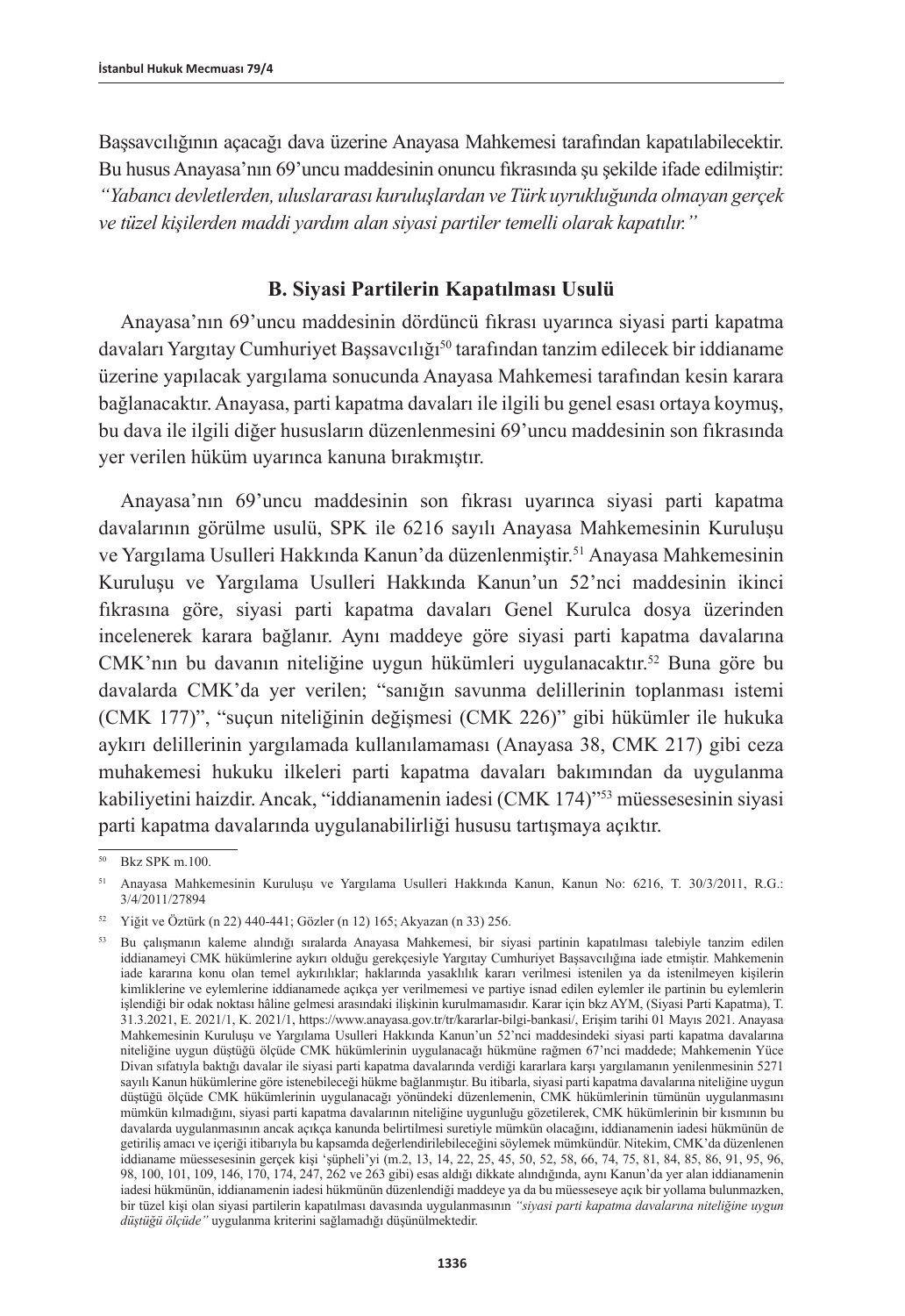Siyasi parti kapatma davalarında uygun düştüğü ölçüde CMK hükümleri uygulanacağı için, Yargıtay Cumhuriyet Başsavcılığı tarafından kapatılma istemiyle dava açıldıktan sonra, kapatma sebeplerinin gerçekleşmediği hususunda Başsavcılıkta bir kanaatin oluşması veya sonradan ortaya çıkan delillerin siyasi partinin söz konusu fiilleri işlemediğini ortaya koyması gibi sebeplerle, Başsavcılığının mütalaasını değiştirerek siyasi partinin kapatılmaması yönünde görüş bildirmesi de mümkündür. Aynı şekilde, Başsavcılık kapatma istemiyle dava açılmasından sonra siyasi partinin kapatılması yerine Devlet yardımından yoksun bırakılmasına karar verilmesini de istenebilecektir. Zira, CMK'ya göre savcılık makamının iddianamede ileri sürdüğü iddia ve taleplerden sonradan vazgeçerek sanığın cezalandırılmamasını ya da sanık hakkında daha az bir cezaya hükmedilmesini isteme hakkı bulunmaktadır. Ancak Başsavcılığın davadan feragat etmesi mümkün değildir.<sup>54</sup>

Anayasa Mahkemesi yapacağı inceleme sonucunda parti kapatma şartlarının oluştuğuna kanaat eder ise partinin kapatılmasına ya da Anayasa'nın 69'uncu maddesinin yedinci fıkrasına göre kısmen veya tamamen Devlet yardımından mahrum bırakılmasına karar verecektir. Parti kapatma sebeplerinin şartları oluşmamış ise davanın reddine karar verilecektir. Kapatma veya Devlet yardımından yoksun bırakma kararları Anayasa'nın 149'uncu maddesinin üçüncü fıkrası uyarınca üçte iki çoğunlukla alınır.<sup>55</sup> Anayasa Mahkemesi'nin parti kapatılması, kısmen veya tamamen Devlet yardımından mahrum bırakılması kararları kesindir. Bu kararlara karşı yargılanmanın yenilenmesi dışında başvurulabilecek herhangi bir kanun yolu öngörülmemiştir.56

<sup>54</sup> Siyasi parti kapatma davalarında CMK hükümlerinin uygulanması AİHM'in parti kapatma davalarında vereceği ihlal kararları neticesinde iç hukukta yeniden yargılama yapılması sonucunu da doğuracaktır. Zira, CMK'nın 311'inci maddesinin (f) fıkrası AİHM'in vereceği ihlal kararlarının yargılamanın yenilenmesi sebebini oluşturacağını düzenlemiştir. Bkz Hüseyin Aydın, 'Anayasa Mahkemesi Kararları Bağlamında Avrupa İnsan Hakları Mahkemesi İhlal Kararının, Siyasi Parti Kapatma Davalarında Yargılamanın Yenilenmesi Sebebi Olması' (2009) (11) Yasama Dergisi 50, 51.

<sup>55</sup> Parti kapatma kararının yeter sayısını düzenleyen bu hüküm ilk kez 3/10/2001 tarihli ve 4709 sayılı Kanun ile maddeye eklenmişti. İlgili hüküm parti kapatma kararının verilebilmesi için Anayasa Mahkemesi üye tam sayısının beşte üç çoğunluğunun oyunu gerekli görmekteydi. Daha sonra 12/09/2010 tarihli halkoylaması ile onaylanan 7/5/2010 tarihli ve 5982 sayılı Kanun ile parti kapatma kararının Anayasa Mahkemesi üye tam sayısının "üçte iki" çoğunluğu ile verilebileceği düzenlenmiştir. Doktrinde bu değişikliğin siyasi partilerin kapatılmasını zorlaştırmak için yapıldığı ifade edilmektedir. Bkz Gözler (n 12) 166.

<sup>56</sup> Gözler (n 12) 166; Karakoç (n 7) 64. Anayasa Mahkemesinin Kuruluşu ve Yargılama Usulleri Hakkında Kanun'un "Yeniden inceleme" başlığını taşıyan 58'inci maddesi ile Yüce Divan sıfatıyla bakılan davalarda verilen hükme karşı Yargıtay Cumhuriyet Başsavcısı veya Yargıtay Cumhuriyet Başsavcıvekili, sanık, müdafi, katılan veya vekili tarafından yeniden inceleme başvurusu yapılabilmesine imkan sağlanmış iken anılan Kanun'da siyasi parti kapatma davaları neticesinde verilen karara karşı herhangi bir başvuru imkânı düzenlenmemiştir.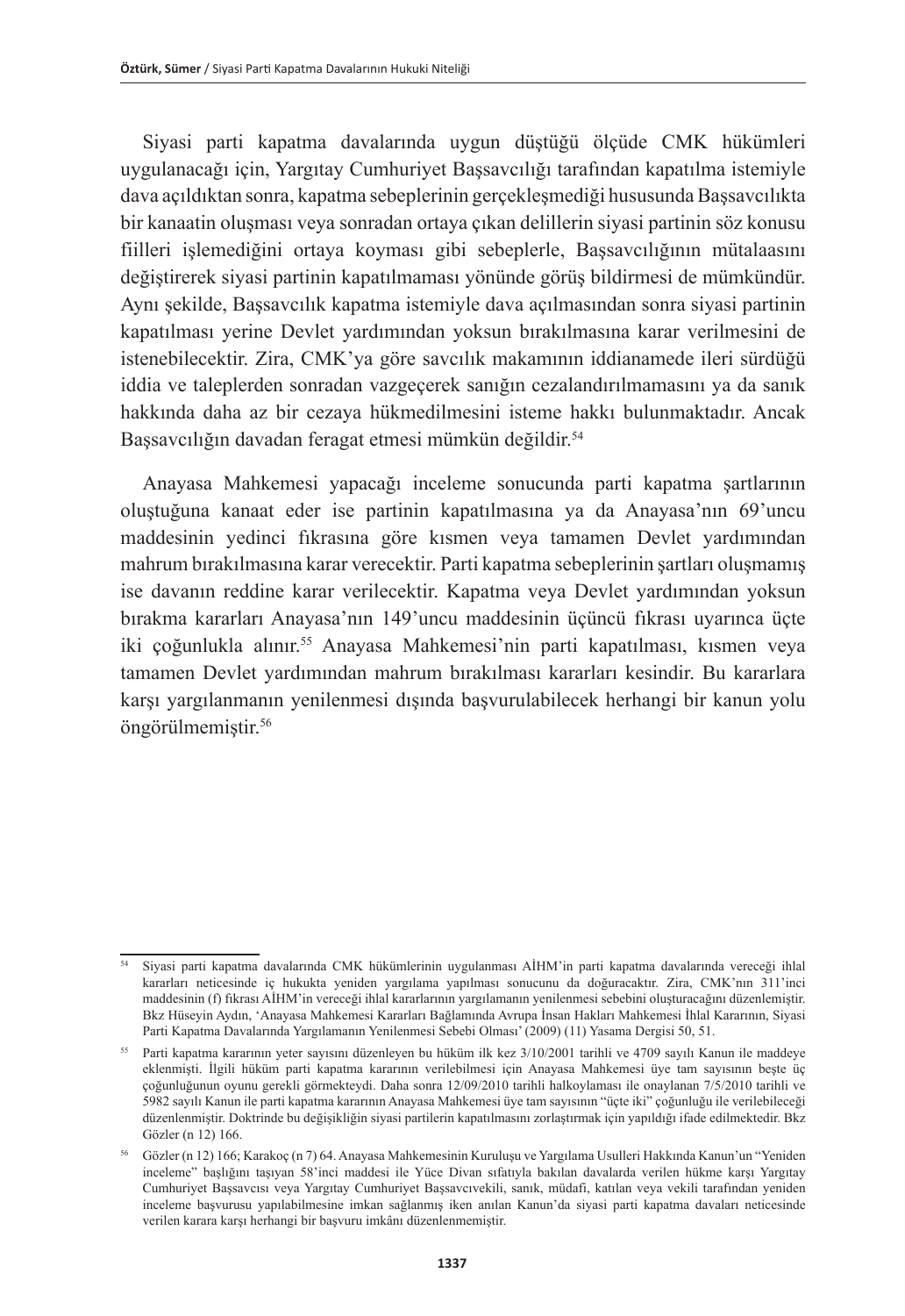Parti kapatma kararı sonucunda, siyasi partinin tüzel kişiliği başka bir isimle olsa bile bir daha açılmamak üzere sona erecektir. Ayrıca, Anayasa'nın 69'uncu maddesinin dokuzuncu fıkrasına göre; siyasi partinin kapatılmasına söylem veya fiilleriyle sebep olan üyeleri, Anayasa Mahkemesi'nin partinin kapatılmasına ilişkin kesin kararının Resmî Gazetede gerekçeli olarak yayımlanmasından itibaren beş yıl süreyle bir başka partinin kurucusu, üyesi, yöneticisi veya deneticisi olamayacaklardır. Bununla birlikte kapatılan siyasi partinin bütün malvarlığı hazineye geçecektir (SPK m.107).<sup>57</sup>

## **III. Siyasi Parti Kapatma Davalarının Hukuki Niteliğine İlişkin Tartışma Ve Görüşler**

## **A. Doktrindeki Görüşler ve Anayasa Mahkemesinin Konuya Yaklaşımı**

Yukarıda da ifade edildiği gibi Yargıtay Cumhuriyet Başsavcılığının düzenleyeceği iddianame üzerine açılan siyasi parti kapatma davaları sonucunda Anayasa Mahkemesi; siyasi partinin tüzüğünün veya programlarının Anayasa'nın 68'inci maddesinin dördüncü fıkrasına aykırı olması hâli ile siyasi partinin yine Anayasa'nın 68'inci maddesinin dördüncü fıkrasına aykırı eylemlerin işlendiği bir odak hâline geldiği kanaatine varırsa partinin kapatılmasına veya işlenen fiillerin ağırlığı göz önünde bulundurularak Devlet yardımından kısmen veya tamamen yoksun bırakılmasına karar verecek, bu kanaate ulaşılmaması hâlinde ise ilgili siyasi partinin kapatılması talebi reddedilecektir. Tüm bu kararlar siyasi parti kapatma davası sonucunda verilecektir.

Siyasi parti kapatma davalarının hukuki niteliğinin ne olduğu konusunda doktrinde çeşitli görüşler bulunmaktadır. Bu görüşler, parti kapatma davalarının "ceza davası" ya da "kendine özgü bir dava" niteliğinde olduğu yönünde toplanmaktadır. Burada ilk önce "ceza davası" kavramından ne anlaşılması gerektiği ortaya koyulmalıdır. En genel anlamıyla ceza davası; bir suç işlendiği izlenimi ile başlayan soruşturma aşaması sonucunda, Cumhuriyet savcısının hazırladığı iddianamenin ceza mahkemesi tarafından kabul edilmesiyle başlayan yargılamaya denir.<sup>58</sup> Ceza muhakemesinde *"davasız yargılama olmaz"* kuralı geçerlidir.59

<sup>57</sup> SPK'nın 95'inci maddesinde kapatılan siyasi partilerin başka isim altında tekrar kurulamayacakları düzenleme altına alınmıştır. Her ne kadar SPK'nın 95'inci maddesinde böyle bir hükme yer verilmiş olsa da ülkemizde kapatılan siyasi partilerin devamı niteliğinde partiler kurulduğuna sıklıkla rastlanılmaktadır. Önceden bu durum SPK'nın 101'inci maddesi ile kapatılma sebebi olarak belirlenmiş iken, bu hüküm daha sonradan AYM'nin kanun ile siyasi parti kapatma sebebi tayin edilemeyeceği içtihadı doğrultusunda yürürlükten kaldırılmıştır. Durum böyle olunca kapatılan siyasi partilerin devamı niteliğinde parti kurma yasağı yaptırımsız kalmış, uygulamada kapatılan partilerin devamı niteliğinde parti kurma faaliyetlerine devam edilmiştir.

<sup>58</sup> Hüseyin Şık, *Türk Adli Yargı Sisteminde Savcılık Kurumu* (1. Baskı, Adalet 2018) 294; Mesut Bedri Eryılmaz, *Ceza Muhakemesi Hukuku Dersleri* (1. Baskı, Seçkin 2012) 322; Hakan Karakehya ve Murat Arabacı, 'Cumhuriyet Savcısının Hukuki Statüsü, Muhakemedeki Taraf Pozisyonu ve İspat Yükünün Bulunması Üzerine' (2016) 65(4) Ankara Üniversitesi Hukuk Fakültesi Dergisi 2059, 2066.

<sup>59</sup> Nurullah Kunter, Feridun Yenisey ve Ayşe Nuhoğlu, *Muhakeme Hukuku Dalı Olarak Ceza Muhakemesi Hukuku* (18. Baskı, Beta 2010) 295; V. Özer Özbek, Koray Doğan ve Pınar Bacaksız, *Ceza Muhakemesi Hukuku* (13. Baskı, Seçkin 2020) 44; Vahit Bıçak, *Ceza Muhakemesi Hukuku* (4. Baskı, Seçkin 2018) 129-130.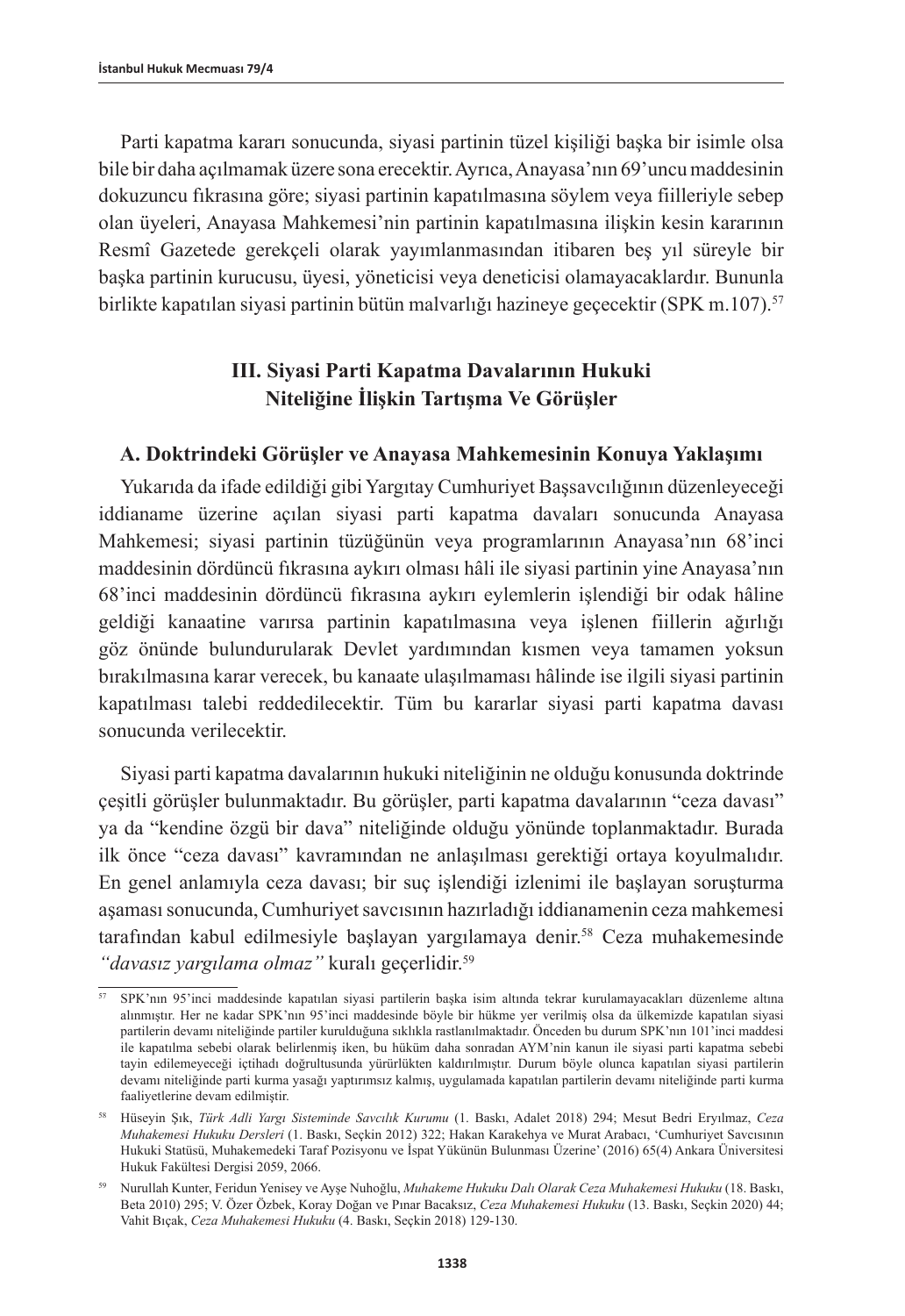Ceza davası, suçun işlendiğine yönelik "yeterli şüphe"nin oluşması hâlinde açılır.60 Ceza davasının amacı; suç oluşturan eylemlerin ve bunları yapanların ortaya çıkarılması, faillerin yargılanması ve uyuşmazlığın çözülerek maddi hakikate ulaşılmasıdır.<sup>61</sup> Bu dava türü yaygın olarak "kamu davası"<sup>62</sup> şeklinde de isimlendirilmektedir. CMK da çoğunlukla bu nitelendirmeyi tercih etmiştir.63 Nitekim, Anayasa Mahkemesi tarafından siyasi parti kapatma davalarının hukuki niteliği hakkında yapılan tespitlerde de bu iki kavramın birbirlerinin yerine kullanıldığı görülmektedir.64

Anayasa Mahkemesinin Kuruluşu ve Yargılama Usulleri Hakkında Kanun'un 52'nci maddesinde, siyasi parti kapatma davalarına niteliğine uygun düştüğü ölçüde CMK hükümlerinin uygulanacağı hükme bağlanmıştır.<sup>65</sup> Bu hüküm, Türk hukukunda siyasi parti kapatma davalarının birer ceza davası olarak kabul edildiği yönünde bir izlenim oluşturmaktadır. Benzer bir hükme 2949 sayılı mülga Anayasa Mahkemesinin Kuruluşu ve Yargılama Usulleri Hakkında Kanun'un 33'üncü maddesinde de yer verilmişti. Dolayısıyla, siyasi parti kapatma davalarının hukuki niteliğinin ne olduğu tartışması geçmişe uzanmaktadır. Anayasa Mahkemesi'nin siyasi parti kapatma davalarında verdiği kararlarında da bu davanın niteliğine ilişkin belirlemelerde istikrar bulunmamaktadır.<sup>66</sup>

Anayasa Mahkemesinin Kuruluşu ve Yargılama Usulleri Hakkında Kanun'un 52'nci maddesinde yer verilen, siyasi parti kapatma davalarına niteliği uygun düştüğü ölçüde CMK hükümlerinin uygulanacağına ilişkin hükmü göz önünde bulunduran

<sup>60</sup> Cumhur Şahin ve Neslihan Göktürk, *Ceza Muhakemesi Hukuku I* (11. Baskı, Seçkin 2020) 123; Yener Ünver ve Hakan Hakeri, *Ceza Muhakemesi Hukuku (3 Cilt)* (15. Baskı, Adalet 2019) 382; Bıçak (n 59) 372.

<sup>61</sup> Nur Centel ve Hamide Zafer, *Ceza Muhakemesi Hukuku* (9. Baskı, Beta 2012) 3; Nevzat Toroslu ve Metin Feyzioğlu, *Ceza Muhakemesi Hukuku* (18. Baskı, Savaş 2018) 9; Özbek, Doğan ve Bacaksız, *Ceza Muhakemesi Hukuku* (n 59) 41-42; Şahin ve Göktürk (n 60) 33; Ünver ve Hakeri (n 60) 13; Bıçak (n 59) 86-88.

<sup>62</sup> Kamu davası kavramının tanımı da ceza davasına paralel olarak hukuk sözlüğünde şu şekilde yapılmaktadır: "*'Amme davası; suç işlendiği sanılan kişinin (yani, sanığın, maznunun) ceza yargı makamları önünde kovuşturulmasını sağlamak üzere, kamu adına savcının açtığı dava."* Bkz Yılmaz (n 6) 704.

<sup>63</sup> CMK'da açık bir tanımı yapılmamakla birlikte, ceza davası teriminin geçtiği 10/1 ve 16/1-2 maddelerine dayanılarak "ceza davası" teriminin aynı kanunda sıkça kullanılmış olan "kamu davası" terimini de içine alan ve kamu davasına göre daha geniş kapsamlı bir terim olduğunu söylemek mümkündür. Zira, CMUK döneminde "kamu davası" ve "şahsi dava" şeklinde ikili bir dava sistemi bulunmaktaydı. Cumhuriyet savcısının açtığı ve kamu adına yürüttüğü davaya "kamu davası" denilmekte iken, yalnızca CMUK'un 344'üncü maddesinde sayılan sınırlı hâllerde suçtan zarar gören kimsenin veya kanuni temsilcisinin ceza mahkemesinde açtığı davaya ise "şahsi dava" denilmekteydi (Mustafa Özen, 'Kamu Davası Açma Konusunda Benimsenen İlkeler, Cumhuriyet Savcısının Takdir Yetkisi ve İddianamenin İadesi' (2009) 67(3) Ankara Barosu Dergisi 17, 19; Veli Kafes, 'Ceza Hukukunda Mağdurun Zararının Giderilmesi' (2011) 60(1) Ankara Üniversitesi Hukuk Fakültesi Dergisi 83, 99). Bu iki dava türünü "ceza davaları" üst başlığı altında toplamak mümkündür. 5271 sayılı CMK'nın yürürlüğe girmesiyle "şahsi dava" kaldırılmıştır. Dolayısıyla, kamu davaları ceza mahkemelerinde görülen tek ceza davası olarak kalmıştır. CMK'nın büyük çoğunluğunda "kamu davası" ibaresinin kullanılmasının sebebi de budur. Ancak bunun yanında ceza mahkemelerinde TCK 54/4 hükmü uyarınca "*Üretimi, bulundurulması, kullanılması, taşınması, alım ve satımı suç oluşturan eşya"*nın müsadere edilmesi için açılan ve doktrinde "müsadere tali davası" olarak ifade edilen dava çeşidi de bulunmaktadır (Feridun Yenisey ve Ayşe Nuhoğlu, *Ceza Muhakemesi Hukuku* (7. Baskı, Seçkin 2018)164). CMK'nın 10/1 ve 16/1-2 maddelerinde kullanılan "ceza davası" kavramının bu dava çeşidini de içerisine alan bir üst kavram olduğu söylenebilir.

<sup>64</sup> Bu çalışmada, siyasi parti kapatma davalarının hukuki niteliğinin tespiti yapılırken hem Anayasa Mahkemesi kararları hem de doktrindeki görüşler ile paralellik oluşturmak amacıyla "ceza davası" teriminin kullanımı tercih edilmiştir.

<sup>65</sup> Aynı hükme göre bu davalar Genel Kurul tarafından dosya üzerinde görülecek ve kesin olarak karara bağlanacaktır.

<sup>66</sup> AYM, T. 07.06.1965, E. 1965/17, K. 1965/35; AYM, T. 28.09.1984, E. 1984/1, K. 1984/1; AYM, T. 16.01.1998, E. 1997/1, K. 1998/1; AYM, T. 22.06.2001, E. 1999/2, K. 2001/2; AYM, T. 11.12.2009, E. 2007/1, K. 2009/4.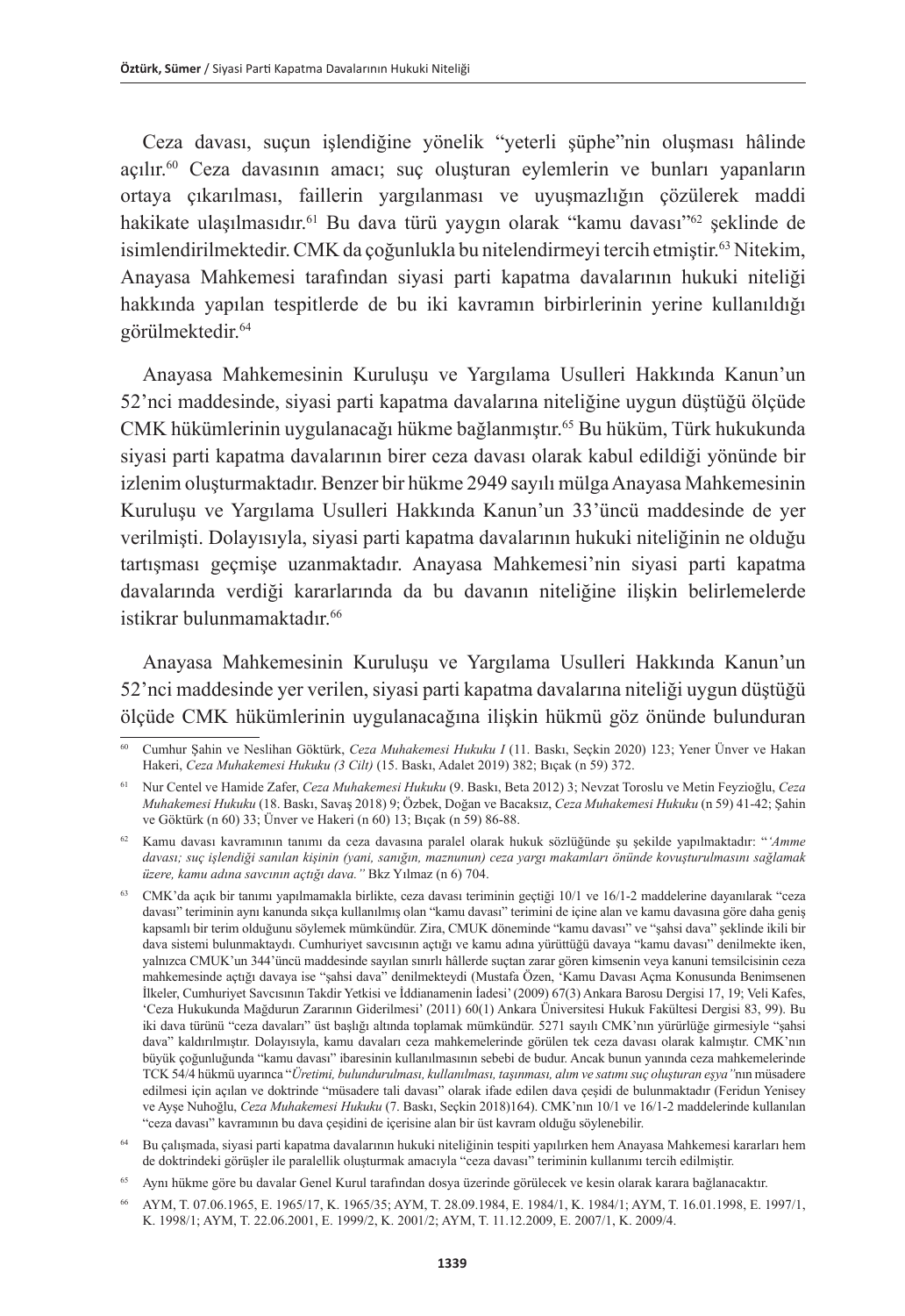yazarlar, parti kapatma kararlarının bir ceza yaptırımı niteliğinde olduğunu, dolayısıyla bu davaların kendine özgü bir ceza davası olduğunu ifade etmektedirler.<sup>67</sup>

Bu görüşte olan yazarlardan *Durmuş*'a göre; parti kapatma yaptırımının TCK'nın yaptırımlar kısmında sayılmamış olması onun bir cezai yaptırım olmadığı anlamına gelmez. Zira, hukukumuzda TCK'nın bu kısmında sayılmayan başka cezai yaptırımlar da bulunmaktadır.68 Siyasi parti kapatma kararı, Devlet eliyle Anayasa ve diğer kanunlarda öngörülen yasakların ihlal edilmesi suretiyle "suç" işleyen gerçek ya da tüzel kişilerin örgütlenme ve ifade özgürlüklerinin siyasi partiler eliyle kullanılmasına yönelik ağır bir müdahaledir. Dolayısıyla, bu yaptırım bir ceza yaptırımı, siyasi parti kapatma davaları da birer ceza davasıdır.<sup>69</sup>

Siyasi parti kapatma davalarının birer ceza davası niteliğinde olduğu görüşünde olan yazarlardan *Yiğit*'e göre; bu davalar sonucunda verilen "kapatma" kararı niteliği itibariyle bir güvenlik tedbiridir. Dolayısıyla, bu yaptırımının niteliği göz önüne alınarak TCK'nın güvenlik tedbirlerine ilişkin hükümleri ile genel hükümlerinin siyasi parti kapatma davalarında da uygulanmasında herhangi bir engel bulunmamaktadır.70 Görüldüğü üzere yazar, "kapatma" kararının niteliğinden yola çıkarak siyasi parti kapatma davalarının birer ceza davası olduğunu, dolayısıyla bu davalarda TCK hükümlerinin uygulanabileceğini ifade etmektedir.

Bu görüşte olan bir diğer yazar *Özgenç*'e göre de siyasi parti kapatma davalarında verilen "kapatma" kararının niteliği, ceza hukukundaki iki yaptırım türünden biri olan güvenlik tedbiridir.<sup>71</sup> Burada normal ceza yargılamasından farklı olarak parti kapatma sebeplerinin suç teşkil etmesi hâlinde bu kararı verme yetkisi alelade bir ceza mahkemesine değil, Anayasa Mahkemesi'ne tanınmıştır. Dolayısıyla yazar, "kapatma" kararının mahiyetinden hareketle siyasi parti kapatma davalarının birer ceza davası olduğunu ifade etmektedir.72

Doktrinde bu görüşte olan yazarlardan *Sağlam*'a göre ise; siyasi parti kapatma yaptırımı, siyasi partilerin demokratik bir yaşam için arz ettiği hayati önem göz

<sup>67</sup> Aydın, (n 54) 51: Yazara göre siyasi parti kapatma davaları niteliği itibarıyla bir ceza davası olduğu için, Avrupa İnsan Hakları Mahkemesinin (AİHM) ihlal kararları CMK'nın 311'inci maddesinin (f) fıkrası uyarınca siyasi parti kapatma davalarında yargılamanın yenilenmesi sebebini oluşturabilir. Nitekim bu kapsamda, AİHM'in hak ihlali kararları sonucunda Anayasa Mahkemesi; Halkın Emek Partisi (HEP), Özgürlük ve Demokrasi Partisi (ÖZDEP) ve Türkiye Birleşik Komünist Partisi'nin (TBKP) yeniden yargılama taleplerini kabul etmiştir. Bkz Yiğit (n 13) 18.

<sup>68</sup> Arzu Durmuş, *Siyasi Partilerin Kapatılması ve Yüce Divan Kararlarını Yeniden Tartışmak* (1. Baskı, Beta Yayınları 2001) 14: Yazar bu görüşünü 765 sayılı mülga TCK yürürlükte iken ortaya koysa da 1 Haziran 2005 tarihi itibariyle yürürlüğe giren 5237 sayılı TCK'nın yaptırımları düzenleyen bölümünde de "siyasi parti kapatma" şeklinde bir yaptırıma yer verilmemiştir. Dolayısıyla, bahsedilen görüşün 5237 sayılı TCK sisteminde de savunulması mümkündür.

<sup>69</sup> Durmuş (n 68) 53: Yazara göre, ayrıca bu dava sonucunda verilen siyasetten yasaklılık ve partinin mallarının hazineye geçmesi gibi kararların da cezai yaptırım olduğu hususunda şüphe bulunmamaktadır.

<sup>70</sup> Yiğit (n 13) 174.

<sup>71</sup> İzzet Özgenç, *TCK Gazi Şerhi* (2. Baskı, Seçkin 2005) 721.

<sup>72</sup> Yazar bu değerlendirmenin, 17/07/2004 tarihli ve 5231 sayılı Dernekler Kanunu'ndaki derneklerin kapatılması yaptırımı bakımından da geçerli olduğunu ifade etmektedir.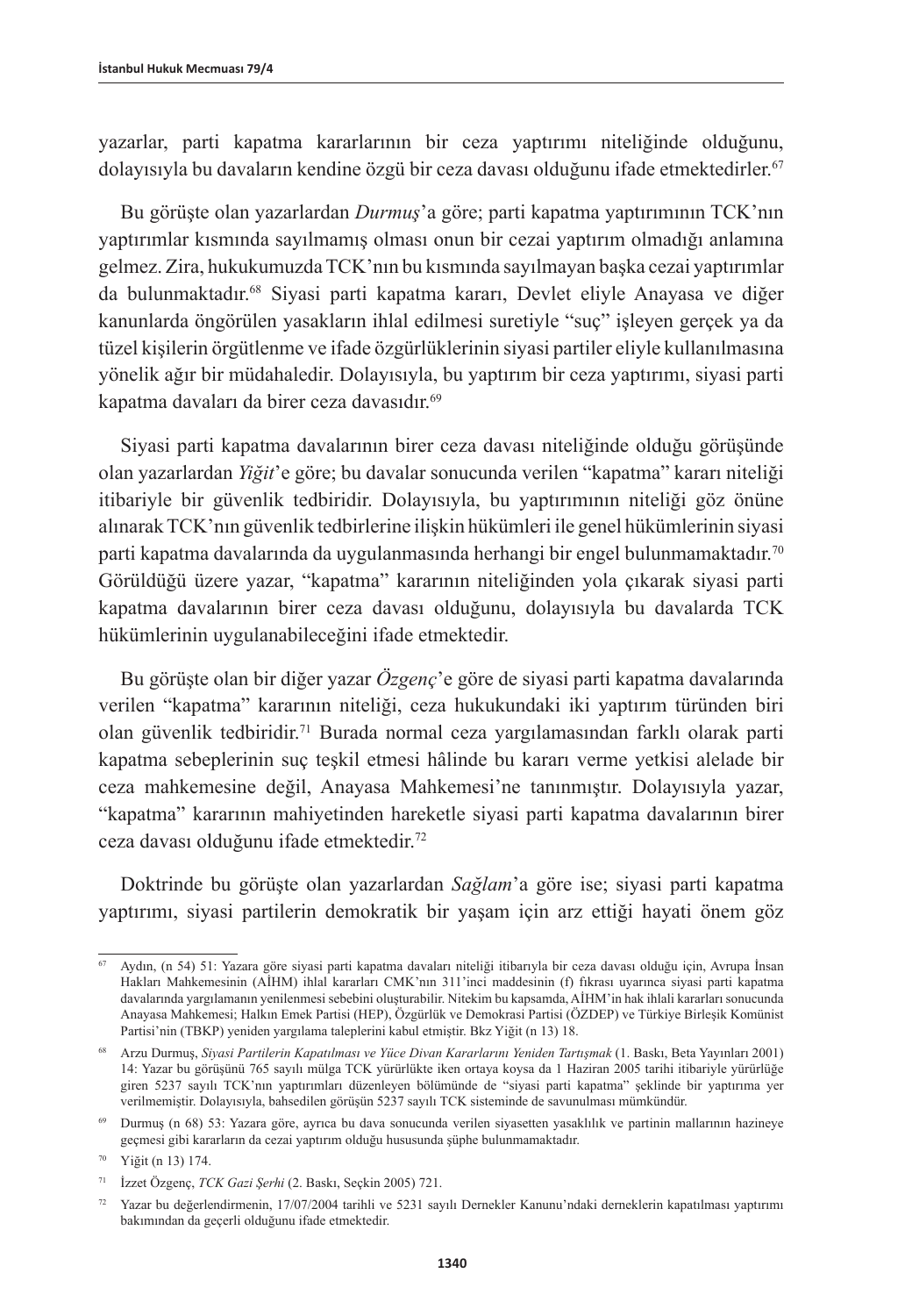önünde bulundurulduğunda gerçek bir kişiye verilen ve onun yaşam hakkının özüne dokunan idam cezası ile aynı mahiyettedir.73 Dolayısıyla, nasıl ki idam cezasının tatbik edilebilmesi için çok sıkı bir yargılama yapılıyorsa, siyasi partilerin kapatılmasına karar verilebilmesi için de aynı hassasiyetin gösterilmesi gerekmektedir. Bunun yolu, bu davalarda da ceza ve ceza muhakemesi hukukunun temel ilkelerini uygulamaktır.

Buna karşılık doktrinde diğer bir görüş; siyasi parti kapatma davalarına CMK hükümlerinin uygulanmasının bu davaları tek başına ceza davası niteliğine kavuşturmayacağını ifade etmektedir. Bu görüşte olan yazarlar çoğunlukla, siyasi partilerin kapatılması sonucunu doğuran eylemlerin ve uygulanan yaptırımların ceza hukuku müesseselerinden farklı olması sebebiyle bu davalarının ceza davası niteliğinde olmadığını, kendine özgü bir yapısının bulunduğunu ifade etmektedir. 74

Anayasa Mahkemesi'nin siyasi parti kapatma davalarında verdiği kararlarında da bu davanın hukuki niteliği konusunda yapılan tespitler bakımından bir istikrar bulunmamaktadır.75 Anayasa Mahkemesi, 1961 Anayasası döneminde verdiği parti kapatma davalarında çoğunlukla bu davanın hukuki niteliğinin kamu davası/ceza davası olduğunu ortaya koymaktaydı.76 Anayasa Mahkemesi parti kapatma davalarının kamu davası/ceza davası niteliğinde olduğunu ortaya koyarken, esas olarak bu davalarda o tarihte yürürlükte olan Ceza Muhakemeleri Usulü Kanunu (CMUK) hükümlerinin uygulanmasından hareket etmiştir. Yüksek Mahkeme bu belirlemeyi yaparken ayrıca, parti kapatma davalarının demokratik siyasi hayatın vazgeçilmez bir unsuru olması sebebiyle, kanun tarafından parti kapatma davalarının kamu davası/ceza davası olarak nitelendirildiğini ifade etmektedir. Anayasa Mahkemesi bu dönemde verdiği başka bir kararında da aynı esaslardan hareket ederek, siyasi parti kapatma davalarının kamu davası/ceza davası niteliğinde olduğuna hükmetmiştir. 77

Anayasa Mahkemesi'nin 1982 Anayasası döneminde verdiği kararlarda da siyasi parti kapatma davalarının hukuki niteliği üzerinde yapılan açıklamalarda bir istikrar bulunmamaktadır.

<sup>73</sup> Fazıl Sağlam, *Siyasi Partiler Hukukunun Güncel Sorunları* (1. Baskı, Beta 1999) 104.

<sup>74</sup> Yüksel Metin, 'Siyasi Parti Kapatma Davalarında Ortaya Çıkan Ön Sorunlar' (1998) Güz (3) Süleyman Demirel Üniversitesi İktisadi ve İdari Bilimler Fakültesi Dergisi 223, 224.

<sup>75</sup> Anayasa Mahkemesi karara bağladığı her siyasi parti kapatma davasında bu davanın hukuki niteliği hakkında bir tespitte bulunmamıştır. Siyasi parti kapatma davasının hukuki niteliği hakkında AYM'nin belirlemede bulunmadığı kararlar için bkz AYM, (Sosyalist Birlik Partisi Kapatma Davası), T. 19.7.1995, E. 1993/4, K. 1995/1, R.G: 22.10.1997-23148, Erişim tarihi 29 Nisan 2021; AYM, (Sosyalist Parti Kapatma Davası), T. 10.7.1992, E. 1991/2, K. 1992/1, R.G.: 25.10.1992-21386, Erişim tarihi 25 Nisan 2021; AYM, (Halkın Demokrasi Partisi Kapatma Davası), T. 13.3.2003, E. 1999/1, K. 2003/1, R.G.: 19.07.2003/25173, Erişim tarihi 29 Nisan 2021; AYM, (Halkın Emek Partisi Kapatma Davası), T. 14.7.1993, E. 1992/1, K. 1993/1, R.G.: 18.08.1993-21672, Erişim tarihi 25 Nisan 2021: Bu davada davalı siyasi parti, parti kapatma davalarının birer ceza davası niteliğinde olduğunu, bu sebeple davanın duruşmalı olarak görülmesi gerektiğini talep etmiş, Anayasa Mahkemesi ise bu iddiaya doğrudan cevap vermeden duruşma talebini Anayasa ve SPK hükümleri uyarınca reddetmiştir.

<sup>76</sup> AYM, T. 11.03.1963, E. 1963/37, K. 1963/54, [www.lexpera.com.tr,](http://www.lexpera.com.tr) Erişim tarihi 13 Nisan 2021.

<sup>77</sup> AYM, T. 07.06.1965, E. 1965/17, K. 1965/35, www. lexpera.com.tr, Erişim tarihi 13 Nisan 2021.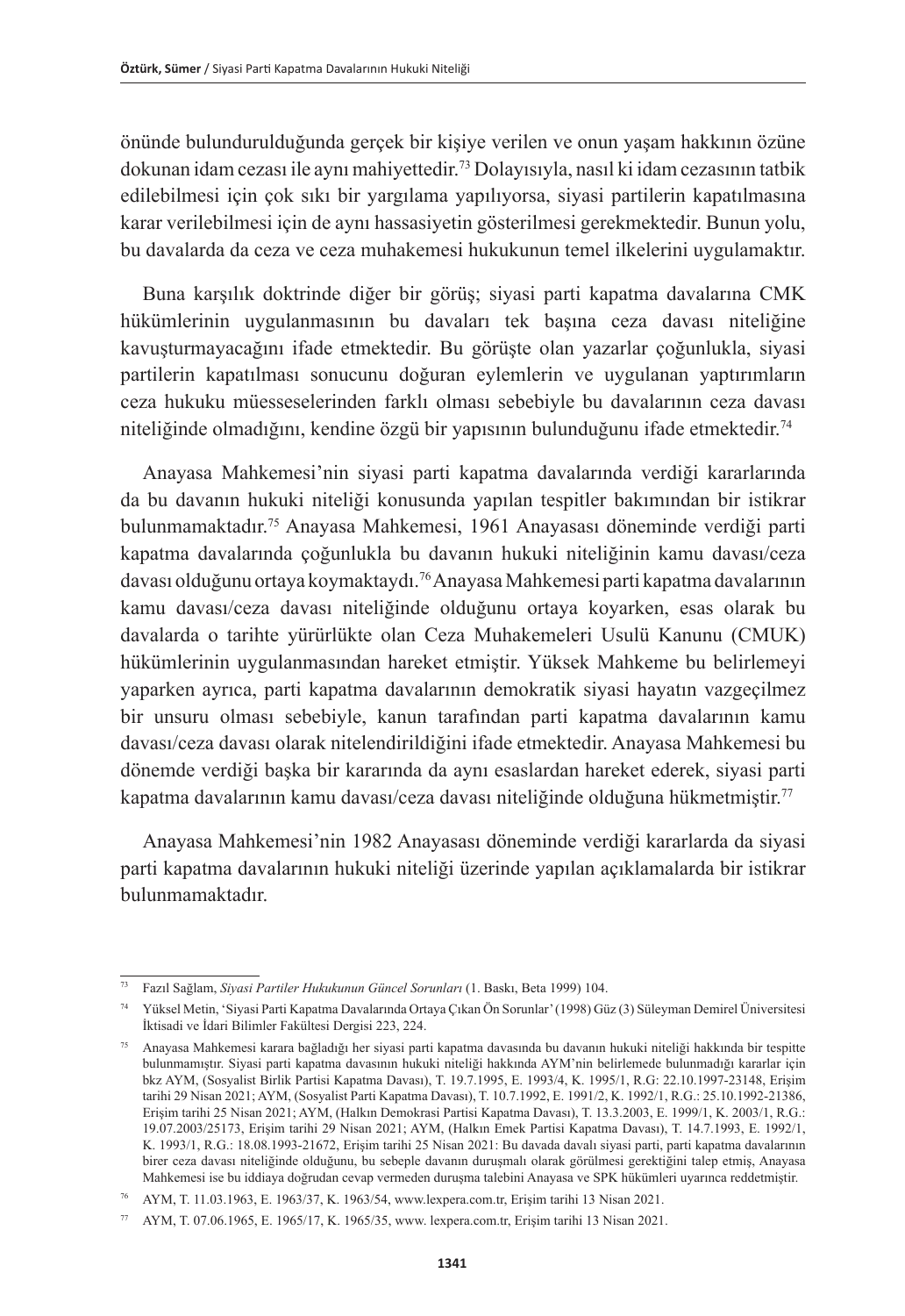Anayasa Mahkemesi, 1984 yılında karara bağladığı bir siyasi parti kapatma davasında bu davanın hukuki niteliğinin ceza davası olduğuna hükmetmiştir.78 Mahkeme bu sonuca birkaç gerekçe ile ulaşmıştır. Anayasa Mahkemesi'nin bu kararına göre, siyasi partilerin Anayasa ve kanunlarda düzenlenen yasaklara aykırı eylemleri sonucunda kapatılmaları bir ceza yaptırımı niteliğindedir. Böyle bir yaptırım türüne 765 sayılı TCK'nın ceza hukukundaki yaptırımları düzenleyen 11'inci maddesinde yer verilmeyişinin sebebi ise, tüzel kişilerin cezai sorumluluğunun bulunmamasıdır.79

Mahkeme bu kararında ayrıca, SPK'nın 117'nci maddesinde düzenlenen ve sonradan Anayasa Mahkemesi tarafından Anayasa'ya aykırı görülerek iptal edilen bu Kanun'un bazı maddelerindeki yasak eylemleri işleyen kişilerin hapis cezası ile cezalandırılacaklarına ilişkin hükmü, bu davaların niteliğinin ceza davası olduğu yönündeki tespitine dayanak olarak göstermiştir. Mahkemeye göre, siyasi partinin kapatılması sonucunu doğuran ve kanunla yasaklanan fiilleri işleyen kişiler nasıl ceza hukuku yaptırımına tabi tutuluyor ise, parti kapatma kararları da aynı doğrultuda ceza hukuku kurallarıdır. Anayasa Mahkemesi bu kararında ayrıca, 1961 Anayasa'sının siyasi partilerin kapatılması konusunu düzenleyen 57'nci maddesinin gerekçesinde bu davaların birer ceza davası olduğunun kabul edildiğini ifade etmiştir.

1961 Anayasası'nın 57'nci maddesinin gerekçesinde siyasi partiler gibi demokratik hayatın devamında çok önemli olan rolü kuruluşların derneklerle aynı hükümlere tabi olamayacağı, siyasi partilerin faaliyetlerini ilgilendiren hükümlerin kanunla ayrıca düzenlenmesi gerektiği ve özellikle de partilerin kapatılması ile ilgili esasların Anayasa ile ortaya koyulduktan sonra hangi tür fiillerin demokratik ilkelerle bağdaşmayacağının kanunla düzenlenmesi mecburiyeti ortaya koyulmuştur. Görüleceği üzere 1961 Anayasa'sının gerekçesinde siyasi partilerin kapatılma sebeplerinin suçların kanuniliği ilkesine uygun olarak belirlenmesi lüzumu ortaya koyularak adeta parti kapatma kararlarının ceza yaptırımı olduğu, dolayısıyla da siyasi parti kapatma davalarının hukuki niteliğinin ceza davası olduğu ilan edilmiş olmaktadır. Mahkeme bu kararında son olarak, siyasi parti kapatma davalarının ceza davası niteliğinde olmasının siyasi partiler bakımından bir güvence teşkil ettiğini, bu durumun da demokratik siyasi yaşama daha uygun olduğunu ifade etmiştir. Buna göre; suçta ve cezada kanunilik ilkesi, masumiyet karinesi, kıyas yasağı, genişletici yorum yasağı, iddia ve savunmalarla bağlı olmama kuralı, delil serbestisi ve şüpheden sanık yararlanır gibi temel ceza ve ceza muhakemesi hukuku kuralları siyasi parti kapatma davalarında da uygulanacaktır.<sup>80</sup>

<sup>78</sup> AYM, (Doğru Yol Partisi Kapatma Davası), T. 28.09.1984, E. 1984/1, K. 1984/1, R.G.: 14.02.1985-18666, Erişim tarihi 31 Mart 2021.

<sup>79</sup> Bu karar 765 sayılı mülga TCK döneminde verilmiştir. Bununla birlikte, 1 Haziran 2005 tarihinde yürürlüğe giren 5237 sayılı TCK'nın yaptırımlar kısmında da "siyasi parti kapatma" yaptırımına yer verilmemiştir. Ancak mülga Kanun döneminde olduğu gibi 5237 sayılı TCK sistematiğinde de tüzel kişilerin ceza sorumluluğu kabul edilmediği için, TCK'dan farklı bir kanunda düzenlenen parti kapatma şeklinde bir ceza hukuku yaptırımının bulunduğu görüşü günümüzde de savunulabilir niteliktedir.

<sup>80</sup> Bkz 1961 Anayasası Gerekçesi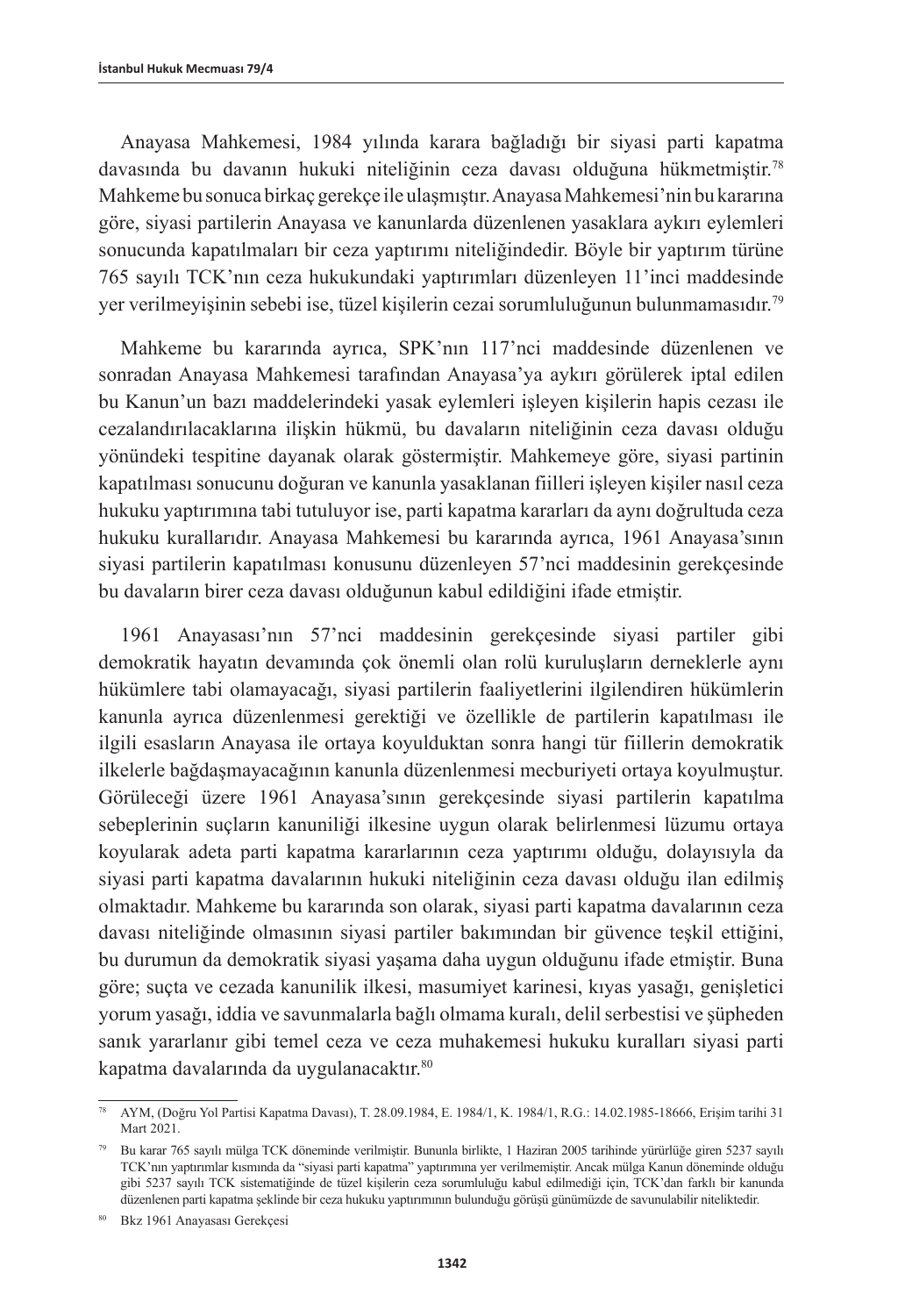Anayasa Mahkemesi 1997 yılında karara bağladığı başka bir siyasi parti kapatma davasında ise; davalı partinin, siyasi parti kapatma davalarının ceza davası niteliğinde olduğu, dolayısıyla bu davada suçta ve cezada kanunilik ilkesi, masumiyet karinesi, şüpheden sanık yararlanır ilkesi, kıyas yasağı ve genişletici yorum yasağı gibi ceza ve ceza muhakemesi hukukunun temel ilkelerinin uygulanması gerektiği yönündeki taleplerini reddederek bu davanın ceza davası niteliğinde olmadığını, kendine özgü bir yapısının bulunduğunu belirtmiştir.<sup>81</sup>

Mahkemenin bu kararına göre Anayasa Mahkemesinin Kuruluşu ve Yargılama Usulleri Hakkında Kanun'da siyasi parti kapatma davalarında CMK hükümlerinin uygulanacağına ilişkin hükme yer verilmesi, kanun koyucunun parti kapatma yaptırımını ceza hukuku yaptırımlarına daha yakın bulmasından kaynaklanmaktadır. Ancak ceza davalarında CMK hükümlerinin uygulanmasının doğal olması sebebiyle, parti kapatma davalarında da bu usul kurallarının uygulanacağının ayrıca belirtilmesi bu davaların klasik anlamda bir ceza davası olmamasını teyit eder niteliktedir. Mahkemeye göre ayrıca, siyasi partilerin kapatılması sonucunu doğuran fillerin niteliği ve bu fiillerin kapatma sonucunu doğurabilmesi için aranan şartlar ile tatbik edilen yaptırım, ceza hukukundaki suç ve yaptırımlardan farklılık arz etmektedir. Anayasa Mahkemesi siyasi parti kapatma davalarının ceza davası niteliğinde olmadığını belirttiği bu kararında, siyasi partilerin kapatılmasının temel hak ve özgürlükler ile yakından ilgisi olması sebebiyle kapatmaya sebebiyet verecek fiiller ile bunlara uygulanacak yaptırımların mutlaka kanunla düzenlenmesi gerektiğini ortaya koymuştur. Mahkeme tüm bu gerekçelerle; siyasi parti kapatma davalarının ceza davası niteliğinde olmadığına, bu davaların ceza davasına benzeyen ancak kendine özgü bir dava niteliğinde olduğuna hükmetmiştir.82

Anayasa Mahkemesi, 2001 yılında karara bağladığı siyasi parti kapatmaya ilişkin diğer bir davada da son içtihadını sürdürmüş, siyasi parti kapatma davalarının ceza davası niteliğinde olmadığını, kendine özgü bir dava niteliğinde bulunduğunu ifade etmiştir.83 Bu davada davalı parti, yargılama başladıktan sonra ortaya çıkan kasetlerin herhangi bir ek iddianame düzenlenmeksizin yargılamaya konu edilmesini ceza muhakemesi hukuku kurallarına aykırı bulmuştur. Mahkeme ise bu iddiaya cevap olarak; söz konusu kuralın ancak ceza davalarında uygulanabileceğini ancak siyasi parti kapatma davalarının ceza davası niteliğinde olmadığını, siyasi partilerin

<sup>81</sup> AYM, (Refah Partisi Kapatma Davası), T. 16.01.1998, E. 1997/1, K. 1998/1, AYM Kararlar Bilgi Bankası, Erişim tarihi 8 Nisan 2021; Anayasa Mahkemesi'nin bu içtihat değişikliğini 1995 yılında Anayasa'nın 69'uncu maddesinde yapılan değişikliklere bağlayan görüş için bkz Akyazan (n 33) 271.

<sup>82</sup> Bu parti kapatma davasında açıklanan Yargıtay Cumhuriyet Başsavcısının sözlü mütalaasında da mahkemenin kararına paralel olarak; siyasi parti kapatma davalarının ceza davası niteliğinde olmadığı, hukukumuzdaki cezai yaptırımların TCK'da sayıldığı ve aralarında parti kapatmaya yer verilmediği, Anayasa Mahkemesi'nin Yüce Divan sıfatıyla verdiği kararlar hariç baktığı diğer tüm davaların tespit davası niteliğinde olduğu ve siyasi parti kapatma davalarında bazı kişiler için verilen siyasetten men kararlarının medeni ehliyetsizlik denilen müeyyidelere tabi olduğu vurgulanmıştır.

<sup>83</sup> AYM, (Fazilet Partisi Kapatma Davası), T. 22.06.2001, E. 1999/2, K. 2001/2, R.G.: 05.01.2002-24631, Erişim tarihi 1 Nisan 2021.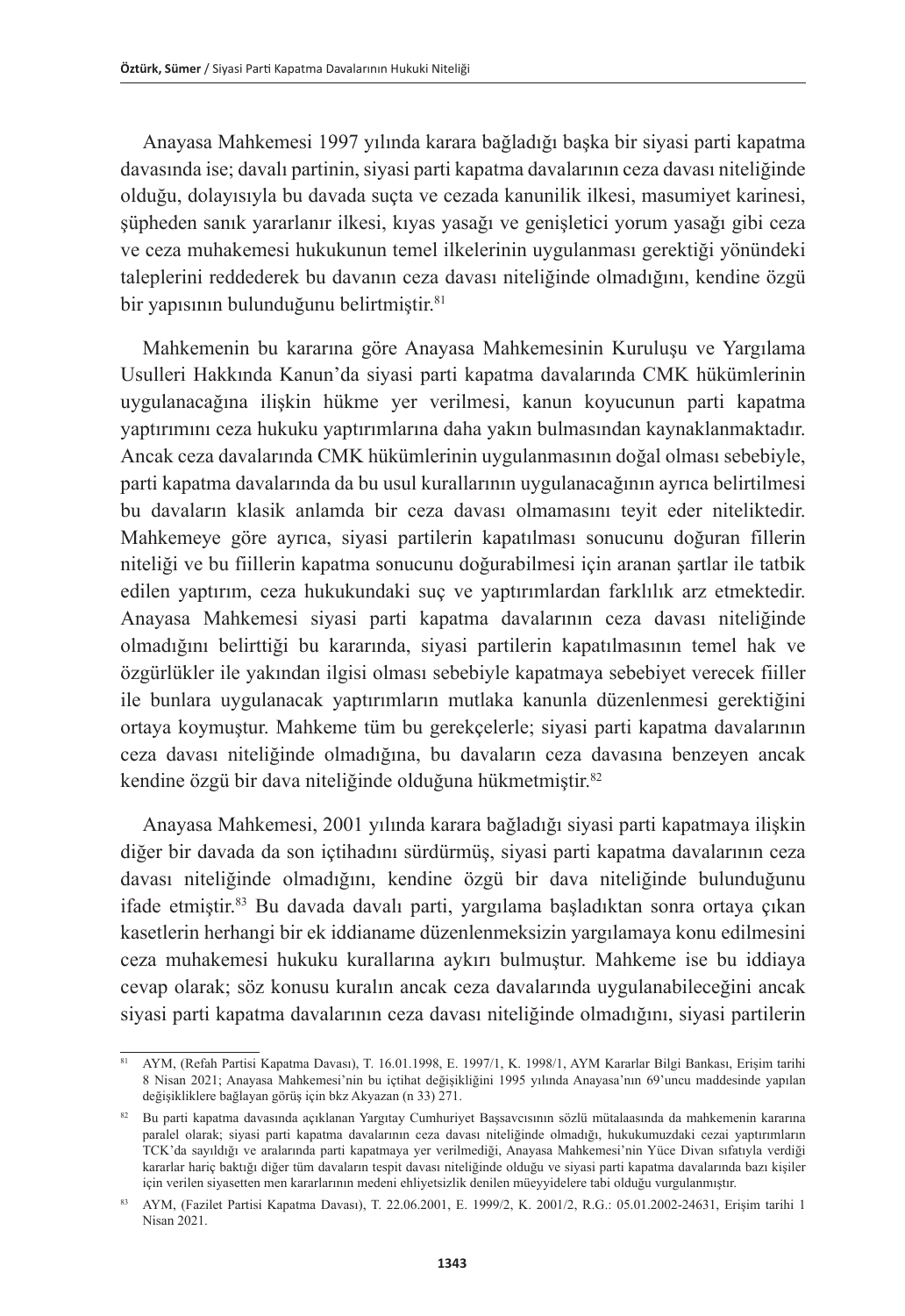kesintisiz faaliyette bulunan yapılar olduğu gerçeğinin de göz önünde bulundurulması sonucunda, sonradan ortaya çıkan delillerin yargılamaya dahil edilmesinin usul ekonomisi ilkesine ve parti kapatma davalarının önem arz eden niteliğine daha uygun olacağını ifade etmiştir.

Anayasa Mahkemesi 2007 yılında baktığı bir siyasi parti kapatma davasında da bu davanın hukuki niteliğinin ceza davası olmadığını, kendine has bir dava olduğunu tekrar etmiştir.84 Bu kararda da parti kapatma davalarında CMK hükümlerinin uygulanacak olmasının bu davayı ceza davası hâline getirmeyeceği, böyle bir kabulün CMK hükümlerinin siyasi partilerin lehine olması sebebiyle söz konusu olduğu vurgulanmıştır. Mahkemeye göre parti kapatma davası ceza davası olmadığı için, kapatmaya konu eylemlerin de ceza hukuku kapsamında suç teşkil etmesi gerekmemektedir. Bu fillerin işlenmiş olması yeterlidir.85

Anayasa Mahkemesi son olarak 2008 yılında baktığı bir siyasi parti kapatma davasında da parti kapatma davalarının ceza davası değil, kendine özgü bir dava olduğu görüşünü sürdürmüştür.<sup>86</sup>

Görüldüğü üzere Anayasa Mahkemesi'nin son dönemde karara bağladığı siyasi parti kapatma davalarında, bu davaların ceza davası niteliğinde olmadığı kendine özgü bir yapısının bulunduğu görüşü hakimiyet kazanmıştır. Bu kararlarda farklı açıklamalara yer verilse de esasen aynı gerekçelerle sonuca ulaşılmıştır. Bu gerekçeler; siyasi parti kapatma davalarının ceza yargılamalarından farklı bir amaç taşıdığı, ceza yargılamasında olduğu gibi burada herhangi bir suç işlenilmesine gerek bulunmadığı, parti kapatma yaptırımının geleneksel ceza hukuku yaptırımlarından olmadığı ve Anayasa Mahkemesinin Kuruluşu ve Yargılama Usulleri Hakkında Kanun'da yer verilen parti kapatma davalarında uygun düştüğü ölçüde CMK hükümlerinin uygulanacağına ilişkin hükmün esasen bu davaların ceza davası niteliğinde olmadığını teyit eder nitelikte bulunduğu şeklinde sıralanabilir.

## **B. Değerlendirme**

Siyasi parti kapatma davalarının hukuki niteliğinin ne olduğu konusunda doktrinde ortaya koyulan görüşler ile Anayasa Mahkemesi'nin bu davalarda verdiği kararlarda yapılan tespitlerden yukarıda bahsedilmiştir. Burada, doktrindeki görüşler ve

<sup>84</sup> AYM, (Demokratik Toplum Partisi Kapatma Davası), T. 11.12.2009, E. 2007/1, K. 2009/4, [www.legalbank.net](http://www.legalbank.net), Erişim tarihi 1 Nisan 2021.

<sup>85</sup> Mahkemenin bu kararına göre, kapatmaya konu eylemlerin suç teşkil etmesi ve bu filleri işleyen kişilerin ceza mahkemelerinde mahkum olması gerekmese de ceza mahkemelerince verilen bazı kararlar Anayasa Mahkemesi bakımından da bağlayıcıdır. Örneğin, kapatmaya konu bir eylemin işlendiğine ilişkin ceza mahkemesi kararı varsa artık AYM o fiilin işlenip işlenmediğini tespit etmeyecek, ceza mahkemesinin kararıyla bağlı olacaktır. Aynı durum kapatmaya konu fiillerin işlenmediğine ilişkin ceza mahkemesi hükmü bulunması hâllerinde de geçerlidir. Burada da AYM ceza mahkemesinin kararıyla bağlı olacak, kendisi bir inceleme yaparak kapatmaya konu fiilin işlendiği yönünde bir tespitte bulunamayacaktır.

<sup>86</sup> AYM, (AK Parti Kapatma Davası), T. 30.07.2008, E. 2008/1, K. 2008/2, AYM Kararlar Bilgi Bankası, Erişim Tarihi 1 Nisan 2021.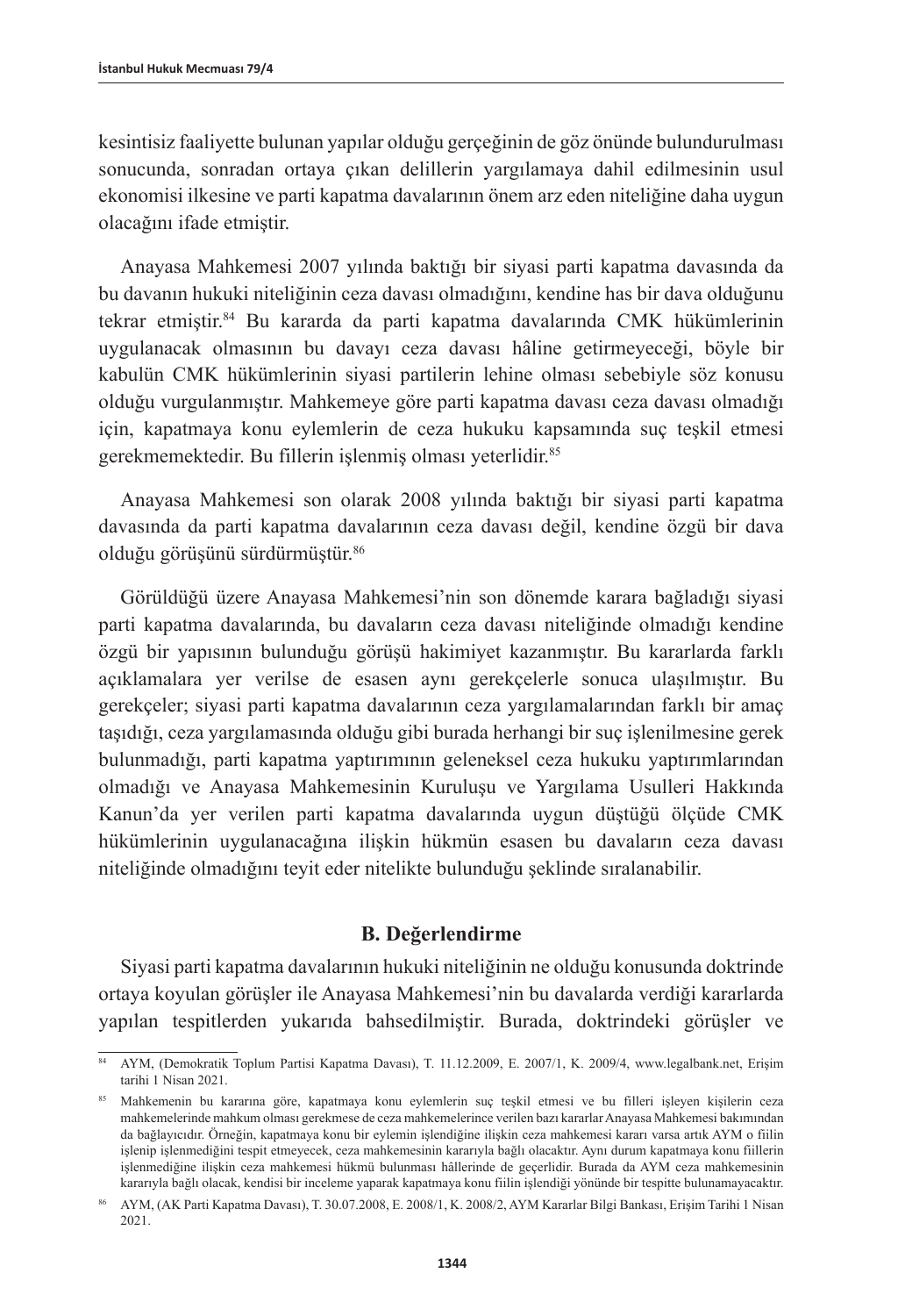Anayasa Mahkemesi içtihatları doğrultusunda kendi görüşümüz neden sonuç ilişkisi içerinde ortaya koyulacaktır. Değerlendirmeye geçmeden önce bu konudaki kendi görüşümüzü açıklayıp, daha sonra bunun gerekçelerini ortaya koymak suretiyle tümdengelim yöntemini kullanmak suretiyle sonuca varmayı daha faydalı görüyoruz.

Kanaatimizce, siyasi parti kapatma davaları kendine özgü birer "ceza davası" niteliğindedir. Bize göre de Anayasa Mahkemesinin Kuruluşu ve Yargılama Usulleri Hakkında Kanun'da yer verilen CMK hükümlerinin bu davalarda uygun düştüğü ölçüde uygulanacağına ilişkin hüküm, siyasi parti kapatma davalarını tek başına ceza davası niteliğine kavuşturmak için yeterli değildir.87 Zira, kanun koyucu CMK hükümlerinin siyasi partilerin lehine olacağı düşüncesi ile de bu düzenlemeyi sevk etmiş olabilir. Buradan hareketle siyasi parti kapatma davalarının ceza davası niteliğinde olduğu şeklinde bir çıkarım yapılabilmesi için bu hükmü destekleyen başka gerekçelerin de mevcut olması gerekir. Nitekim hukukumuzda CMK hükümlerinin uygulandığı ancak ceza davası niteliğinde olmayan başka davalar da mevcuttur. 88

Parti kapatma yaptırımı, ceza hukukundaki iki yaptırım türünden biri olan güvenlik tedbirlerinin siyasi partiler bakımından uygulanan çeşitlerinden biridir. 89

<sup>87</sup> Anayasa Mahkemesinin Kuruluşu ve Yargılama Usulleri Hakkında Kanun'un 52'nci maddesinde yer alan siyasi parti kapatma davalarına niteliğine uygun düştüğü ölçüde CMK hükümlerinin uygulanacağı kuralına rağmen anılan Kanun'un "Yargılanmanın yenilenmesi" başlıklı 67'nci maddesinde; Mahkemenin siyasi parti kapatma davalarında veya Yüce Divan sıfatıyla verdiği kararlara karsı yargılamanın yenilenmesinin 5271 sayılı Kanun hükümlerine göre istenebileceği hükme bağlanmıştır. Buradan hareketle siyasi parti kapatma davalarına niteliğine uygun düştüğü ölçüde CMK hükümlerinin uygulanacağı yönündeki düzenlemenin, CMK hükümlerinin istisnasız olarak hepsini uygulamaya imkân tanımadığını, uygulanacak CMK hükümlerinin bazılarının özel olarak Kanunla belirtilmesine ihtiyaç bulunduğunu söylemek mümkündür. Dolayısıyla, CMK hükümlerinin tümünün uygulanmasına imkân bulunmayan siyasi parti kapatma davalarının, CMK'nın bazı hükümlerinin uygulandığı gerekçe gösterilerek, ceza davası olarak nitelendirilmesi yeterli dayanaktan yoksundur.

<sup>88</sup> Burada olduğu gibi hukukumuzda CMK hükümlerinin uygulanmasının öngörüldüğü başka dava türleri de mevcuttur. Ancak bu davalarda CMK hükümlerinin uygulanması bunları tek başına "ceza davası" niteliğine büründürmeyecektir. Örneğin, CMK'nın 141 vd. maddeleri uyarınca haksız ve hukuka aykırı olarak uygulanan koruma tedbirleri nedeniyle zarar gören bir kimse, bu zararın tazminini ağır ceza mahkemesinde açacağı bir tazminat davası ile talep edebilir. Ceza davası niteliğinde olmayan bu davada usul bakımından CMK hükümleri tatbik olunur. Bu dava her ne kadar ağır ceza mahkemesinde açılsa da şahsi hukuka ait bir tazminat davası niteliğindedir. 2547 sayılı Yüksek Öğretim Kanunu'nun 53/c-(8) maddesindeki; 2547 sayılı Kanun'da hüküm bulunmayan hâllerde 4483 sayılı Kanun hükümlerinin uygulanacağına ilişkin düzenleme ile 4483 sayılı Kanun'un 6'ncı maddesinin birinci fıkrasında yer alan ön inceleme yapmak için görevlendirilen kişi veya kişilerin bu Kanun'da hüküm bulunmayan hâllerde Ceza Muhakemeleri Usulü Kanununa göre işlem yapabilecekleri hükmü gereğince idari aşamada yürütülen ön soruşturma niteliği taşıyan işlemler bakımından anılan kanunlarda hüküm bulunmayan hâllerde CMK hükümleri uygulanacaktır. Ortada henüz bir ceza davası yokken hatta men-i muhakeme kararı verilmesi durumunda ceza davasının açılması mümkün olmayan durumlarda dahi CMK hükümleri uygulanmaktadır. Bu itibarla sırf CMK hükümlerinin uygulanıyor olmasında bahisle ortada bir ceza davası olduğunu söylemeye imkân yoktur. Aksi hâlin kabulü yani sırf uygulanan usul kanunundan hareketle dava türü belirlenmesi durumunda, 2577 sayılı İdari Yargılama Usulü Kanunu'nun (İYUK) 31'inci maddesindeki yollama nedeniyle Hukuk Muhakemeleri Kanunu'nun (HMK) bazı hükümlerinin uygulandığı idare mahkemelerinde görülen iptal davalarının, tam yargı davalarının ya da kamu hizmetlerinden birinin yürütülmesi için yapılan her türlü idari sözleşmelerden dolayı taraflar arasında çıkan uyuşmazlıklara ilişkin davaların da HMK hükümlerinin uygulandığından bahisle idari dava değil hukuk davası olarak nitelendirilmesi gibi usul hukukunun tasvip etmediği bir sonucun kabulü gerekecektir. Benzer şekilde, İYUK'un 31'inci maddesinin ikinci fıkrası ile 213 sayılı Vergi Usul Kanunu'na (VUK) yapılan yollama, vergi uyuşmazlıklarının çözümünde yargılamaya ilişkin bir usul kanununun değil de idari bir usul kanunu olan VUK'un uygulanacağı gerekçesi ile bunların dava yerine idari çözüm olarak nitelendirilmesi gibi hukuken muteber olmayan bir yorumun da kabulünü gerektirecektir. Üstelik vergi uyuşmazlığı tabirinin gümrük vergisinden kaynaklanan gümrük vergisi uyuşmazlıklarını da kapsadığı, dolayısıyla gümrük vergisine ilişkin uyuşmazlıkların çözümünde de bu Kanun (İYUK) ve Hukuk Muhakemeleri Kanunu'na atıfta bulunulan haller saklı kalmak üzere Vergi Usul Kanunu'nun ilgili hükümlerinin uygulanacağından bahisle VUK'un 2'nci maddesi uyarınca VUK'a tabi olmayıp Gümrük Kanunu'na tabi olan gümrük vergilerinin idari aşamada (tarh, tahakkuk, tebliğ ve tahsil) da VUK'a tabi olduğunun kabulü gerekecektir.

Özgenç, Gazi Şerhi (n 71) 721; Yiğit (n 13) 174.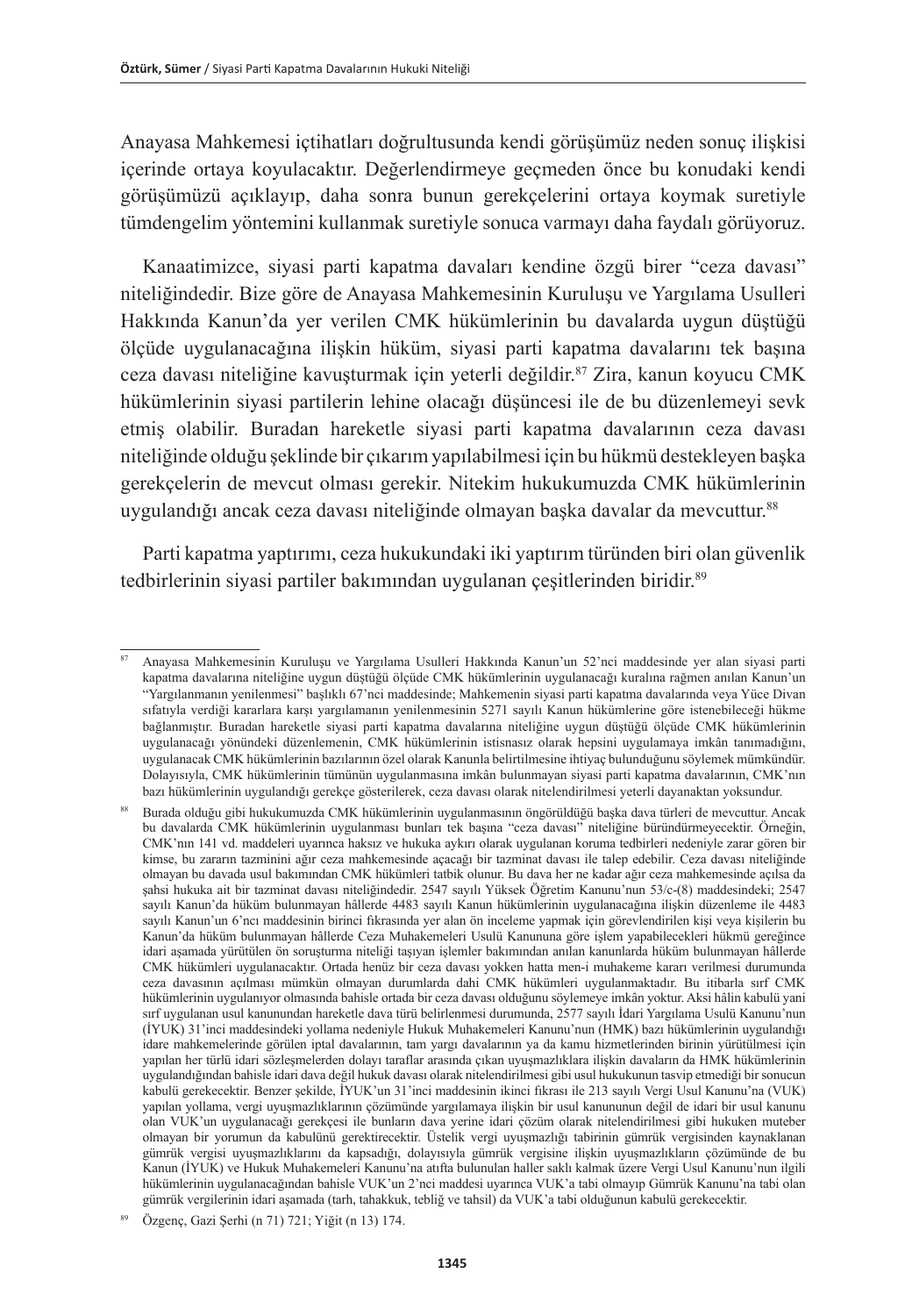Siyasi parti hakkında kapatma kararı yerine verilen Devlet yardımından kısmen veya tamamen yoksun bırakılma kararı ile kapatma sonucunda tüm parti mallarının hazineye geçmesine ilişkin kararların da güvenlik tedbiri niteliğinde olduğunu düşünmekteyiz. Siyasi partilerin kapatılması sonucunda eylemleri ile partinin kapatılmasına sebebiyet veren kişiler hakkında siyasetten yasaklılık kararı verilmesi de bir güvenlik tedbiri olan "hak yoksunluğu"<sup>90</sup> niteliğindedir.<sup>91</sup>

Parti kapatma kararının ceza hukuku yaptırımı olmadığı görüşünde olan yazarlar ile bu görüşe paralel Anayasa Mahkemesi kararları, ceza hukuku sistemimizde "parti kapatma" şeklinde bir yaptırıma yer verilmediği gerekçesini dayanak olarak kabul ederler. Ayrıca, yine bu görüşe göre, güvenlik tedbirlerine hükmedilebilmesi için işlenen bir suçun varlığı gereklidir. Siyasi partiler hakkında kapatma kararının verilebilmesi için ise, yasak eylemlerden dolayı kişilerin ceza mahkemelerinde mahkûm olması gibi bir şart aranmamaktadır.<sup>92</sup> Dolayısıyla, bu görüse göre, parti kapatma yaptırımı geleneksel bir ceza hukuku yaptırımı olan güvenlik tedbirlerinden biri değildir.

Türk Ceza Hukuku sisteminde iki çeşit yaptırım bulunmaktadır. Bunlar ceza ve güvenlik tedbirleridir.93 Cezalar kendi içerisinde adli para cezaları ve hapis cezaları olmak üzere ikiye ayrılırlar.<sup>94</sup> İşlenen suç karşılığında failin kusurunun bulunup bulunmadığına bakılmaksızın; kişinin, suçun konusunun ya da suç işlenirken kullanılan aracın tehlikelilik hâli göz önünde bulundurularak uygulanan, koruyucu

<sup>90</sup> Hak yoksunluğu, TCK'nın 53'üncü maddesinde düzenlenen bir güvenlik tedbiridir. Hak yoksunluğu her ne kadar güvenlik tedbirleri arasında düzenlense de doktrinde bunun aslında güvenlik tedbiri olmadığı "ek ceza" niteliğinde olduğu ifade eden yazarlar da bulunmaktadır (Timur Demirbaş, *Ceza Hukuku Genel Hükümler* (15. Baskı, Seçkin 2020) 653). TCK'nın 53'üncü maddesinin ilk fıkrasında *"kişi kasten işlemiş olduğu suçtan dolayı hapis cezasına mahkumiyetin kanuni sonucu olarak"*  denilmek suretiyle hak yoksunluğu tedbirine kural olarak kasten işlenen suçlarda başvurulabileceği düzenlenmiştir. Bununla birlikte istisnai olarak, taksirli suçlarda da hak yoksunluğu gündeme gelebilir. Bu istisnaya aynı maddenin altıncı fıkrasında yer verilmiştir. Bir hekim, mesleğini kötüye kullanmak suretiyle TCK'nın 91'inci maddesinde düzenlenen *Organ veya doku ticareti*  suçunu işler ve mahkum olursa, hakkında ayrıca TCK'nın 53'üncü maddesinin (e) fıkrası uyarınca hekimlik mesleğini icra etmekten yasaklılık kararı verilecektir. Siyasi partinin kapatılmasına eylemleri ile sebebiyet veren kişiler hakkında hükmedilen "siyasetten yasaklılık" kararı da tıpkı bahsedilen örnekte olduğu gibi ancak özel kanuna dayanan bir hak yoksunluğudur.

<sup>91</sup> Mustafa Özen, *Öğreti ve Uygulama Işığında Ceza Hukuku Genel Hükümler* (2. Baskı, Adalet 2018) 1004-1005: Yazara göre de bu karar bir suç sonucu olarak verilmeyen ancak özel bir yasaya dayanılarak tatbik edilen bir "hak yoksunluğu"dur; Bu düzenleme, eylemleri ile siyasi partinin kapatılmasına sebebiyet veren kişilerin eylemlerinin ayrıca suç teşkil etmesi hâlinde, kendilerine ceza yargılaması sonucunda TCK'nın 53'üncü maddesi uyarınca seçme ve seçilme ehliyetinden yoksun bırakılma hak yoksunluğu tedbirinin uygulanmasına engel değildir. Bununla birlikte, Anayasa Mahkemesi'nin kararı ile partinin kapatılması sonucunu doğuran eylemleri gerçekleştiren kişiler hakkında "siyasetten yasaklılık" kararı verilmesi, kişinin seçme hakkını kapsamamaktadır. Dolayısıyla, hakkında ceza mahkemesinde mahkumiyet kararı bulunmayan ancak Anayasa Mahkemesi tarafından siyasetten yasaklılık tedbirine hükmedilen kişiler, seçimlerde oy kullanma hakkını haizdir.

<sup>92</sup> Anayasa Mahkemesi, ceza yargılamaları sonucunda hükmedilen beraat hükümlerinin idare mahkemelerince dikkate alınmamasını Anayasa'nın 36'ncı ve 38'inci maddelerinde güvence altına alınan masumiyet karinesini ihlal ettiğine karar vermiştir. Buna göre, ceza yargılaması sonucunda hakkında beraat kararı verilen bir kişiye aynı fiil nedeniyle verilen disiplin cezasına karşı açılan dava neticesinde tesis olunan işlemin hukuka uygun bulunması masumiyet karinesinin ihlali anlamına gelmektedir. Bkz AYM, T. 2/7/2020, *[Hüseyin Sezer](https://www.anayasa.gov.tr/media/7016/2016-13566.pdf)* (B. No: 2016/13566) ve *[Barış Baş](https://www.anayasa.gov.tr/media/7017/2016-14253.pdf)* (B. No: 2016/14253) başvuruları. Ayrıca bkz AYM, T. 26/12/2013, E.2013/133, K.2013/169. Yüksek Mahkemenin bu yaklaşımından hareketle ceza yargılaması sonucunda beraat kararı verilmesi durumunda bu fiillerin parti kapatmaya esas alınamayacağı yönünde bir çıkarsama yapmak mümkündür.

<sup>93</sup> Berrin Akbulut, *Ceza Hukuku Genel Hükümler* (6. Baskı, Adalet 2019) 824; Hakan Hakeri, *Ceza Hukuku Genel Hükümler*  (22. Baskı, Adalet 2019) 643; Özen, Ceza Genel (n 91) 925.

<sup>94</sup> Akbulut (n 93) 825; Hakeri (n 93) 644; V. Özer Özbek, Koray Doğan ve Pınar Bacaksız, *Türk Ceza Hukuku Genel Hükümler* (11. Baskı, Seçkin 2020) 579; Özen, Ceza Genel (n 91) 929.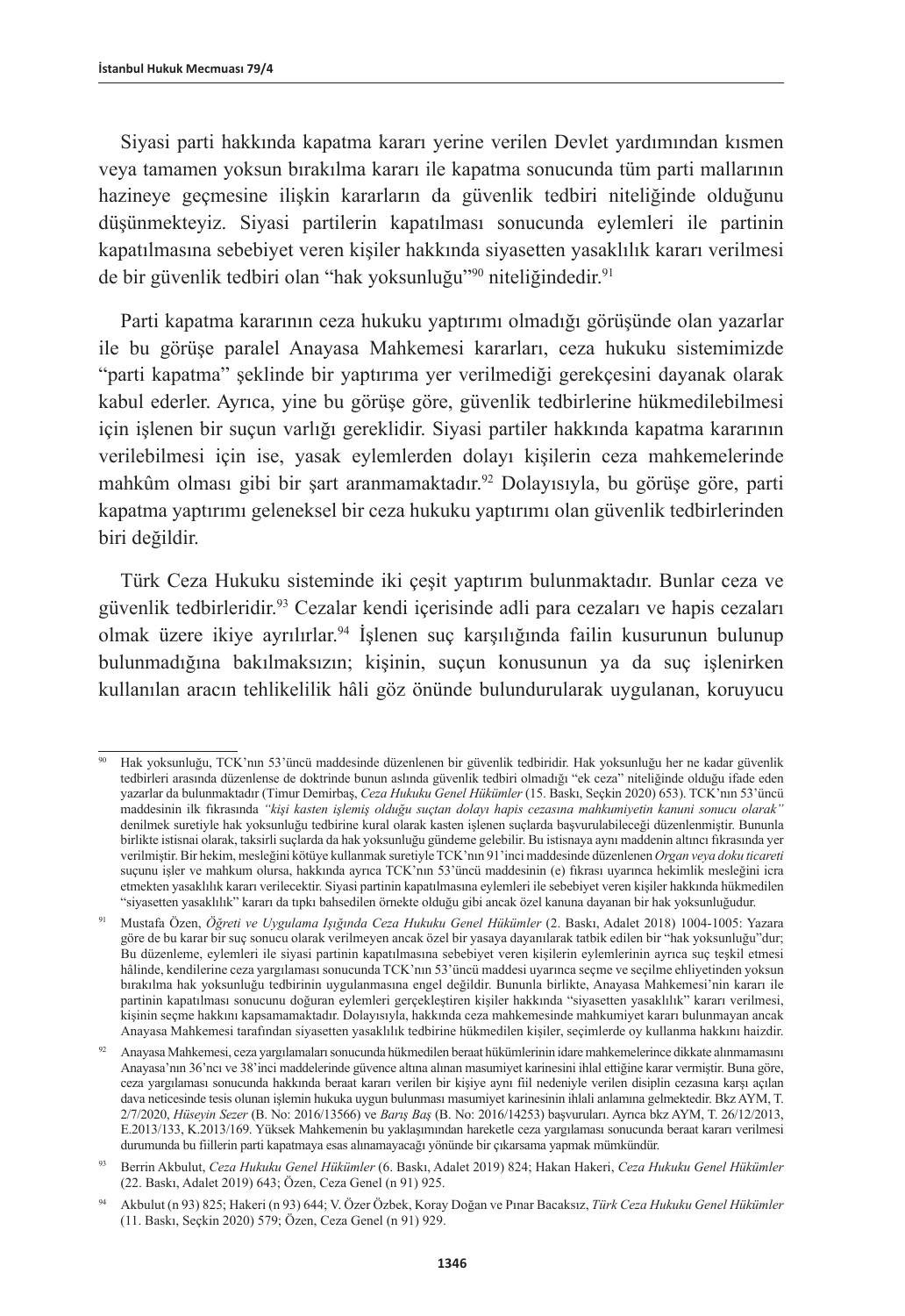ve iyileştirici ceza hukuku yaptırımları ise güvenlik tedbirlerini oluşturmaktadır.95 Ceza sorumluluğunun şahsiliği ilkesi gereğince tüzel kişilerin ceza sorumluluğu bulunmasa da haklarında güvenlik tedbirlerine hükmedilmesi mümkündür.96 Hukukumuzda bazı güvenlik tedbirlerine TCK'da yer verilirken diğer bazıları özel ceza kanunlarında düzenlenmektedir.97 Dolayısıyla güvenlik tedbirleri bakımından TCK kapsamında geçerli olmak üzere bir sınırlı sayı prensibi bulunmamaktadır.<sup>98</sup> Belirli haklardan yoksunluk, eşya ve kazanç müsaderesi, çocuklara ve akıl hastalarına yönelik koruyucu ve iyileştirici tedbirler hukukumuzdaki güvenlik tedbirlerine örnek olarak gösterilebilir. Güvenlik tedbirleri de birer ceza hukuku yaptırımıdır. Hatta bazen güvenlik tedbirleri ortaya çıkardıkları sonuçlar bakımından cezalara oldukça yaklaşmaktadır.99

Kural olarak bir güvenlik tedbirine hükmedilebilmesi için işlenmiş bir suçun varlığı gereklidir.100 Ancak bazı hâllerde, işlenen herhangi bir suç ve bu suçtan dolayı yapılan ceza yargılaması bulunmamaktayken de açılacak bir dava ile bazı güvenlik tedbirlerine hükmedilebilmesi mümkün olabilmektedir. Bu duruma eşya müsaderesini düzenleyen TCK'nın 54'üncü maddesinin dördüncü fıkrasında yer verilmektedir.<sup>101</sup> Buna göre; *"Üretimi, bulundurulması, kullanılması, taşınması, alım ve satımı suç oluşturan eşya, müsadere edilir."* Burada herhangi bir suç yargılamasından bağımsız olarak; bulundurulması, kullanılması, taşınması, alım ve satımı suç oluşturan bir madde, Sulh Ceza Hâkimliğinde açılacak bir dava ile müsadere edilecektir.102 Örneğin, kime ait olduğu belli olmayan ya da herhangi bir suç soruşturması ile ilişkilendirilemeyen; uyuşturucu maddeler, patlayıcı silahlar ve zehirli maddelerin müsaderesi bu kapsamdadır. Görüldüğü üzere burada, herhangi bir suç işlenmemiş olsa da müsadere güvenlik tedbirine hükmedilmesi mümkün kılınmıştır. Buradan

<sup>95</sup> İzzet Özgenç, *Türk Ceza Hukuku Genel Hükümler* (15. Baskı, Seçkin 2019) 853-854; Nevzat Toroslu, *Ceza Hukuku Genel Kısım* (19. Baskı, Savaş 2013) 436; Mahmut Koca ve İlhan Üzülmez, *Türk Ceza Hukuku Genel Hükümler* (13. Baskı, Seçkin 2020) 646; Hakeri (n 93) 666; Özbek, Doğan ve Bacaksız, Genel Hükümler (n 94) 616.

<sup>96</sup> Bkz TCK m 20.

<sup>97</sup> Hakeri (n 93) 666.

Örneğin; suça sürüklenen çocuklara ilişkin güvenlik tedbirlerine TCK'da değil, 3/7/2005 tarih ve 5395 sayılı Çocuk Koruma Kanunu'nda yer verilmiştir. Bu duruma, 6222 sayılı Sporda Şiddet ve Düzensizliğin Önlenmesine Dair Kanun'un 18'inci maddesinde yer verilen "seyirden yasaklama" tedbiri başka bir örnek olarak gösterilebilir.

<sup>99</sup> 765 sayılı mülga TCK'nın 11'inci maddesinde cürümler karşılığından öngörülen yaptırımlar; ağır hapis, hapis, sürgün, ağır cezayı nakdi ve hidematı ammeden memnuiyet (kamu hizmetlerinden yasaklılık) olarak sayılmıştır. Görüleceği üzere 5237 sayılı TCK'da "hak yoksunluğu" güvenlik tedbirine karşılık gelen hidematı ammeden memnuiyet kararı 765 sayılı TCK'da cezalar arasında sayılmıştır. Bu farklılıkta esasen bir problem bulunmamaktadır. Zira, güvenlik tedbirleri de tıpkı cezalar gibi bir ceza hukuku yaptırımıdır. Kamu haklarından yasaklılık tedbirinde olduğu gibi bazı güvenlik tedbirleri cezalara oldukça yaklaşmaktadır. Aşağıda da değinileceği üzere siyasi partilerin kapatılmasını da bu kapsamda değerlendirmek gerekir. Bu karar bir güvenlik tedbiri de olsa bir ceza hukuku yaptırımıdır ve ortaya çıkardığı sonuçlar bakımından cezalara oldukça yakındır.

<sup>100</sup> Bkz TCK m 20/2: " Ancak, suç dolayısıyla kanunda öngörülen güvenlik tedbiri niteliğindeki yaptırımlar…";.

<sup>101</sup> Devrim Güngör ve Haluk Toroslu, 'Müsadere ve Hükmün Açıklanmasının Geri Bırakılması Üzerine Kısa Bir Değerlendirme' (2016) 65(4) Ankara Üniversitesi Hukuk Fakültesi Dergisi 1967, 1974; Kemal Günler, 'Türk Ceza Hukukunda Müsadere' (2014) 18(3-4) Gazi Üniversitesi Hukuk Fakültesi Dergisi 849, 864.

<sup>102</sup> Toroslu (n 97) 441; Tahir Hami Topaç, 'Eşya Müsaderesi (TCK. 54)' (2013) (2) Uyuşmazlık Mahkemesi Dergisi 45, 63; Koca ve Üzülmez (n 97) 668; CMK m 259: "Suç konusu olmayıp sadece müsadereye tabi bulunan eşyanın müsaderesine sulh ceza hâkimi tarafından duruşma yapılmaksızın karar verilir."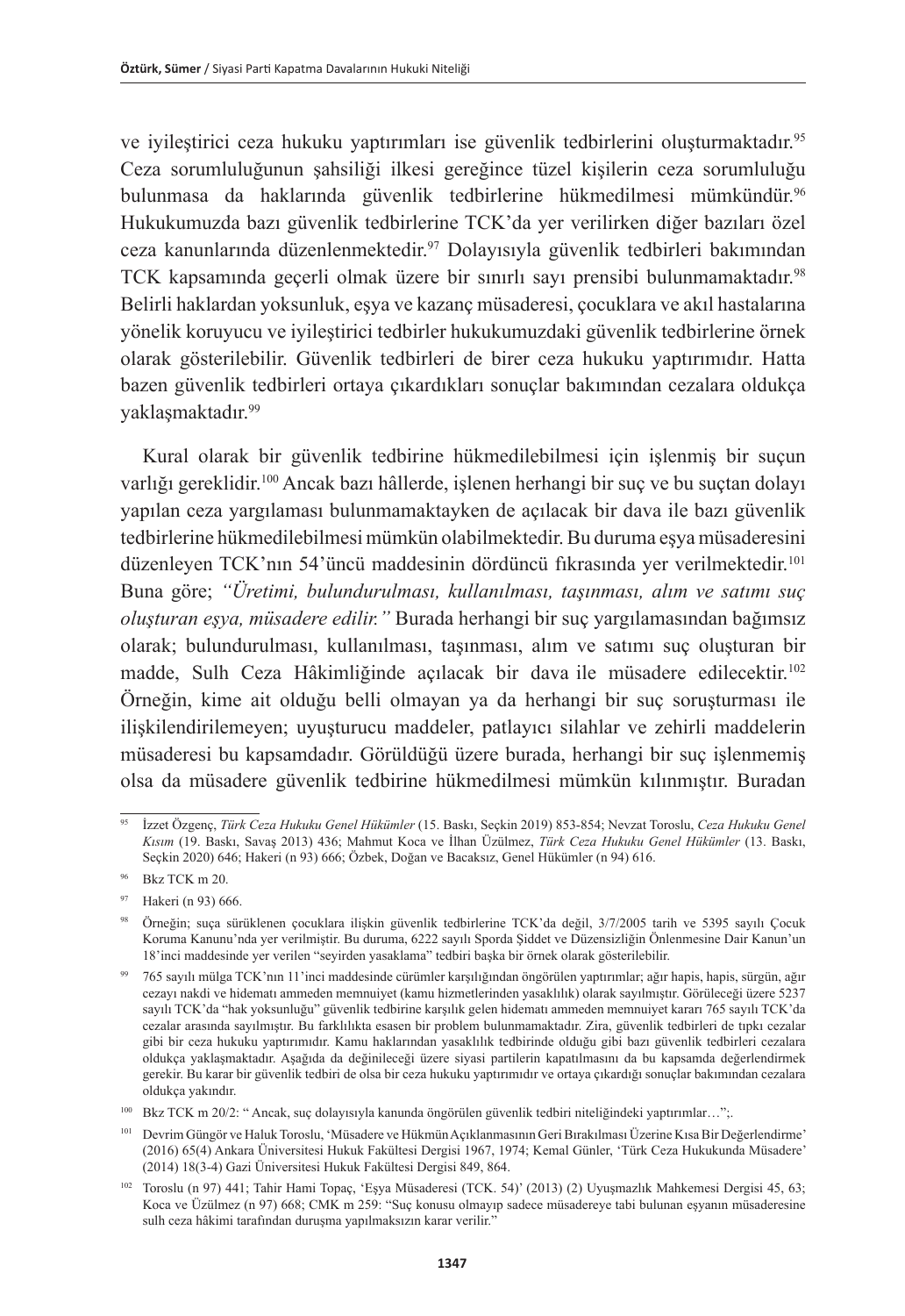çıkarılacak sonuç; ceza hukuku sistemimizde güvenlik tedbirlerine hükmedilebilmesi için işlenen bir suçun varlığı kural olmakla beraber, her zaman zorunlu değildir. Siyasi parti kapatma kararları da bu durumun bir örneğini oluşturmaktadır. Siyasi partilerin kapatılması sonucunu doğuran ve Anayasa'nın 68'inci maddesinin dördüncü fıkrasında düzenlenen yasak eylemlerin siyasi partinin menfaatine işlenmesi durumunda, parti üyelerinin ceza mahkemelerinde mahkum olmasına gerek bulunmadan, dolayısıyla ortada bir suç ve ceza yargılaması olmaksızın,103 siyasi parti hakkında açılacak kapatma davası sonucunda bir güvenlik tedbiri olarak siyasi partinin kapatılmasına karar verilebilecektir.104 Burada siyasi parti; Anayasa'nın 68'inci maddesinin dördüncü fıkrasında düzenlenen yasaklara aykırı hususlara tüzük ve programlarında yer vermesi, bu yasak eylemlerin işlendiği bir odak hâline gelmesi ya da yabancı kişilerden parasal yardım alması sebepleriyle, ileride işlenmesi muhtemel suçlar bakımından bir "tehlikelilik hâli" arz etmektedir. Zira, siyasi partiler bir kitle hareketi olmaları, kendilerine karşı özellikle toplumun belirli kesimlerinin güven taşıması ve belli haklara sahip olmaları itibariyle bu durumu suistimal edecek potansiyele sahiptirler. Bu sebeple, toplumun korunması adına siyasi parti hakkında kapatma kararı verilerek tehlikelilik hâli ortadan kaldırılmış olacaktır.

İkinci olarak, siyasi parti kapatma davalarının ceza davası niteliğinde olduğunun kabulü, siyasi partilerin demokratik hukuk devleti ilkesi bakımından arz ettiği öneme daha uygun düşecektir. Zira, yeri geldikçe ifade edildiği gibi siyasi partiler demokratik siyasi hayatın vazgeçilmez unsurlarıdırlar. Günümüzde artık siyasi partilerin olmadığı ve faaliyetlerine özgürce devam etmediği bir ülkede demokrasiden

<sup>103</sup> İfade edildiği gibi ceza yargılamasında kural olarak, önce gerçek kişilerin işlediği suçlar tespit edilip ardından bu suçların yararına işlendiği tüzel kişilik hakkında güvenlik tedbirlerine hükmedilir. Zira, ceza muhakemesinde kural olarak ortada bir suç olmadan gerçek veya tüzel kişiler hakkında güvenlik tedbirlerine hükmedilemez. Ancak TCK'nın 54'üncü maddesinin dördüncü fıkrasında olduğu gibi istisnai olarak, ortada henüz bir suç ve suçlu yok iken de güvenlik tedbirine hükmedilebilir. Siyasi partilerin kapatılması hususunda da aynı durum söz konusudur. Siyasi partilerin kapatılabilmesi için, kapatılmaya sebebiyet veren eylemleri işleyen kişiler hakkında ceza davası açılıp haklarında mahkumiyet kararı verilmesi gerekmemektedir. Yasak eylemleri işleyen kişiler hakkında ceza davası, parti kapatma davasından sonra açılabileceği gibi, eğer bu eylemler bir "suç" kapsamına girmemekte ise ceza davası açılmayabilir ya da açılan davalarda beraat kararı verilir. Siyasi parti kapatma davaları bu anlamda klasik ceza davalarından farklılık göstermektedir. Ayrıca burada, siyasi parti kapatıldıktan sonra eylemleri ile buna sebebiyet veren kişiler hakkında özel bir "hak yoksunluğu" olarak siyasetten yasaklılık kararı verilir. Bu tedbire hükmedilmesi parti hakkında kapatma kararının verilmesine bağlı kılınmıştır. Siyasi parti kapatma talebinin reddi veya kapatma yerine işlenen fiillerin ağırlığına göre Devlet yardımından kısmen veya tamamen yoksun bırakma kararının verilmesi hâllerinde bu tedbire hükmedilemez. Dolayısıyla, siyasetten yasaklılık tedbiri parti kapatma tedbirine entegre edilmiş durumdadır. Bu noktada kapatılmasına karar verilen siyasi parti yönetici ve üyesi olup fiilleri kapatma kararına konu teşkil eden milletvekillerinin, diğer kamu personeline göre ayrıcalıklı bir nitelik taşıyan milletvekili emekli maaşı almaya devam edebilmesi dikkat çekicidir. Bu kişilere milletvekili emekli maaşı yerine yapılacak bir yasal bir düzenleme ile ödemiş oldukları sosyal güvenlik katkı payları dikkate alınarak emsali devlet memuru emekli maaşı seviyesinde emekli maaşı ödenmesinde, parti kapanmasına sebebiyet vermenin bir müeyyidesi olarak milletvekili olmaktan kaynaklanan ve kanunla sağlanan birtakım avantajların kullanılmasının önlenmesinde kamu yararı olduğu düşünülmektedir.

<sup>104</sup> Aynı gerekçelerle, siyasi partiler hakkında kapatma kararı yerine verilen Devlet yardımından kısmen veya tamamen yoksun bırakma kararı da güvenlik tedbiri mahiyetindedir. Türk Ceza Hukuku sisteminde cezalar ve güvenlik tedbirleri olmak üzere iki çeşit yaptırım bulunmaktadır. Cezalar da kendi içerisinde hapis cezaları ve adli para cezaları olmak üzere ikiye ayrılırlar. Adli para cezaları ile ilgili esaslara TCK'nın 52'nci maddesinde yer verilmiştir. İlgili maddenin ilk fıkrasında adli para cezaları ile ilgili yapılan tanımdan da anlaşılacağı ve madde gerekçesinde de ifade edildiği üzere, bu yaptırım bakımından "gün para cezası" sistemi benimsenmiştir. Maddenin ikinci fıkrasına göre cezaya konu bir gün karşılığında en az yirmi en fazla yüz Türk Lirası kişinin ekonomik ve diğer şahsi hâlleri göz önünde bulundurularak tespit edilecektir. Siyasi partiler hakkında kapatma yerine uygulanan Devlet yardımından yoksun bırakma yaptırımının bahsedilen adli para cezası yaptırımından farklı olduğu hususunda şüphe bulunmamaktadır. Hem partinin Devlet yardımından yoksun bırakılması hem de Kanun gereği kapatılan partinin mallarının hazineye geçmesi birer güvenlik tedbiri mahiyetindedir.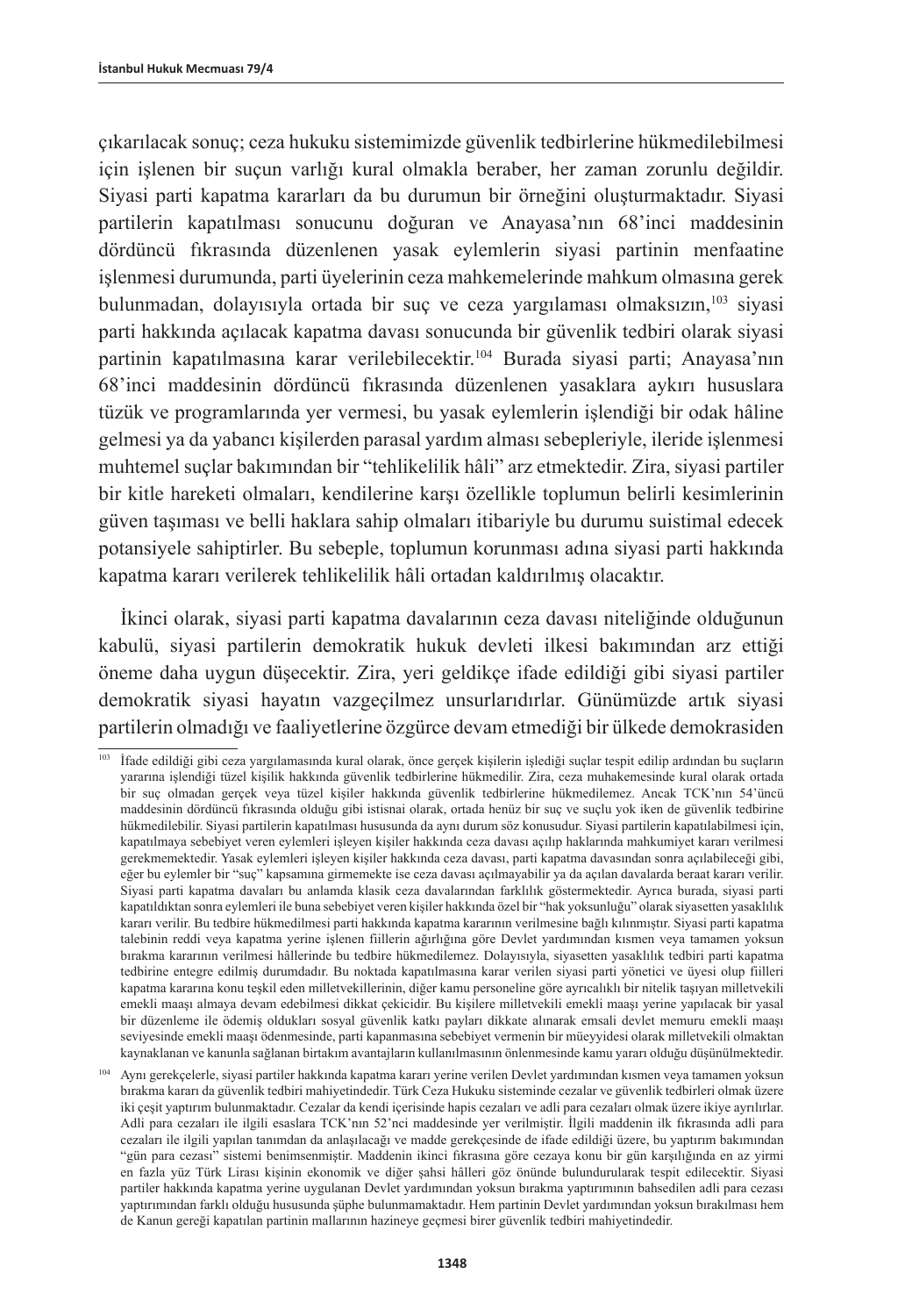bahsedilemeyeceği ifade edilmektedir. Siyasi partiler toplum için bu denli büyük önem arz edince, bunların kapatılması için açılan davaların da ceza hukuku prensiplerine göre sonuca bağlanmaları gerekir. Zira, ceza hukuku yaptırımları yalnızca toplumu ilgilendiren ağır hukuki değer ihlallerinin söz konusu olması hâllerinde devreye girmektedir. Buna son çare ilkesi de denir. Çünkü ceza hukuku yaptırımları hukukun diğer alanlarındaki yaptırımlara nazaran daha ağırdır. Ceza hukuku yaptırımları ağır yaptırımlar oldukları için tatbik edilmeleri de zor olmalıdır. Bu sebeple ceza kanunları ile ceza muhakemesi kanunları kişilerin haksız bir şekilde ceza yaptırımlarına maruz kalmamaları için çeşitli kurallar sevk ederler. Suçta ve cezada kanunilik ilkesi, masumiyet karinesi, şüpheden sanık yararlanır ilkesi, kıyas yasağı, savunma hakkı ve iddia ve delillerle bağlı olmama ilkesi bu kurallardan bazılarıdır. Bu kuralların tamamı ceza hukukunun ağır yaptırımları karşısında kişilerin hak ve özgürlüklerinin güvence altına alınabilmesi için kabul edilmiştir.

Demokratik siyasi rejimlerde parti kapatmaya istisnai hâllerde son çare olarak başvurulması gerektiği ifade edilmektedir.105 Siyasi partilerin kapatılması yaptırımının da siyasi faaliyette bulunma özgürlüğüne yönelik ve toplumun genelini ilgilendiren ağır bir yaptırım olması sebebiyle siyasi parti kapatma davalarının ceza davası olarak kabulü ve bu davalarda ceza ve ceza muhakemesi hukuku kurallarının uygulanması hukuk devleti ilkesine daha uygun olacaktır.<sup>106</sup>

Siyasi parti kapatma davalarında, siyasi partilerin Anayasa'nın 68'inci maddesinde yasaklanan eylemlerin işlendiği bir odak hâline geldiği her türlü şüpheden uzak, kesin ve inandırıcı delillerle ispat edilemiyorsa, bu durum şüpheden sanık yararlanır ilkesi uyarınca davalı siyasi parti lehine değerlendirilmeli ve siyasi partinin kapatılması talebi reddedilmelidir. Aynı şekilde suçta ve cezada kanunilik ilkesi uyarınca, siyasi partilerin kapatılması sonucunu doğuracak tüm eylemler Anayasa'da açık ve belirli bir şekilde düzenlenmeli, bu kapsama girmeyen fiiller kıyas ya da genişletici yorum yapmak suretiyle siyasi parti kapatılması sonucunu doğuracak kapsama sokulmamalıdır. Siyasi partiye savunma hakkı tanınmalı, dava sırasında yeni delillerin ortaya çıkması hâlinde ek iddianame düzenlenip siyasi partiye ek savunma sunma imkânı sağlanmalıdır. Bu sebeple yukarıda yer verilen, siyasi parti kapatma davası sırasında yeni delillerin ortaya çıkması hâlinde ek iddianame düzenlenmesine gerek bulunmadığı yönündeki Anayasa Mahkemesi kararının isabetli olmadığını düşünmekteyiz. Yine bu yargılamayı yapacak makam olan Anayasa Mahkemesi dosyada bulunan iddia ve delillerle bağlı olacaktır. Burada son olarak ifade etmek gerekir ki bazı Anayasa Mahkemesi kararlarında da belirtildiği üzere, siyasi parti

<sup>105</sup> İba (n 3) 101.

<sup>106</sup> *Sağlam*'ın da ifade ettiği üzere siyasi parti kapatma kararları toplumun genelini ilgilendiren ağır yaptırımlardır. Bu sebeple, siyasi parti kapatma davalarında ceza ve ceza muhakemesi hukuku kurallarının uygulanması gerekir. Yukarıda da ifade edildiği gibi Sağlam bu görüşünü siyasal partilerin temelli kapatılmasının idam cezası ile aynı özelliği gösterdiği şeklinde ifade etmiştir. Bkz Sağlam (n 73) 104.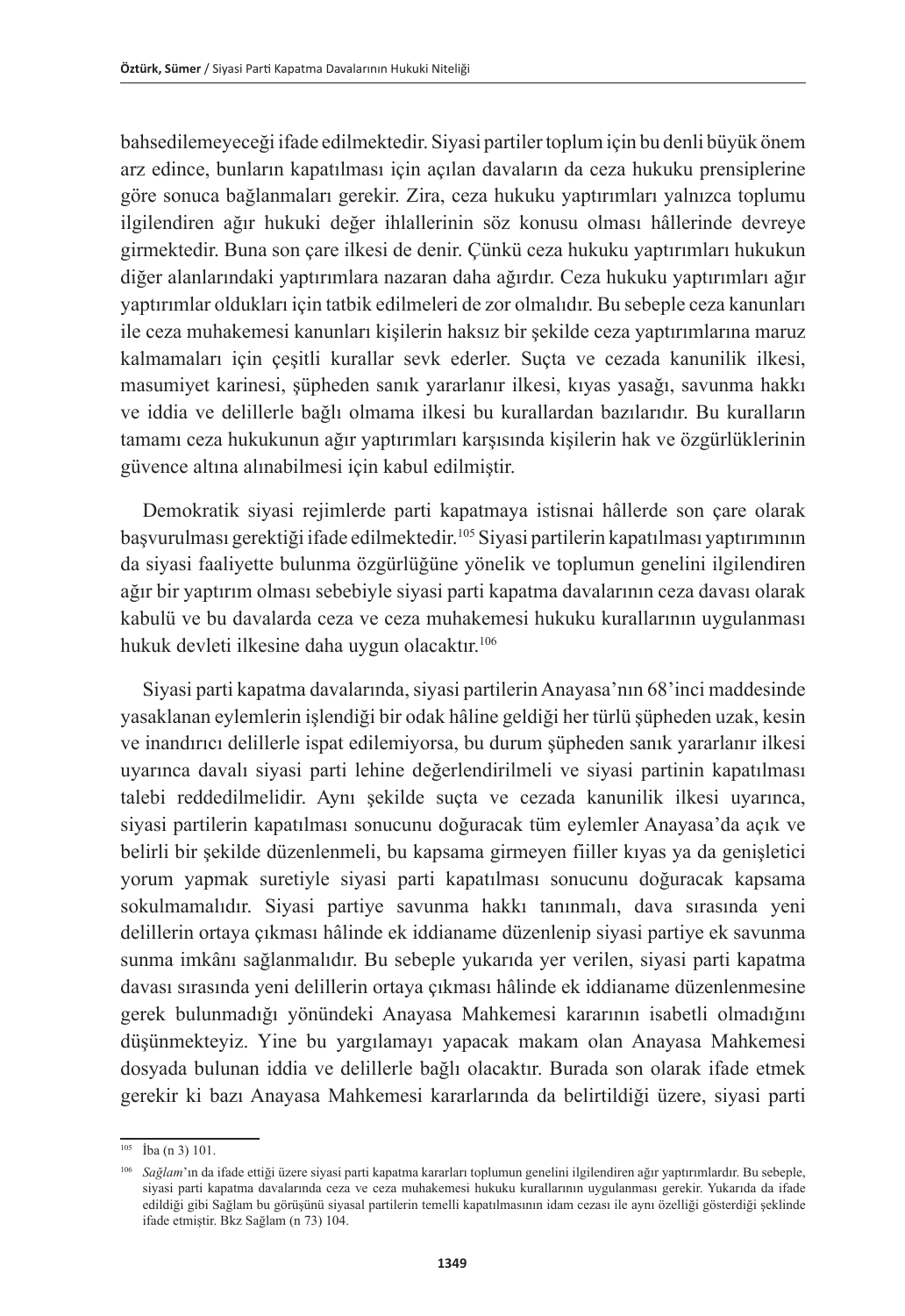kapatma davalarının duruşma yapmak yerine dosya üzerinden karara bağlanması, bu davanın niteliğinin ceza davası olduğu hususunu değiştirmeyecektir. Zira, duruşmalı yargılama, adil yargılama hakkı bakımından çok önemli olsa da duruşmasız yapılan yargılamaların otomatikman ceza davası niteliğinden çıktığına ya da adil yargılanma hakkını ihlal ettiğine yönelik ulusal ya da uluslararası hukukta bir düzenleme bulunmamaktadır. Ancak, siyasi parti kapatma davalarının duruşmalı olarak karara bağlanacağına ilişkin anayasal/yasal bir düzenleme yapılması bu davaların arz ettiği önem ve niteliğinin ceza davası olması sebebiyle isabetli olacaktır.

Bu davaların ceza davası niteliğinde olduğunun kabulü, parti kapatma davalarında CMK hükümlerinin uygulanacağına ilişkin düzenlemeyle getirilen güvenceyi daha da ileriye taşıyacaktır. Buna göre CMK'daki bazı hükümler siyasi partiler hakkında doğrudan uygulanma kabiliyetini haiz olmasa da kıyas yoluyla bu kapsama dahil edilebilir. Örneğin; siyasi partiye karşı kapatma davasının haksız olarak açılması ve partinin bundan zarar görmesi hâlinde CMK 141/3 hükmü uyarınca Devlet aleyhinde tazminat davası açılabilir. Bu düzenleme ile koruma tedbirleri dışındaki tazminat doğuran tüm adli kararlara karşı Devlet aleyhine tazminat davası açma imkânı getirilmiştir.107 Bu hüküm uyarınca siyasi partiler, özellikle Yargıtay Cumhuriyet Başsavcılığının şartlar oluşmadan parti kapatma davası açması hâlleri ile zarar doğuran tüm hâkim ve savcı kararlarına karşı Devlet aleyhine tazminat davası açabilirler. Siyasi partilerin CMK'nın 141'inci maddesinin ilk fıkrasında düzenlenen "koruma tedbirleri nedeniyle tazminat davası"nı108 münhasıran açabilmesi de mümkün olabilecektir. Zira, parti kapatma davası sırasında siyasi partiler hakkında özellikle "arama" ve "elkoyma" gibi koruma tedbirlerine başvurulabilmesi mümkündür. Bu koruma tedbirlerine haksız ve hukuka aykırı olarak başvurulması hâlinde zarar görecek olan siyasi partiler, Devlet aleyhine "koruma tedbirleri nedeniyle tazminat davası" açabileceklerdir.

Anayasa Mahkemesinin Kuruluşu ve Yargılama Usulleri Hakkında Kanun'un 52'nci maddesinde yer verilen siyasi parti kapatma davalarına CMK hükümlerinin uygulanacağına ilişkin hükmü yukarıda açıklanan gerekçeler bağlamında değerlendirmek gerekecektir.

Anayasanın 149'uncu maddesinin son fıkrasında yer alan ve kapatma davalarında parti genel başkanlığının ya da görevlendireceği bir vekilin sözlü savunmasının

<sup>107</sup> Bahri Öztürk, B. Eker Kazancı ve S. Soyer Güleç, *Ceza Muhakemesi Hukukunda Koruma Tedbirleri* (3. Baskı, Seçkin 2019) 353; Serdal Baytar, 'Koruma Tedbirlerinden Doğan Zararın Karşılanması' (2005) (61) Türkiye Barolar Birliği Dergisi 359, 373.

<sup>108</sup> Koruma tedbirleri nedeniyle tazminat davası, bir suç soruşturması veya kovuşturması sırasında CMK 141'inci maddede sayılan görevlilerin usul kurallarına uymama veya keyfi adli işlemler nedeniyle kişilerin uğradıkları maddi ve manevi her türlü zararın giderilmesi için Devleti temsilen Hazineye karşı ağır ceza mahkemesinde açtıkları davalardır. Bkz Mustafa Albayrak, *Notlu-Atıflı-Uygulamalı Ceza Muhakemesi Kanunu* (1. Baskı, Adalet 2015) 337; Öztürk, Kazancı ve Güleç (n 109) 349; Süheyl Donay, *Güncelleştirilmiş Ceza Yargılaması Hukuku* (1. Baskı, Beta 2015) 265; Baytar (n 108) 361; Doğan Soyaslan, *Ceza Muhakemesi Hukuku* (7. Baskı, Yetkin 2018) 350; Gürsel Yalvaç, 'Koruma Tedbirleri Nedeniyle Tazminat' (2015) 3(2) Ceza Hukuku ve Kriminoloji Dergisi 267, 274.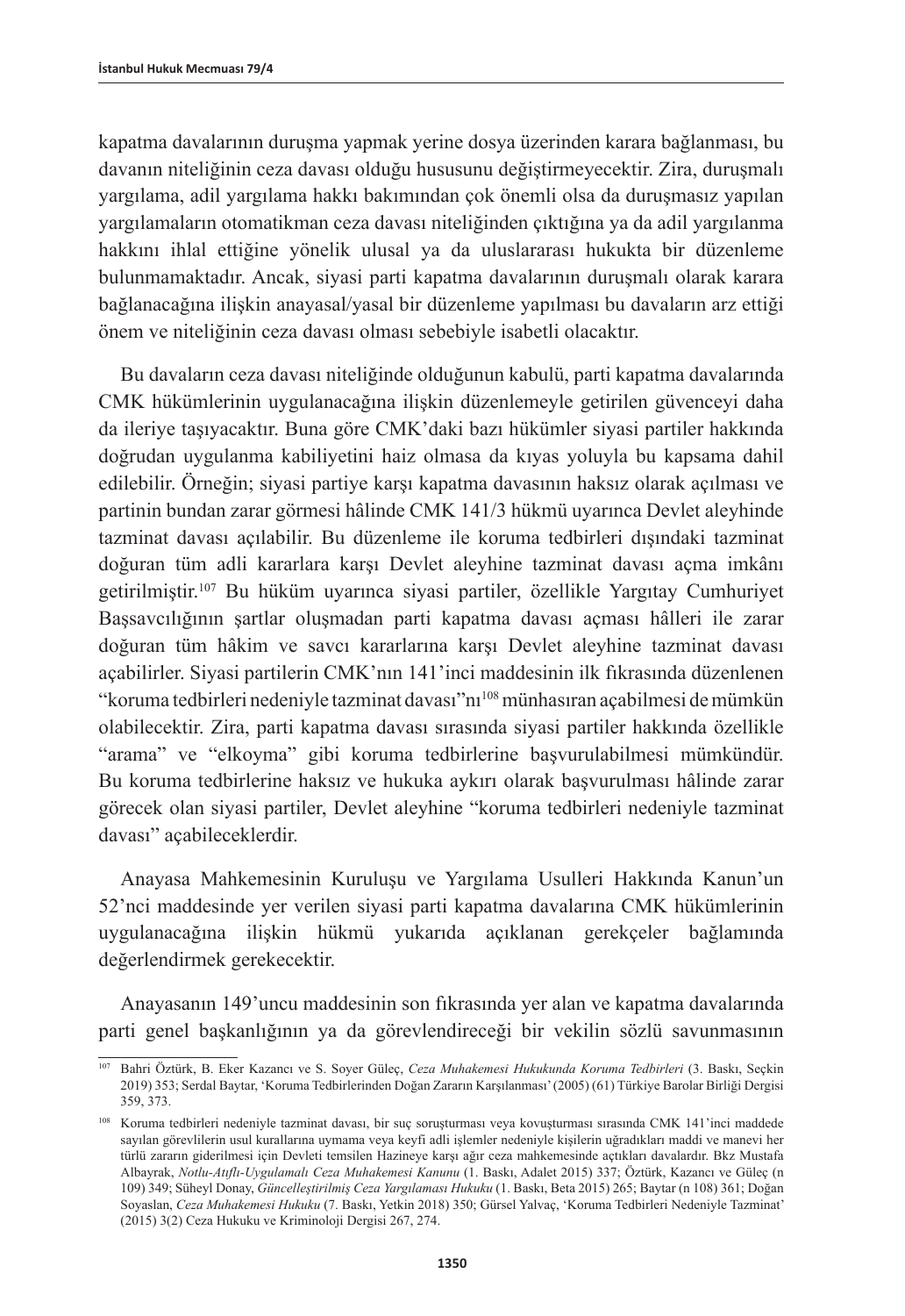dinlenebileceğine ilişkin hüküm ile madde gerekçesi ve Anayasa Komisyonu Raporu109 birlikte dikkate alındığında Anayasa koyucunun, ceza davası niteliği tartışmasız olan Anayasa Mahkemesi'nin Yüce Divan sıfatıyla baktığı davalara benzer şekilde siyasi parti kapatılmasına ilişkin davaların da dosya üzerinden incelenmesine istisna getirerek Yargıtay Cumhuriyet Başsavcısından sonra kapatılması istenen siyasî partinin genel başkanlığının veya tayin edeceği bir vekilin savunmasının dinlenmesine imkan sağladığı, bu suretle siyasi parti kapatma davalarını ceza davası niteliğinde gördüğü söylenilebilir. Diğer taraftan Cumhuriyet Savcısının ceza davası sayılmayan işlemleri iddianameyle değil, *"davaname"* ve *"talepname"* ile yapılmaktadır. Cumhuriyet Savcısının iddianameyle açtığı tüm davalar ceza davası sayılır ve siyasi parti kapatma davaları da iddianameyle açılmaktadır.

Son olarak; SPK'nın 116'ncı maddesinin üçüncü fıkrasında *"Yabancı devletlerden, uluslararası kuruluşlardan, Türk uyrukluğunda olmayan gerçek ve tüzel kişilerden yardım veya bağış kabul eden parti sorumlusu veya aday veya aday adayı bir yıldan üç yıla kadar hapis cezası ile cezalandırılır."* hükmüne yer verildiği görülmektedir. Bu hükme göre siyasi partilerin kapatılması sonucunu doğuran sebeplerden biri olan partinin yabancı kişi veya kuruluşlardan mali yardım alması, ayrıca ceza yaptırımı gerektiren bir suç olarak düzenlenmiştir. Bu suçun faili ise ilgili nakdi desteği kabul eden parti sorumlusu veya aday veya aday adayıdır. Görüldüğü üzere, siyasi partinin yabancı kişi veya kuruluşlardan mali yardım alması yalnızca partinin kapatılması sonucunu doğuran bir eylem olarak öngörülmemiş, ayrıca bu yardımı kabul eden kişilerin cezai sorumluluklarına gidileceği düzenlenmiştir. Dolayısıyla, suç teşkil eden ve karşılığında faillere hapis cezası öngörülen bu fiiller sonucunda ayrıca ceza sorumluluğu olmayan siyasi parti tüzel kişiliğinin kapatılmasına hükmedilecektir. Bu husus parti kapatma yaptırımının güvenlik tedbiri, parti kapatma davalarının ise ceza davası olduğu yönündeki belirlemeyi güçlendirir niteliktedir. Zira güvenlik tedbirleri, Türk hukukunda suç karşılığında tatbik edilen iki yaptırım türünden biridir. Partinin yabancı kişi veya kuruluşlardan mali yardım alması suçu karşılığında faillerin cezai sorumluluklarına gidilmekle beraber, cezai sorumluluğu bulunmayan parti tüzel kişiliği hakkında da kapatma yaptırımı uygulanmaktadır. Ezcümle, Anayasa koyucu ile kanun koyucunun parti kapatma davalarını ceza davası olarak kabul ettikleri anlaşılmaktadır.

Tüm bu açıklanan sebepler uyarınca, siyasi parti kapatma davalarının hukuki niteliğinin ceza davası olduğu yönünde bir kabul Türk hukuk sistemine ve demokratik hukuk devleti ilkesine daha uygun olacaktır.

<sup>109</sup> Anayasa Komisyonu Raporundaki "son sözün savunmaya ait olduğu ilkesi" ceza yargılaması hukukunun temel ilkelerinden biri olup bu ilkeye uyulmak suretiyle siyasi parti kapatma davasının "ceza davası" niteliğinde görüldüğü ortaya koyulmuştur. Siyasi parti genel başkanına son sözün verilerek dinlenilmesi duruşma olarak nitelendirilemese bile, bu usul, ceza muhakemesi hukukunda duruşmaya hakim olan ilkelerden "sözlülük", "doğrudanlık", "yüz yüzelik" ve "meramını anlatma-savunma yapma" yapma gibi ilkeleri önemli ölçüde hayata geçirdiğinden, siyasi parti kapatma davalarının ceza davası olduğu yönündeki kanaati güçlendirmektedir.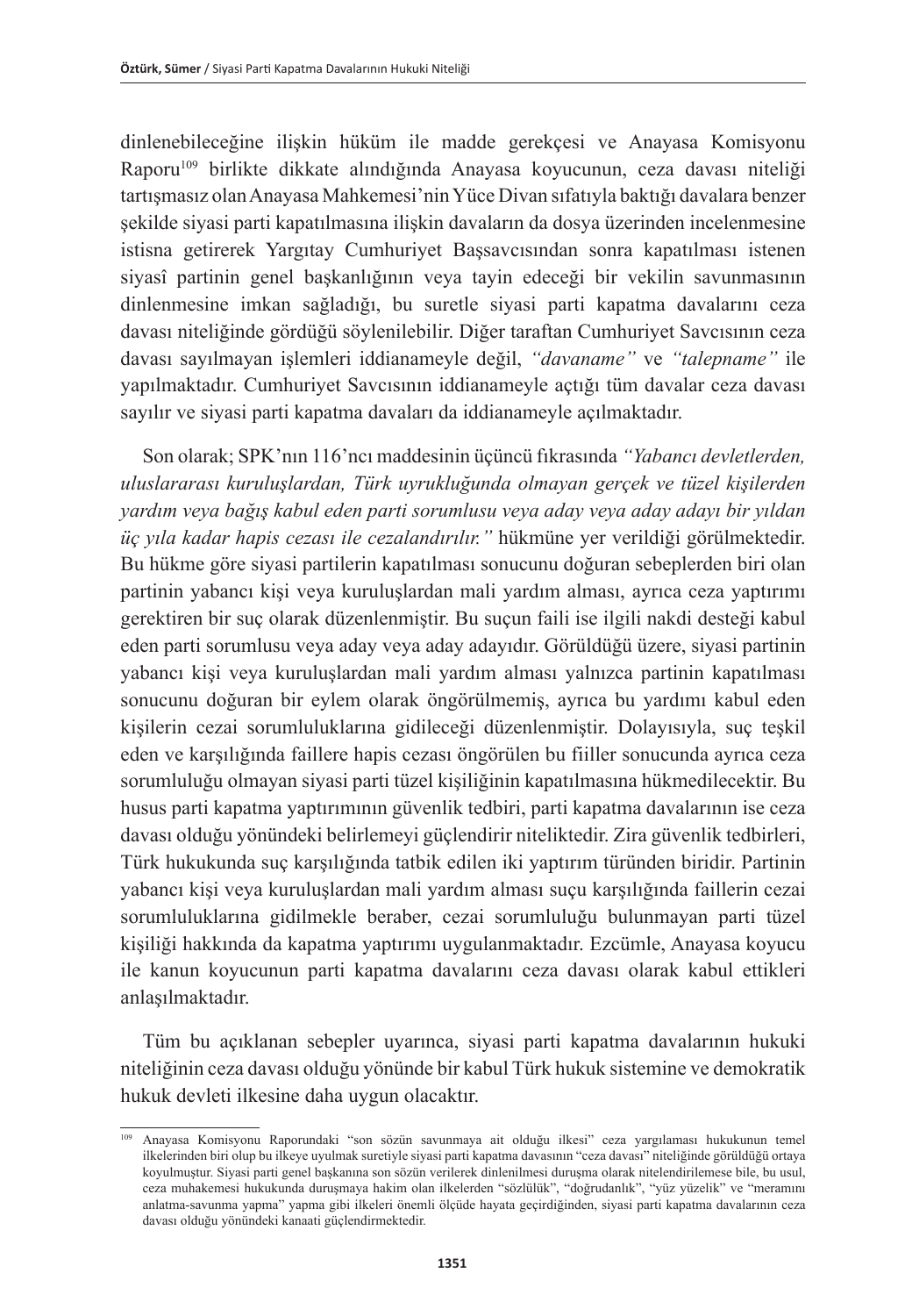#### **Sonuç**

Siyasi partiler, demokratik siyasi yaşamın vazgeçilmez unsurları olsalar da bu durum siyasi partilerin her hâl ve şart altında faaliyetlerine devam etmesine göz yumulacağı anlamına gelmemektedir. Zira, bir hak ve hürriyetin kötüye kullanılmasına hukuk düzenince izin verilmesi beklenemez. Anayasa, bu esastan hareketle siyasi partiler bakımından geçerli olan bazı yasaklar öngörmüş, bu yasakların ihlal edilmesi hâlinde ise siyasi partilerin kapatılmasına ya da işlenen eylemlerin ağırlığına göre Devlet yardımından kısmen veya tamamen yoksun bırakılmasına karar verilebileceğini düzenlemiştir. Siyasi partilerin kapatılmasına ilişkin talepler, Yargıtay Cumhuriyet Başsavcılığı tarafından açılan dava üzerine Anayasa Mahkemesi tarafından kesin karara bağlanmaktadır.

Anayasa, siyasi parti kapatma davasını düzenlemekle birlikte bu davanın hukuki niteliği bakımından bir tespitte bulunmamıştır. Öte yandan 6216 sayılı Anayasa Mahkemesinin Kuruluşu ve Yargılama Usulleri Hakkında Kanun'un 52'nci maddesinde siyasi parti kapatma davalarında CMK hükümlerinin uygun düştüğü ölçüde uygulanacağına ilişkin bir hükme yer verilmiştir. Benzer bir hüküm, 2949 sayılı mülga Anayasa Mahkemesinin Kuruluşu ve Yargılama Usulleri Hakkında Kanun'un 33'üncü maddesinde de yer almaktaydı. Bu düzenlemeler siyasi parti kapatma davalarının ceza davası olarak kabulü yönündeki görüşlere dayanak olarak gösterilmiştir.

Siyasi parti kapatma davalarının hukuki niteliğinin ne olduğu konusunda doktrinde farklı görüşler ortaya koyulmaktadır. Bir görüş; özellikle parti kapatma yaptırımının bir ceza hukuku yaptırımı olduğundan bahisle bu davaların ceza davası niteliğinde olduğunu ifade ederken, diğer bir görüş siyasi parti kapatma davalarında CMK hükümlerinin uygulanması yönünde kanun düzenlenmesinin varlığından hareketle bu davaların ceza davası olmadığı yönünde bir kabulü benimsemekte ve parti kapatma davalarının kendi özgü bir mahiyetinin bulunduğunu ifade etmektedir. Anayasa Mahkemesi'nin siyasi parti kapatma davalarında verdiği kararlarında da bu konuda bir istikrar bulunmamakla birlikte, son dönemde siyasi parti kapatma davalarının ceza davası olduğu yönündeki önceki görüş terk edilerek bu davaların kendine özgü bir dava olduğunu kabul eden kararları ağırlık kazanmıştır.

Kanaatimizce, siyasi parti kapatma davası kendine özgü bir ceza davası niteliğindedir. Zira, bu dava sonucunda siyasi partiler hakkında verilen; kapatma, Devlet yardımından kısmen veya tamamen yoksun bırakma ve partinin tüm mallarının Hazineye geçmesi yönünde kararlar niteliği itibariyle ceza hukuku yaptırımlarından güvenlik tedbirlerini oluşturmaktadır. Güvenlik tedbirlerine hükmedilebilmesi için işlenmiş bir suçun varlığı kural olmakla beraber, bu kuralın istisnaları da bulunmaktadır. Siyasi parti kapatma kararları da o istisnalardan biridir. Anayasa ile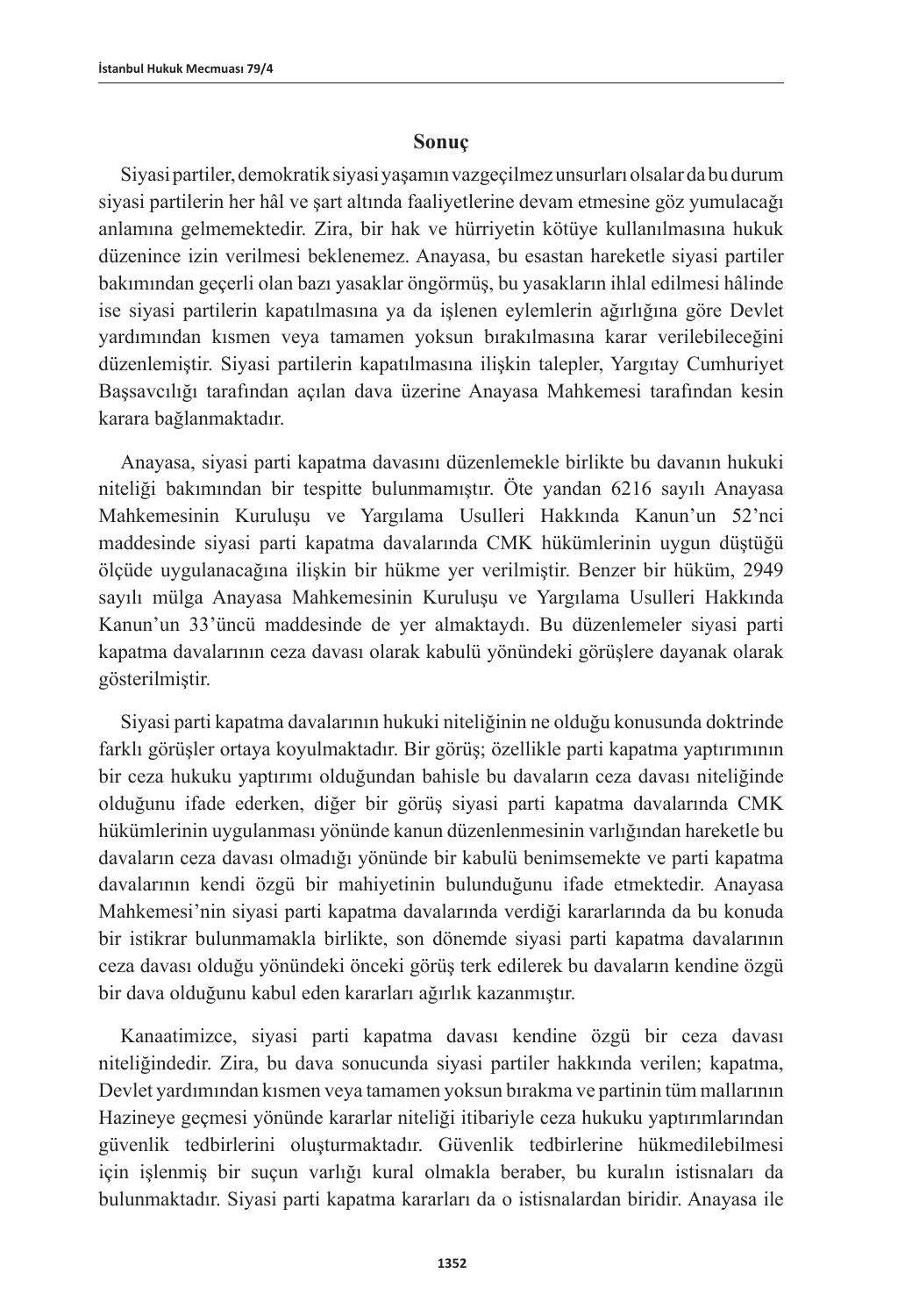yasaklanan eylemleri işleyen kişilerin ceza mahkemelerinde mahkum olması gibi bir şart aranmamakla birlikte, siyasi partinin bu eylemlerin işlendiği bir odak hâline gelmesi durumunda hakkında kapatma tedbiri uygulanabilecektir. Ayrıca, SPK'nın 116'ncı maddesinin üçüncü fıkrasında parti kapatma sebeplerinden biri olan siyasi partinin yabancılardan mali yardım kabul etmesi hâlinde, bu yardımı kabul eden gerçek kişilere hapis cezası öngörülmüştür. Bu düzenleme ile Anayasa hükümlerinin birlikte değerlendirilmesi neticesinde, Anayasa koyucu ile kanun koyucunun parti kapatma davalarını ceza davası olarak kabul ettiği sonucu çıkarılabilir.

Siyasi parti kapatma yaptırımının ağırlığı da onun bir ceza yaptırımı olduğunu göstermektedir. Zira, ceza hukuku kuralları son çare ilkesi doğrultusunda yalnızca toplumun genelini ilgilendiren ağır hukuki değer ihlallerinin varlığı hâlinde devreye giren ve kendi yaptırımları da ağır nitelikte olan kurallardır. Dolayısıyla, demokratik siyasi yaşamın varlığı için hayati konumda olan siyasi partiler hakkında kapatma tedbirinin uygulanması, toplumun genel menfaatlerini ilgilendiren bir konu hakkında verilen ceza hukuku yaptırımıdır. Bu sebeple siyasi parti kapatma davalarında; suçta ve cezada kanunilik ilkesi, masumiyet karinesi, şüpheden sanık yararlanır ilkesi, kıyas yasağı, savunma hakkı ve iddia ve delillerle bağlı olmama ilkesi gibi ceza ve ceza muhakemesi hukukunun tüm kuralları uygulanmalıdır.

Bu itibarla siyasi parti kapatma davalarının kendine özgü bir ceza davası niteliğinde olduğunu söylemek mümkündür.

**Peer-review:** Externally peer-reviewed.

**Conflict of Interest:** The authors have no conflict of interest to declare.

**Grant Support:** The authors declared that this study has received no financial support.

**Hakem Değerlendirmesi:** Dış bağımsız.

**Çıkar Çatışması:** Yazarlar çıkar çatışması bildirmemiştir.

**Finansal Destek:** Yazarlar bu çalışma için finansal destek almadığını beyan etmiştir.

**Yazar Katkısı:** Çalışma Konsepti/Tasarımı: İ.Ö., A.E.S.; Veri Toplama: İ.Ö., A.E.S.; Veri Analizi /Yorumlama: İ.Ö., AE.S.; Yazı Taslağı: İ.Ö., A.E.S.;.; İçeriğin Eleştirel İncelemesi: İ.Ö., A.E.S.; Son Onay ve Sorumluluk: İ.Ö., A.E.S.

**Author Contributions:** Conception/Design of study: İ.Ö., A.E.S.; Data Acquisition: İ.Ö., A.E.S..; Data Analysis/Interpretation: İ.Ö., A.E.S..; Drafting Manuscript: İ.Ö., A.E.S..; Critical Revision of Manuscript: İ.Ö., A.E.S..; Final Approval and Accountability: İ.Ö., A.E.S.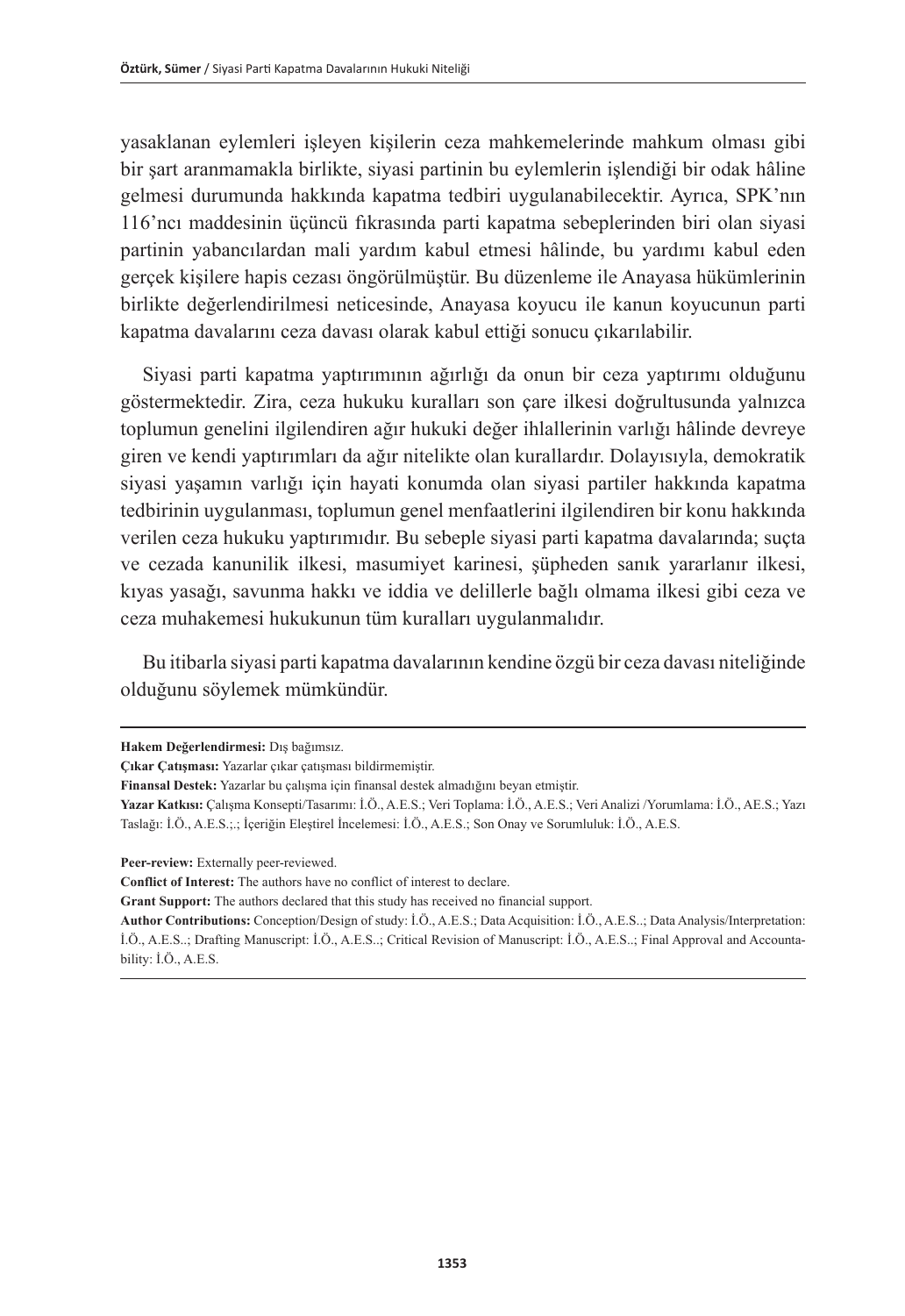## **Bibliyografya/Bibliography**

- Akbulut B, *Ceza Hukuku Genel Hükümler* (6. Baskı, Adalet 2019)
- Akyazan AH, *'1982 Anayasası'na Göre Siyasi Partilerin Kapatılması'* (2006) (65) Türkiye Barolar Birliği Dergisi 247-276.
- Akyel R, *'Türkiye'de Siyasi Partilerin Hukuksal Konumları ve Denetimleri'* (2018) 6(12) Uyuşmazlık Mahkemesi Dergisi 115-154.

Albayrak M, *Notlu-Atıflı-Uygulamalı Ceza Muhakemesi Kanunu* (1. Baskı, Adalet 2015)

Altınbaş S, '*Türkiye'de Parti Yasaklarının Parti Kapatma Davaları Üzerinden Okunması'* (2019) 7(1) Nişantaşı Üniversitesi Sosyal Bilimler Dergisi 44-59.

Anayurt Ö, *Anayasa Hukuku: Genel Kısım* (2. Baskı, Seçkin 2019)

Aliefendioğlu Y, *Anayasa Yargısı* (1. Baskı, Yetkin 1997)

Atar Y, *Türk Anayasa Hukuku* (13. Baskı, Seçkin 2019)

- Aydın H, *'Anayasa Mahkemesi Kararları Bağlamında Avrupa İnsan Hakları Mahkemesi İhlal Kararının, Siyasi Parti Kapatma Davalarında Yargılamanın Yenilenmesi Sebebi Olması'* (2009) (11) Yasama Dergisi 50-75.
- Baytar S, *'Koruma Tedbirlerinden Doğan Zararın Karşılanması'* (2005) (61) Türkiye Barolar Birliği Dergisi 359-373.

Bıçak V, *Ceza Muhakemesi Hukuku* (4. Baskı, Seçkin 2018)

Centel N ve Zafer H, *Ceza Muhakemesi Hukuku* (9. Baskı, Beta 2012)

Demirbaş T, *Ceza Hukuku Genel Hükümler* (15. Baskı, Seçkin 2020)

- Donay S, *Güncelleştirilmiş Ceza Yargılaması Hukuku* (1. Baskı, Beta 2015)
- Durmuş A, *Siyasi Partilerin Kapatılması ve Yüce Divan Kararlarını Yeniden Tartışmak* (1. Baskı, Beta 2001)
- Ercan MS, *'Anayasa Mahkemesi Kararları Işığında Siyasal Parti Yasakları'* (2016) 3(1) İstanbul Medipol Üniversitesi Hukuk Fakültesi Dergisi 49-70.
- Eren A, *Anayasa Hukuku Dersleri* (2. Baskı, Seçkin 2020)

Ergül E, *Anayasa Hukukuna Başlangıç* (1. Baskı, Adalet 2020)

Eryılmaz MD, *Ceza Muhakemesi Hukuku Dersleri* (1. Baskı, Seçkin 2012)

Fendoğlu HT, *Anayasa Hukuku* (3. Baskı, Yetkin 2015)

- Gökçe AF ve Dölek E, *'Anayasa Yargısı ve Demokrasi'* (2018) 5(6) Avrasya Sosyal ve Ekonomi Araştırmaları Dergisi 118-143.
- Gözler K, *Türk Anayasa Hukuku Dersleri* (16. Baskı, Ekin 2014)
- Güngör D ve Toroslu H, *'Müsadere ve Hükmün Açıklanmasının Geri Bırakılması Üzerine Kısa Bir Değerlendirme'* (2016) 65(4) Ankara Üniversitesi Hukuk Fakültesi Dergisi 1967-1980.
- Günler K, *'Türk Ceza Hukukunda Müsadere'* (2014) 18(3-4) Gazi Üniversitesi Hukuk Fakültesi Dergisi 849-876.
- Hakeri H, *Ceza Hukuku Genel Hükümler* (22. Baskı, Adalet 2019)
- Karakoç R, *'1982 Anayasası'nın Siyasi Partilere İlişkin Düzenlemeleri Üzerine Bir Değerlendirme'* (2013) 3(2) Çankırı Karatekin Üniversitesi İktisadi ve İdari Bilimler Fakültesi Dergisi 55-70.
- Kafes V, *'Ceza Hukukunda Mağdurun Zararının Giderilmesi'* (2011) 60(1) Ankara Üniversitesi Hukuk Fakültesi Dergisi 83-156.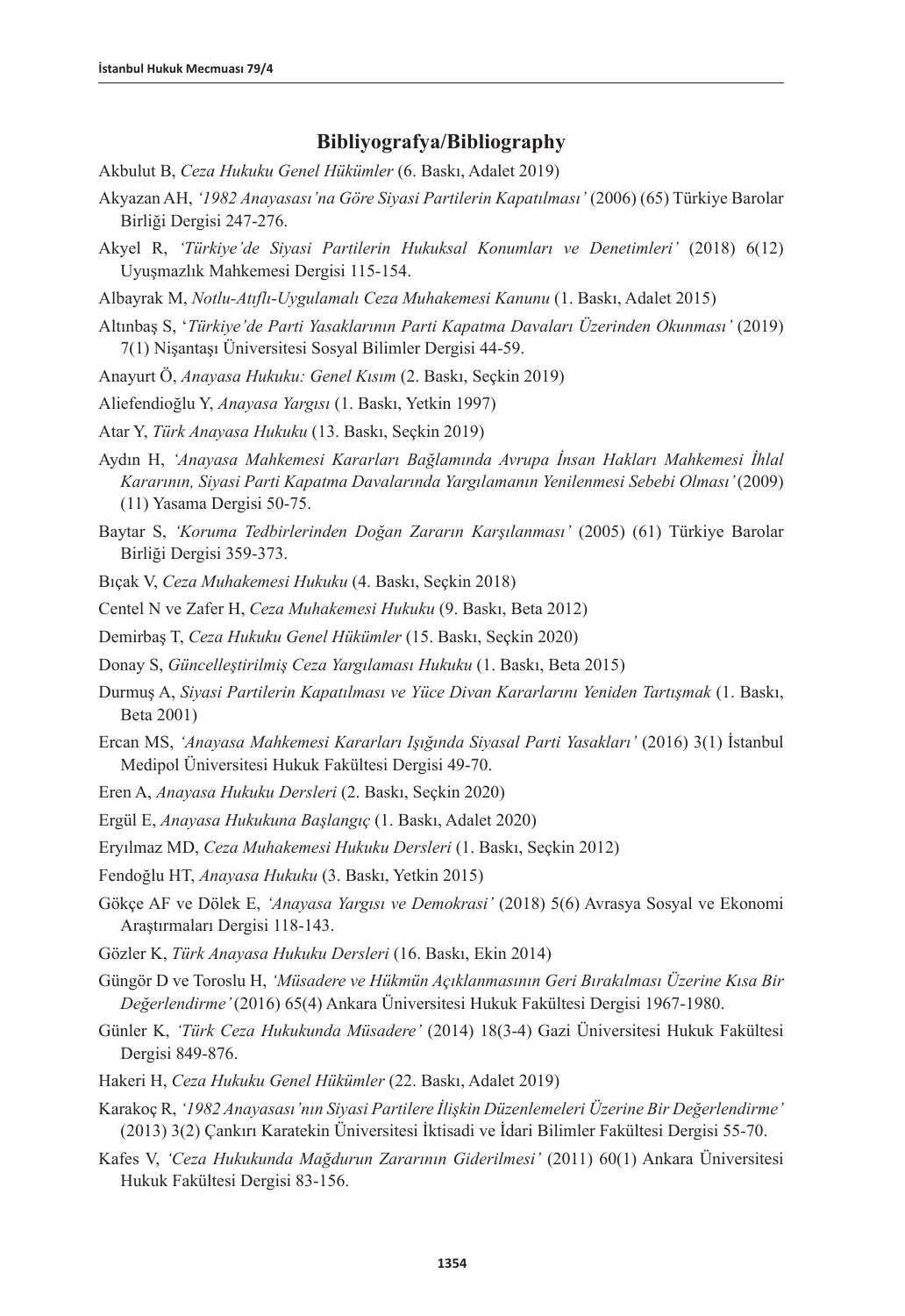- Karakehya H ve Arabacı M, *'Cumhuriyet Savcısının Hukuki Statüsü, Muhakemedeki Taraf Pozisyonu ve İspat Yükünün Bulunması Üzerine'* (2016) 65(4) Ankara Üniversitesi Hukuk Fakültesi Dergisi 2059-2081.
- Koca M ve Üzülmez İ, *Türk Ceza Hukuku Genel Hükümler* (13. Baskı, Seçkin 2020)
- Kunter N, Yenisey F ve Nuhoğlu A, *Muhakeme Hukuku Dalı Olarak Ceza Muhakemesi Hukuku*  (18. Baskı, Beta 2010)
- Kuzu B, *'1961 ve 1982 Anayasalarında ve Bunlara İlişkin Siyasi Partiler Kanunlarında Siyasi Parti Kavramı, Kuruluşu ve Kapatma Rejimi (Karşılaştırmalı Bir İnceleme)'* (1987) 52(1-4) İstanbul Üniversitesi Hukuk Fakültesi Mecmuası 145-184.
- İba Ş, *Siyasi Partiler ve Seçim Hukuku* (4. Baskı, Seçkin 2020)
- Metin Y, *'Siyasi Parti Kapatma Davalarında Ortaya Çıkan Ön Sorunlar'* (1998) Güz (3) Süleyman Demirel Üniversitesi İktisadi ve İdari Bilimler Fakültesi Dergisi 223-236.
- Özbek VÖ, Doğan K ve Bacaksız P, *Ceza Muhakemesi Hukuku* (13. Baskı, Seçkin 2020)
- Özbek VÖ, Doğan K ve Bacaksız P, *Türk Ceza Hukuku Genel Hükümler* (11. Baskı, Seçkin 2020)
- Özbudun E, *Türk Anayasa Hukuku* (15. Baskı, Yetkin 2014)
- Özen M, *'Kamu Davası Açma Konusunda Benimsenen İlkeler, Cumhuriyet Savcısının Takdir Yetkisi ve İddianamenin İadesi'* (2009) 67(3) Ankara Barosu Dergisi 17-28.
- Özen M, *Öğreti ve Uygulama Işığında Ceza Hukuku Genel Hükümler* (2. Baskı, Adalet 2018)
- Özgenç İ, *Türk Ceza Hukuku Genel Hükümler* (15. Baskı, Seçkin 2019)
- Özgenç İ, *Türk Ceza Kanunu Gazi Şerhi* (2. Baskı, Seçkin 2005)
- Öztürk B, Kazancı BE ve Güleç SS, *Ceza Muhakemesi Hukukunda Koruma Tedbirleri* (3. Baskı, Seçkin 2019)
- Öztürk İ, *'6102 Sayılı Türk Ticaret Kanunu'nun Yürürlüğe Girmesiyle Anonim Şirket Yönetim Kurulu Üyeliğine Seçilmeleri Mümkün Olan Tüzel Kişilere Yönetim Kurulu Üyesi Sıfatıyla Ödenen Kar Paylarının Vergilendirilmesi'* (2016) 2(1) Başkent Üniversitesi Hukuk Fakültesi Dergisi 93-120.
- Öztürk NK, *Anayasa Hukuku* (2. Baskı, Seçkin 2019)
- Sağlam F, *Siyasi Partiler Hukukunun Güncel Sorunları* (1. Baskı, Beta 1999)
- Soyaslan D, *Ceza Muhakemesi Hukuku* (7. Baskı, Yetkin 2018)
- Şahin C ve Göktürk N, *Ceza Muhakemesi Hukuku I* (11. Baskı, Seçkin 2020)
- Şık H, *Türk Adli Yargı Sisteminde Savcılık Kurumu* (1. Baskı, Adalet 2018)

Tanör B ve Yüzbaşıoğlu N, *1982 Anayasasına Göre Türk Anayasa Hukuku* (19. Bası, Beta 2019)

- Teziç E, *Anayasa Hukuku* (22. Baskı, Beta 2018)
- Topaç TH, *'Eşya Müsaderesi (TCK. 54)'* (2013) (2) Uyuşmazlık Mahkemesi Dergisi 45-70.
- Toroslu N, *Ceza Hukuku Genel Kısım* (19. Baskı, Savaş 2013)
- Toroslu N ve Feyzioğlu M, *Ceza Muhakemesi Hukuku* (18. Baskı, Savaş 2018)
- Tunç H, *Anayasa Hukuku Genel Esaslar* (2. Baskı, Gazi Kitabevi 2019)
- Turhan M, *'Avrupa İnsan Hakları Sözleşmesi ve Siyasi Parti Kapatma Davaları'* (2000) 57 (3) Ankara Üniversitesi SBF Dergisi 129-150.
- Uslu F, *Anayasa Yargısı* (2. Baskı, Adalet 2018)
- Uygun O, *'Siyasi Partilerin Kapatılması Rejiminin Avrupa İnsan Hakları Sözleşmesi Çerçevesinde Değerlendirilmesi'* (2000) (17) Anayasa Yargısı Dergisi 256-273.